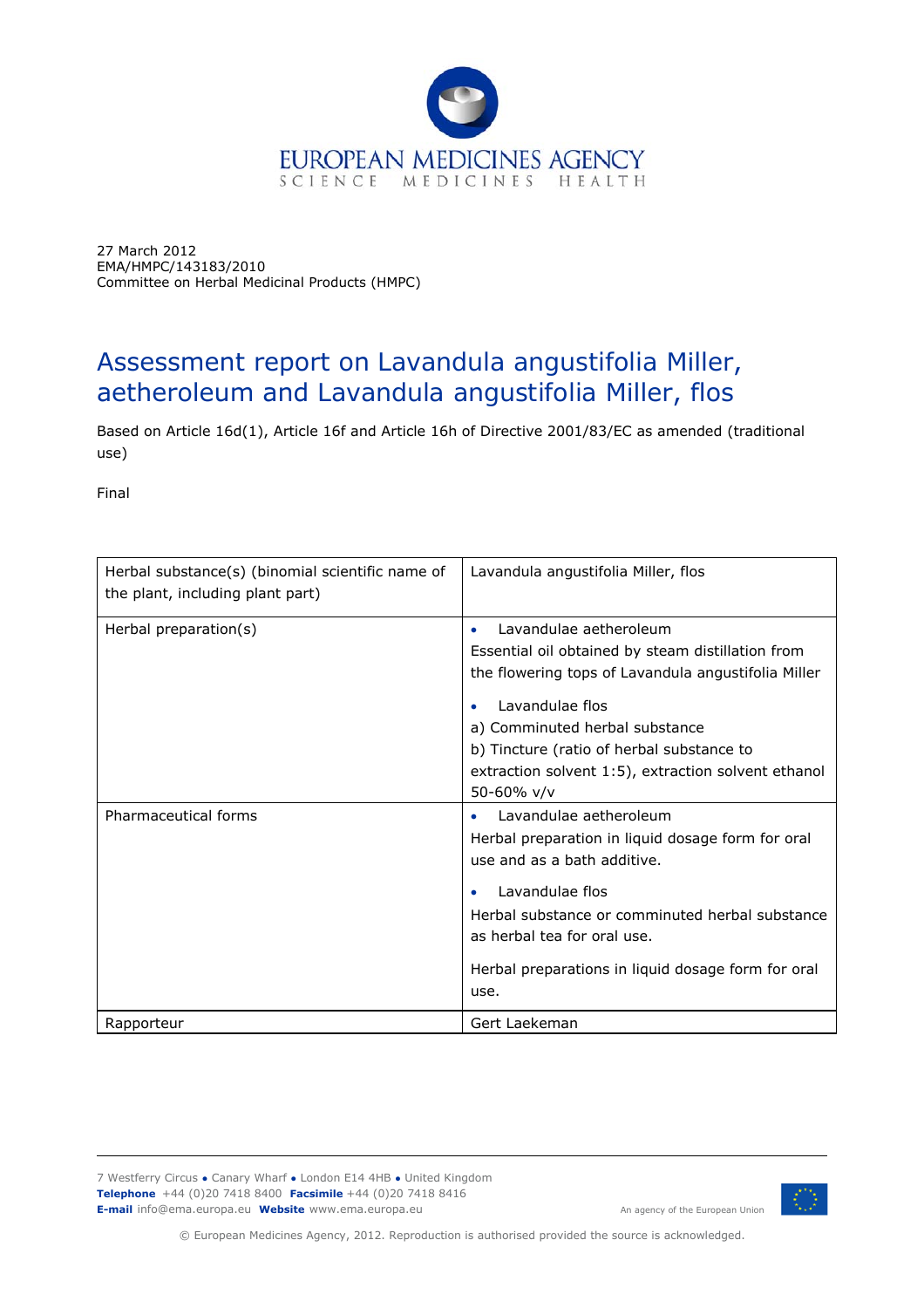# *Table of contents*

| 1.1. Description of the herbal substance(s), herbal preparation(s) or combinations thereof . 3<br>1.2. Information about products on the market in the Member States  4               |
|---------------------------------------------------------------------------------------------------------------------------------------------------------------------------------------|
|                                                                                                                                                                                       |
|                                                                                                                                                                                       |
| 2.2. Information on traditional/current indications and specified substances/preparations  8<br>2.3. Specified strength/posology/route of administration/duration of use for relevant |
|                                                                                                                                                                                       |
| 3.1. Overview of available pharmacological data regarding the herbal substance(s), herbal                                                                                             |
| 3.2. Overview of available pharmacokinetic data regarding the herbal substance(s), herbal                                                                                             |
| 3.3. Overview of available toxicological data regarding the herbal substance(s)/herbal                                                                                                |
|                                                                                                                                                                                       |
|                                                                                                                                                                                       |
|                                                                                                                                                                                       |
| 4.1.1. Overview of pharmacodynamic data regarding the herbal substance(s)/preparation(s)                                                                                              |
| 4.1.2. Overview of pharmacokinetic data regarding the herbal substance(s)/preparation(s)                                                                                              |
|                                                                                                                                                                                       |
|                                                                                                                                                                                       |
| 4.2.3. Clinical studies in special populations (e.g. elderly and children) 40                                                                                                         |
|                                                                                                                                                                                       |
|                                                                                                                                                                                       |
| 5.1. Overview of toxicological/safety data from clinical trials in humans 44                                                                                                          |
|                                                                                                                                                                                       |
|                                                                                                                                                                                       |
|                                                                                                                                                                                       |
|                                                                                                                                                                                       |
|                                                                                                                                                                                       |
|                                                                                                                                                                                       |
|                                                                                                                                                                                       |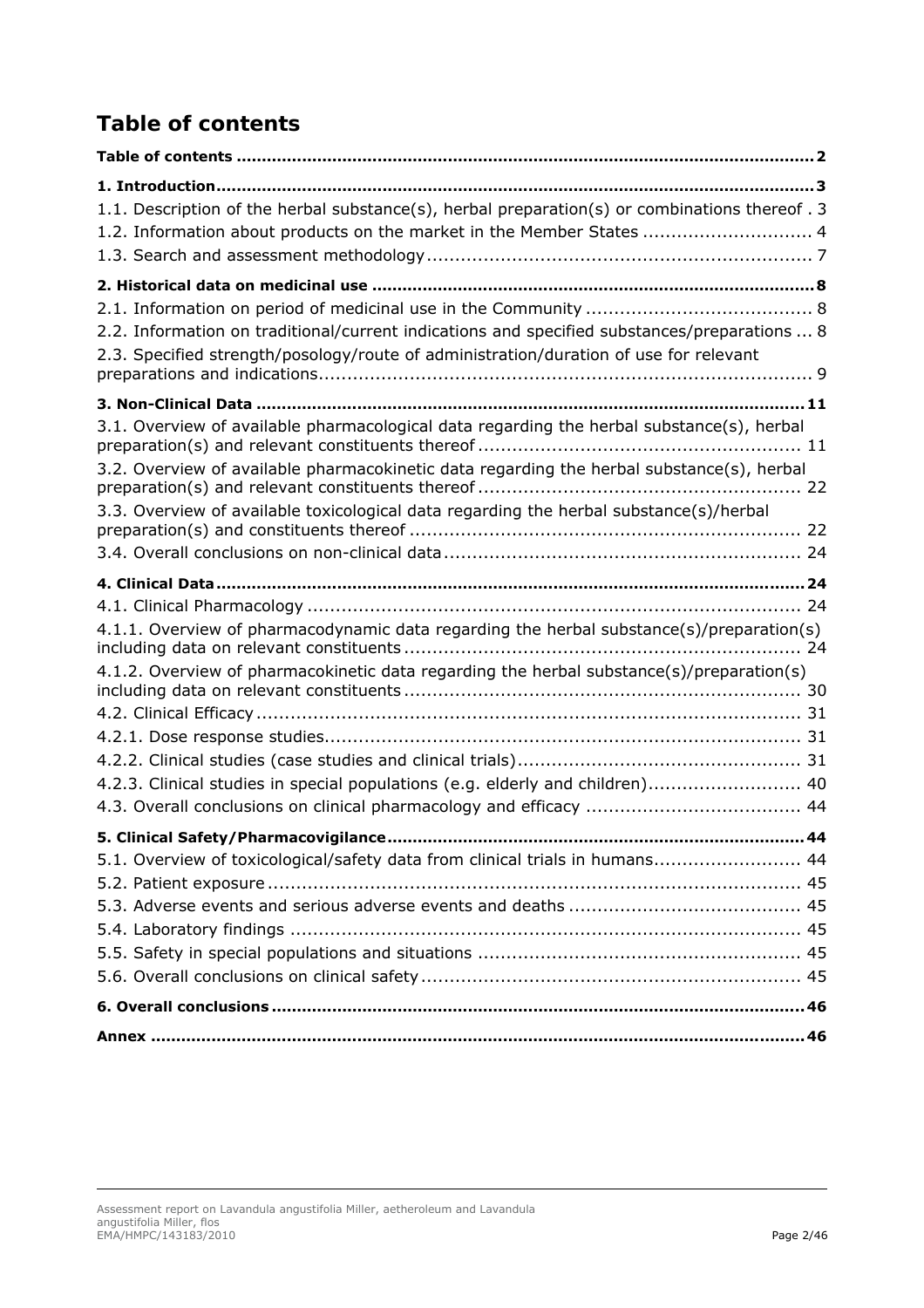# **1. Introduction**

# *1.1. Description of the herbal substance(s), herbal preparation(s) or combinations thereof*

Herbal substance(s)

Lavender flower consists of the dried flowers of *Lavandula angustifolia* Miller (*Lavandula officinalis* Chaix) (European Pharmacopoeia 2008a).

Herbal preparation(s)

Essential oil obtained by steam distillation from the flowering tops of *Lavandula angustifolia* Miller (*Lavandula officinalis* Chaix) (European Pharmacopoeia 2008b).

The species is regularly confused with other lavender species *L. x intermedia* Emeric. (Lavandin) and *L. latifolia* MEDIK. (Spiklavender). If no detailed quality specifications are mentioned, the herbal substance consists of flowers from different flower species (Hänsel et al. 1993).

 Combinations of herbal substance(s) and/or herbal preparation(s) including a description of vitamin(s) and/or mineral(s) as ingredients of traditional combination herbal medicinal products assessed, where applicable.

Not applicable.

Constituents

Lavender flower contains not less than 13 ml/kg of essential oil, calculated with reference to the dried drug.

## Lavender flower

- Essential oil (1-3%)
- Coumarin derivatives: umbelliferon, herniarine
- Flavonoids
- Sterols (traces): cholesterol, campesterol, stigamsterol, β-sitosterol
- Triterpenes (traces): mictomeric acid, ursolic acid
- Tannins: up to 13% in the herbal substance
- Phenylcarboxylic acids such as rosmarinic acid, ferulic acid, isoferulic acid, α-cumaric acid, p-cumaric acid, gentisinic acid, p-OH-benzoic acid, caffeic acid, melilotic acid, sinapinic acid, sytingic acid, vanillinic acid.

## Lavender oil

The main components of the essential oil are monoterpene alcohols (60-65%) such as linalool (20- 50% of the fraction), linalyl acetate (25-46% of the fraction). Others include cis-ocimen (3-7%), terpinene-4-ol (3-5%), limonene, cineole, camphor, lavandulyl acetate, lavandulol and α-terpineol, βcaryophyllene, geraniol, α-pinen. Non-terpenoid aliphatic components: 3-octanon, 1-octen-3-ol, 1 octen-3-ylacetate, 3-octanol (ESCOP 2009; Hänsel *et al*. 1993; Bruneton 1999).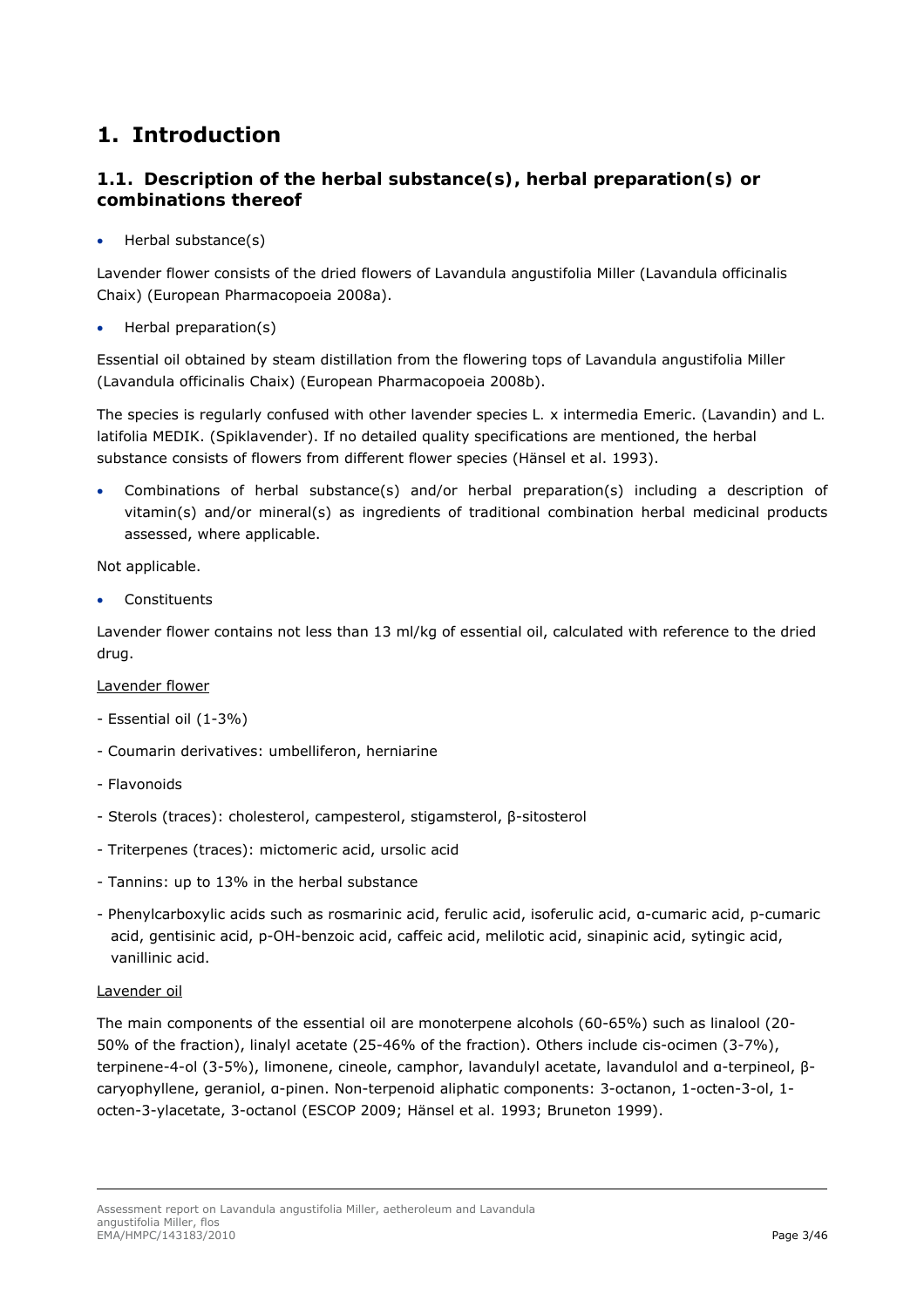# *1.2. Information about products on the market in the Member States*

# **Regulatory status overview**

| <b>Member State</b> |                    | <b>Regulatory Status</b>    |            |                | <b>Comments</b>                          |
|---------------------|--------------------|-----------------------------|------------|----------------|------------------------------------------|
| Austria             | MA                 | $\boxtimes$ TRAD            | Other TRAD | Other Specify: | See composition                          |
| Belgium             | MA                 | <b>TRAD</b>                 | Other TRAD | Other Specify: | No mono preparations<br>registered       |
| <b>Bulgaria</b>     | MA                 | <b>TRAD</b>                 | Other TRAD | Other Specify: | No information                           |
| Cyprus              | MA                 | <b>TRAD</b>                 | Other TRAD | Other Specify: | No information                           |
| Czech Republic      | MA                 | <b>TRAD</b>                 | Other TRAD | Other Specify: | No mono preparations<br>registered       |
| Denmark             | MA<br>$\mathsf{L}$ | <b>TRAD</b><br>$\perp$      | Other TRAD | Other Specify: | Only flowers in herbal<br>tea            |
| Estonia             | MA<br>$\mathbf{I}$ | <b>TRAD</b><br>$\Box$       | Other TRAD | Other Specify: | No registered products<br>on the market  |
| Finland             | MA<br>$\perp$      | <b>TRAD</b><br>$\perp$      | Other TRAD | Other Specify: | No registered products<br>on the market  |
| France              | MA                 | <b>TRAD</b><br>$\mathbf{L}$ | Other TRAD | Other Specify: | Only combined<br>preparations registered |
| Germany             | MA                 | <b>TRAD</b>                 | Other TRAD | Other Specify: | See detailed<br>information              |
| Greece              | MA                 | <b>TRAD</b><br>$\mathsf{L}$ | Other TRAD | Other Specify: | No registered products<br>on the market  |
| Hungary             | MA                 | <b>TRAD</b><br>$\mathbf{L}$ | Other TRAD | Other Specify: | No registered products<br>on the market  |
| Iceland             | MA                 | <b>TRAD</b>                 | Other TRAD | Other Specify: | No information                           |
| Ireland             | MA                 | <b>TRAD</b>                 | Other TRAD | Other Specify: | No information                           |
| Italy               | MA                 | <b>TRAD</b>                 | Other TRAD | Other Specify: | No registered products<br>on the market  |
| Latvia              | MA                 | <b>TRAD</b>                 | Other TRAD | Other Specify: | No information                           |
| Liechtenstein       | MA                 | <b>TRAD</b>                 | Other TRAD | Other Specify: | No information                           |
| Lithuania           | MA                 | <b>TRAD</b>                 | Other TRAD | Other Specify: | No information                           |
| Luxemburg           | MA                 | <b>TRAD</b>                 | Other TRAD | Other Specify: | No information                           |
| Malta               | MA                 | <b>TRAD</b><br>ΙI           | Other TRAD | Other Specify: | No registered products<br>on the market  |
| The                 | MA<br>$\mathsf{L}$ | <b>TRAD</b><br>$\mathsf{L}$ | Other TRAD | Other Specify: | No registered products                   |
| Netherlands         |                    |                             |            |                | on the market                            |
| Norway              | MA                 | <b>TRAD</b><br>ΙI           | Other TRAD | Other Specify: | No registered products<br>on the market  |
| Poland              | MA                 | <b>TRAD</b>                 | Other TRAD | Other Specify: | No information                           |
| Portugal            | MA                 | <b>TRAD</b>                 | Other TRAD | Other Specify: | No information                           |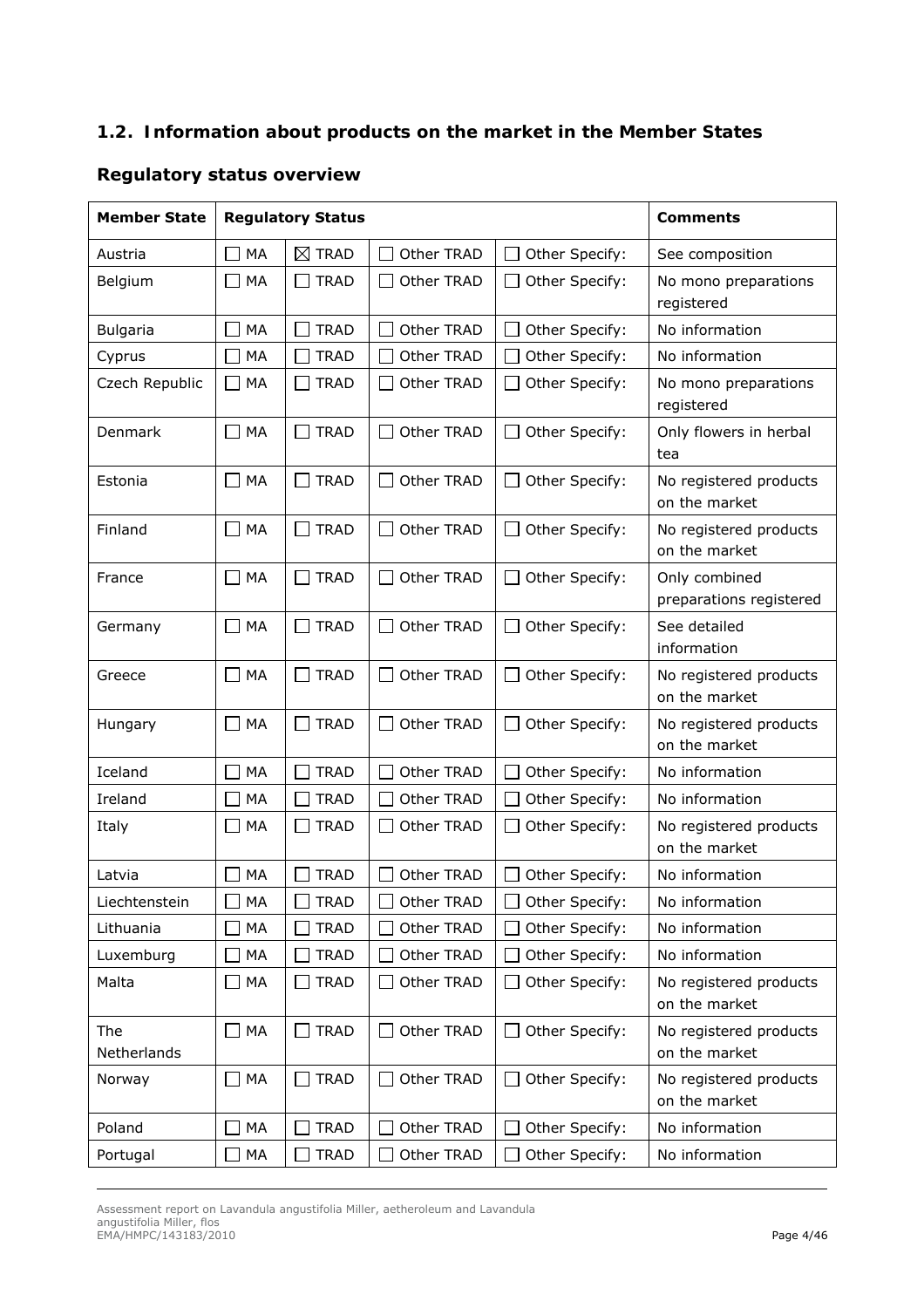| <b>Member State</b> |           | <b>Regulatory Status</b>    |            |                | <b>Comments</b>                         |
|---------------------|-----------|-----------------------------|------------|----------------|-----------------------------------------|
| Romania             | MA        | <b>TRAD</b>                 | Other TRAD | Other Specify: | No information                          |
| Slovak<br>Republic  | $\Box$ MA | <b>TRAD</b>                 | Other TRAD | Other Specify: | No information                          |
| Slovenia            | MA        | <b>TRAD</b>                 | Other TRAD | Other Specify: | No information                          |
| Spain               | MA        | <b>TRAD</b>                 | Other TRAD | Other Specify: | No information                          |
| Sweden              | П<br>MA   | <b>TRAD</b><br>$\mathbf{I}$ | Other TRAD | Other Specify: | No registered products<br>on the market |
| United<br>Kingdom   | $\Box$ MA | <b>TRAD</b>                 | Other TRAD | Other Specify: | Licensed medicine                       |

MA: Marketing Authorisation

TRAD: Traditional Use Registration

Other TRAD: Other national Traditional systems of registration

Other: If known, it should be specified or otherwise add 'Not Known'

This regulatory overview is not legally binding and does not necessarily reflect the legal status of the products in the MSs concerned.

#### *Composition of preparations*

| Member State | <b>Regulatory Status</b>                                                                                                                                                                                                                                                                                                                                                                                                                             | Comments                                                     |
|--------------|------------------------------------------------------------------------------------------------------------------------------------------------------------------------------------------------------------------------------------------------------------------------------------------------------------------------------------------------------------------------------------------------------------------------------------------------------|--------------------------------------------------------------|
| Austria      | <b>BUCOSEPT Lavendel-Ölbad</b><br>100 g solution contains 5 g essential oil from Lavandula<br>angustifolia.<br>Posology<br>For a full bath 30 ml of the solution; duration of bath 15-<br>20 minutes.<br>Indication<br>Supportive in case of exhaustion.                                                                                                                                                                                             | On the market since<br>1994                                  |
| Denmark      | 2 products with Lavandulae herba as one of the<br>components in herbal tea.                                                                                                                                                                                                                                                                                                                                                                          | On the market since<br>1999                                  |
| France       | Aromastress oleocapsule aromatique (Pranârom-<br>Natessence)<br>Essential oils of Origanum majorana, Lavandula hybrida,<br>Citrus reticulata, Aloysia triphylla<br>Indication<br>Stress, nervousness                                                                                                                                                                                                                                                 | Capsule as food<br>supplement.<br>>30 years on the<br>market |
|              | Climarome voies respiratoires (Cosbionat) Essential<br>oils of Lavandula angustifolia, Melaleuca viridiflora, Pinus<br>sylvestris, Mentha arvensis, Thymus vulgaris 33.6% -<br>excipients qsp 100.<br>Indication<br>Prevention of respiratory tract infections.<br>Adults and children $\geq$ 3 years: to be applied on tissue for<br>inhalation or to be put on the throat or the thorax.<br>Perubore spray aromatique (Mayoli spindler): essential | >30 years on the<br>market<br>>30 years on the               |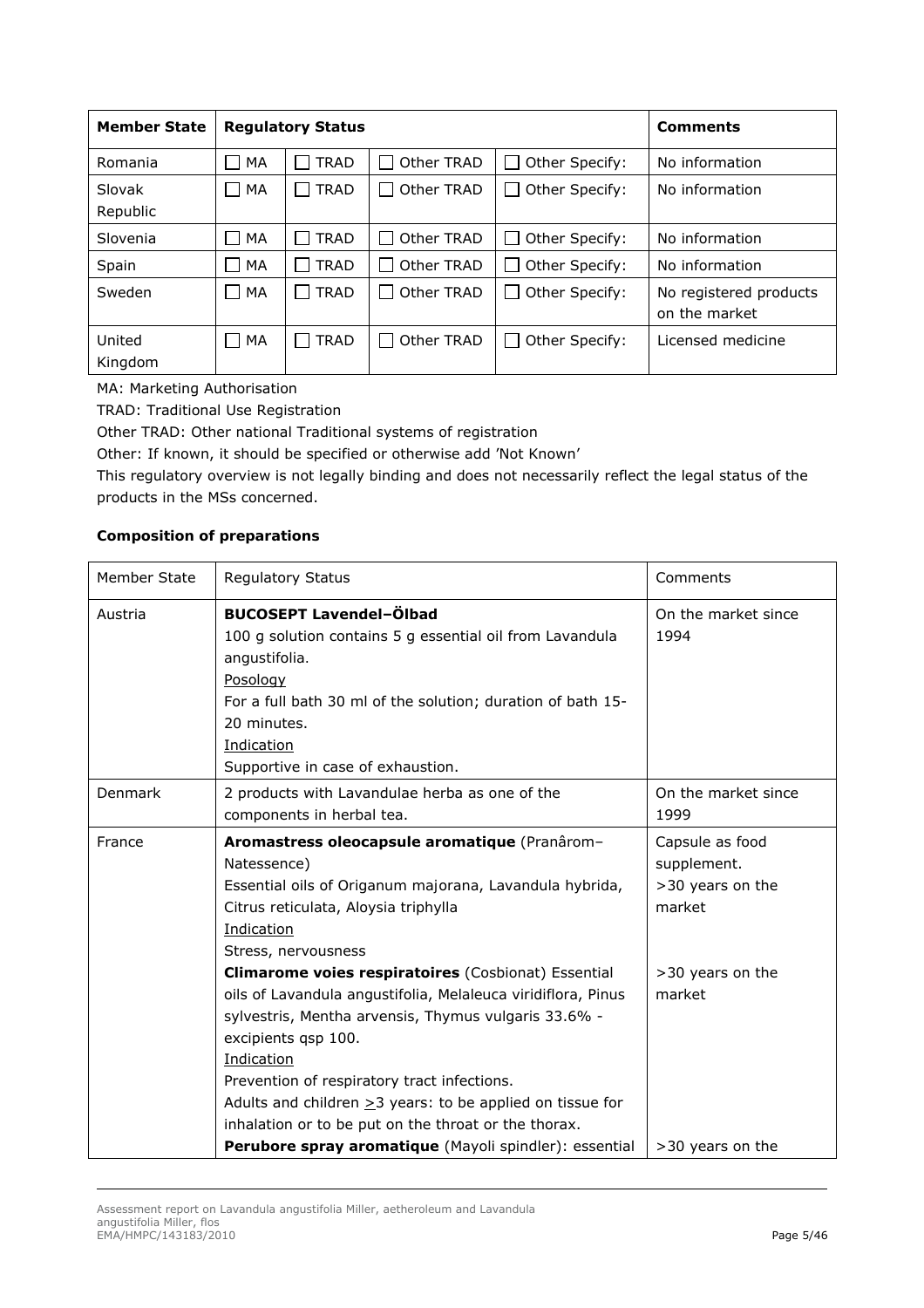| Member State | <b>Regulatory Status</b>                                                                                                                                                                                                                                                                                                                                                             | Comments                                         |
|--------------|--------------------------------------------------------------------------------------------------------------------------------------------------------------------------------------------------------------------------------------------------------------------------------------------------------------------------------------------------------------------------------------|--------------------------------------------------|
|              | oils of Thymus vulgaris, Rosmarinus officinalis, Lavandula<br>officinalis, Cinnamomum zeylanicum.<br>Indication<br>Cough, common cold, nose congestion.<br>Adults and children > 30 months: vaporise 2 to 3 puffs in<br>the atmosphere or on tissue when the first symptoms of<br>common cold occur. To be repeated several times daily. At<br>nighttime 2 to 3 puffs on the pillow. | market                                           |
|              | Vivalessence (Motima) Essential oils of Lavandula,<br>Cinnamomum, Satureja, Eucalyptus 4.8%, hydroalcoolic<br>extract of Avena, ethanol - water qs. ad 100%.<br>Indication<br>Seasonal complaints.<br>Adults, children >7 year:<br>Seasonal complaints: during 15 days 30 to 50 drops daily<br>in a glass of water (in the morning).                                                 | >30 years on the<br>market                       |
|              | Tetesept anti-stress Bad (Merz Pharma) essential oils<br>of Lavandula, Melissae indicum, Pinus, Rosmarinus.<br>Indication<br>No indication mentioned.<br>To be put in a bath.                                                                                                                                                                                                        | On the market since<br>1996                      |
|              | Tetesept Entspannungs Bad (Merz Pharma) essential<br>oils of: Citrus aurantium spp., Cinnamomum, Lavandula<br>Indication<br>No indication mentioned.<br>To be put in a bath.                                                                                                                                                                                                         | On the market since<br>1983                      |
| Germany      | Lavandulae aetheroleum<br>Under diluted form: 10% and 1% (mostly in olive oil)<br>Anthroposophical use                                                                                                                                                                                                                                                                               | On the market at least<br>since 1949<br>Notified |
|              | Lavandulae aetheroleum<br>In soft capsules containing 80 mg Lavandulae<br>aetheroleum<br>Indication<br>For treatment of anxious restlessness or<br>For treatment of restlessness due to anxiety                                                                                                                                                                                      | Authorised product<br>since 2009<br>WEU          |
|              | Posology<br>1x1 capsule per day<br>For oral use in adults over 18 years<br>Specific information<br>Possible influence on medicinal products, which act via<br>GABA-receptors (barbiturates, benzodiazepine). Clinical<br>data are not available.<br>Adverse events: eructation (7%); nausea (2%)<br>No use in children and adolescents below the age of 18<br>years.                 |                                                  |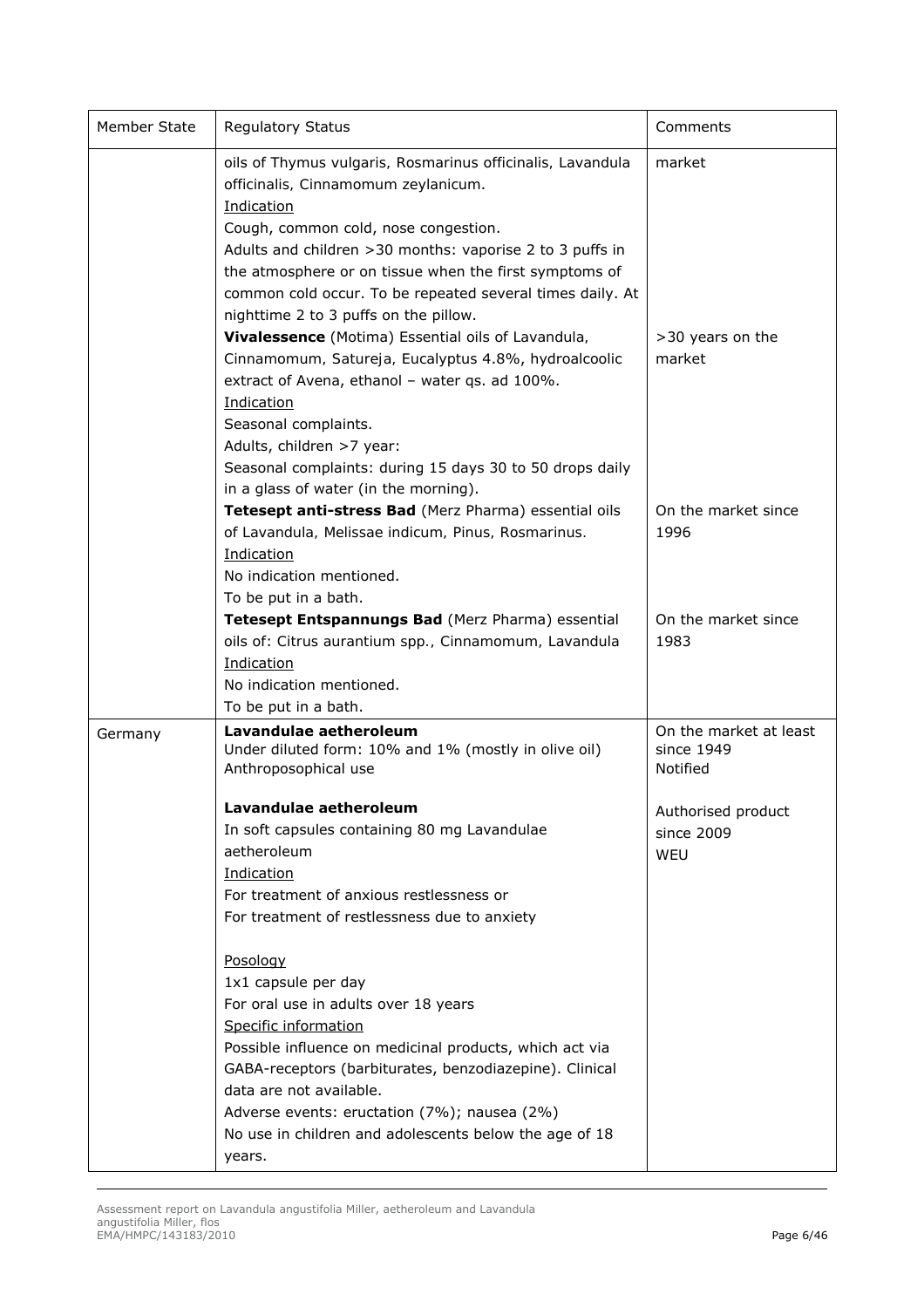| Member State | <b>Regulatory Status</b>                                       | Comments              |
|--------------|----------------------------------------------------------------|-----------------------|
|              | Up to now, there was no need to undertake                      |                       |
|              | pharmacovigilance actions.                                     |                       |
|              | Lavandulae aetheroleum                                         | Authorised product at |
|              | All as bath additive                                           | least since 1976      |
|              | Indication                                                     | TU                    |
|              | Traditionally used to improve feeling in state of exhaustion   |                       |
|              | Posology                                                       |                       |
|              | For use in adults and adolescents over 12 years                |                       |
|              | 1) 15-20 ml bath additive / full bath at 35-38° for 10-20      |                       |
|              | minutes                                                        |                       |
|              | 7 g Lavandulae aetheroleum / 100 g (= approximately            |                       |
|              | 96 ml) bath additive                                           |                       |
|              | 2) 15-20 ml bath additive / full bath at $35-38$ ° for $10-20$ |                       |
|              | minutes                                                        |                       |
|              | 7 g Lavandulae aetheroleum / 100 g (=95 ml) bath<br>additive   |                       |
|              | 3) 30 ml bath additive / 150-200 l water at 35-37° for 15-     |                       |
|              | 20 minutes                                                     |                       |
|              | 10 g Lavandulae aetheroleum / 100 g bath additive              |                       |
|              | Specific information                                           |                       |
|              | General contraindications to take a bath.                      |                       |
|              | Up to now, there was no need to undertake                      |                       |
|              | pharmacovigilance actions.                                     |                       |
| United       | Oleum aethereum Lavandulae                                     | Licensed product      |
| Kingdom      | Dilution of 10%                                                |                       |

# *1.3. Search and assessment methodology*

For this assessment report the following sources were used:

- Allied and alternative medicine
- Biosis
- Chemical abstracts (since 1967)
- Current contents search bibliographic records
- Derwent drug file
- Derwent drug file backfile
- Excerpta Medica
- International pharmaceutical abstracts
- Medline
- Pascal
- PubMed
- Standard reference books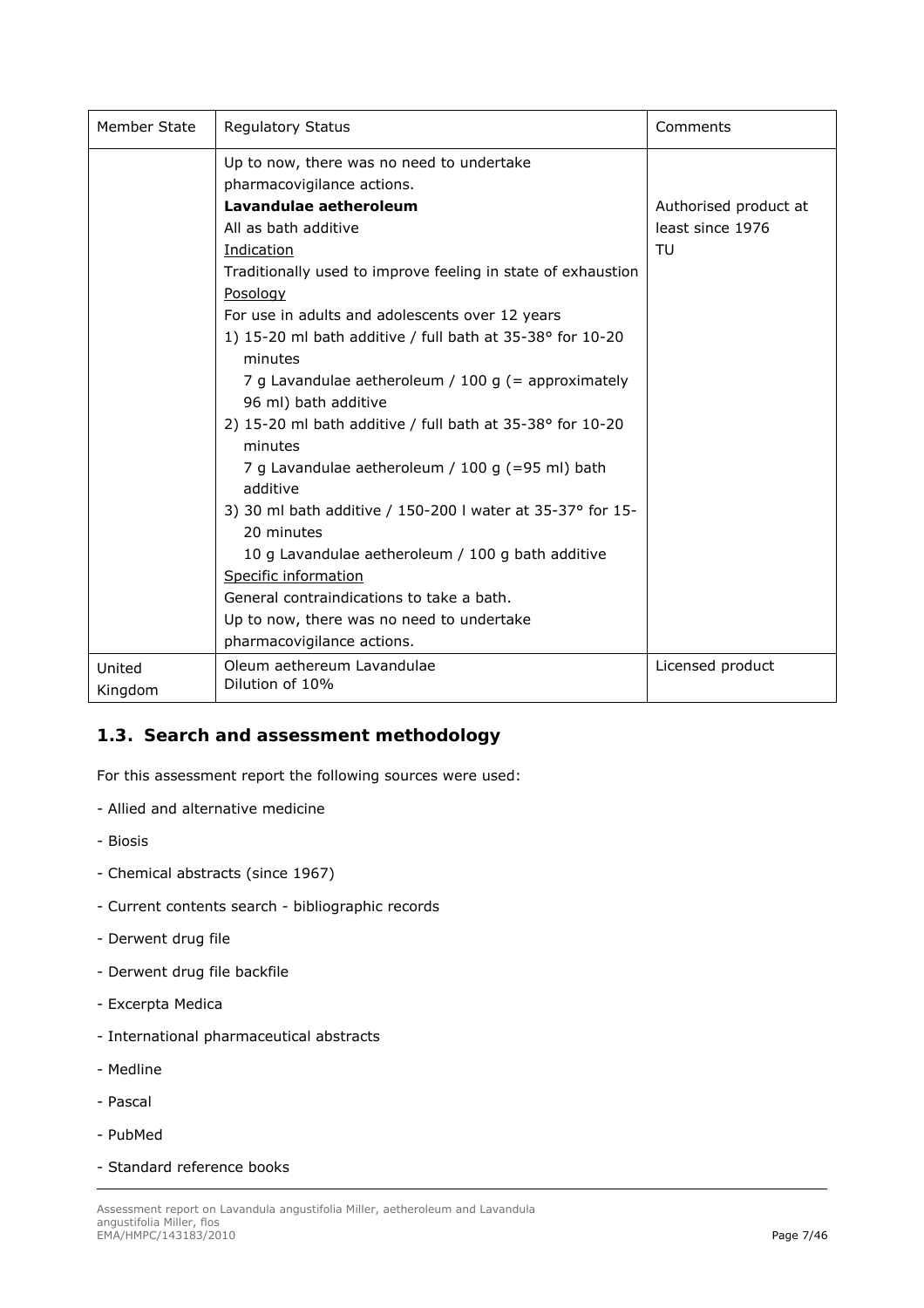These sources were searched on the following terms (alone or in combination): *Lavandula, lavender, essential oil, stress, anxiety, relaxation, sleep, sleeping, disorder*

# **2. Historical data on medicinal use**

# *2.1. Information on period of medicinal use in the Community*

In the 15<sup>th</sup> century when the technique of steam distillation was developed, Hildegarde von Bingen, Matthiolus and Paracelsus described the use of distilled water saturated with the essential oil of lavender as a sedative (*'Nervinum'*) and against tooth- and headache (Kroeber 1935, Madaus 1938). The oil was traditionally used by evaporating it into rooms to calm 'excited' children. Even narcotic effects have been described when high concentrations were used (Guillemain *et al*. 1989). Rembertus Dodonaeus (1608) mentioned already the use of lavender water as a calming agent, even in case of epileptic seizures.

Pabst (1888) describes the oil as belonging to strongly toxic substances.

Indications can also be related to gastro-intestinal complaints and musculoskeletal disorders. Some sources mention posologies for oral use: five drops of essential oil on a cube of sugar, two times a day (Fischer 1939). Lavender is also used in behavioural therapy (Pelikan 1958).

Flowers and essential oil of *Lavandula officinalis* have been used for their sedative activity throughout Europe (Weiss & Fintelmann 1999). Leclerc (1966) has mentioned the use of lavender flowers in phytotherapeutic practice in France.

According to information on marketed products, lavender oil has been marketed for use as bath additive since 1976. Since 2009, soft capsules with lavender oil have been marketed as an authorised product in Germany. This practice has been preceded by a long-standing tradition of administering the essential oil as drops on a piece of sugar (ESCOP 2009; British Herbal Pharmacopoeia 1983, referring to the British Pharmaceutical Codex BPC 1973).

# *2.2. Information on traditional/current indications and specified substances/preparations*

## *Peroral use*

Soft capsules with Lavandulae aetheroleum have been authorised in Germany since 2009.

- Therapeutic indications: WEU
- For treatment of anxious restlessness or for treatment of restlessness due to anxiety.

- Posology

For adults  $\geq 18$  years: soft capsules containing 80 mg, 1 capsule per day.

## *Use as bath additive*

Bath additives with Lavandulae aetheroleum have been authorised in Germany since at least 1976.

- Therapeutic indications: TU

Herbal medicinal product traditionally used to improve feeling in state of exhaustion.

- Posology

For adults and adolescents over 12 years: 15 to 30 ml bath additive containing 7 to 10% (w/w) Lavandulae aetheroleum per full bath at 35-38°C during 10-20 minutes.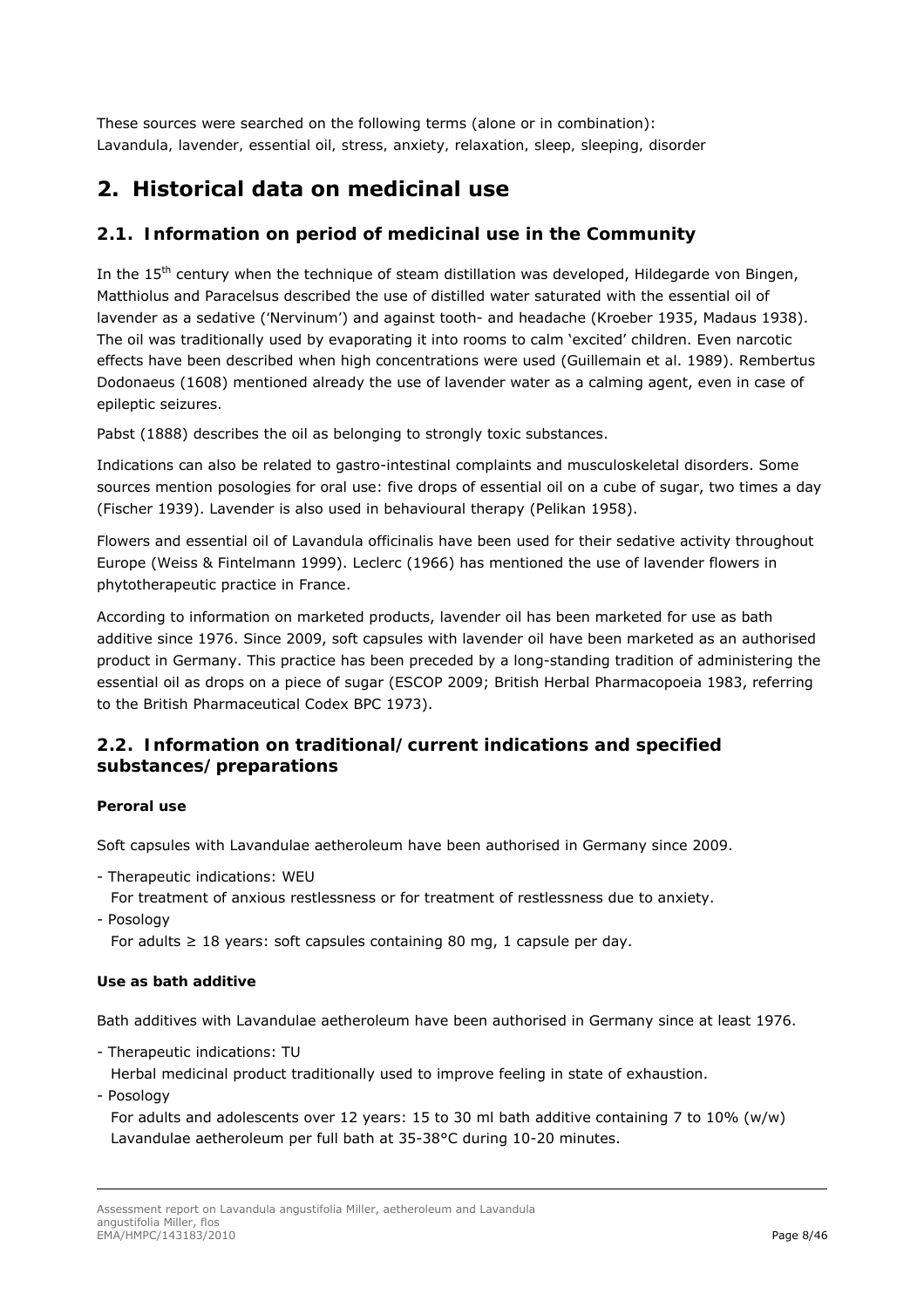A bath additive with 5% Lavandulae aetheroleum has been on the market in Austria since 1994. The posology is the same as for the preparations in Germany.

#### *Cutaneous use*

There is a tradition for direct cutaneous use of lavender oil in diluted (mostly 10%) preparations. This use is for supportive treatment in conditions of nervous or physical tension which can show as:

- restlessness
- difficulties falling asleep
- gastro-intestinal (abdominal) complaints, e.g. cramps and wind (flatulence)
- periodic pains.

The product is a traditional herbal medicinal product for use in the specified indications exclusively based upon long-standing use in anthroposophic medicine in Germany.

There exists indeed a lot of written protocol data survey of cutaneous anthroposophic practice. This practice goes back more than 30 years and can be considered as traditional (Fischer 1939). The translation into exact instructions seems to be of a more recent date.

The first document mentioning a detailed use of the 10% lavender oil diluted with olive oil dates from 1999. Under posology, it reads:

*... if no other instructions are given, 2-3 times per day 3-5 drops of essential oil should be gently rubbed on the skin area affected or applied on a gauze …* 

*... in case of balance disturbance, difficulties to fall asleep and functional heart disease and circulatory difficulties, the left part of the thorax should be rubbed with essential oil …* 

*... in case of flatulence the essential oil should be rubbed clockwise on the belly …* 

*... in case of dysmenorrhoea the essential oil must be applied on the belly and in the lumbar region …* 

*... for baby's and small children up to 5 years old, the essential oil should not be directly rubbed as a 10% preparation but applied on a gauze …* 

This information specifies the places where to rub the skin with the diluted (10%) lavender oil. It is even specified that in case of flatulence the rubbing should be done clockwise on the belly. There also does not seem to be an age limit.

With regard to the dose used for compresses the number of drops to be put on the gauze proposed cannot be retrieved in a written source.

*Conclusion on the cutaneous use*: there is a long-lasting tradition for cutaneous use. However the modalities cannot yet be considered as traditional, especially not for children.

## *2.3. Specified strength/posology/route of administration/duration of use for relevant preparations and indications*

## *According to the ESCOP monograph (2009)*

**•** Indications

Mood disturbances such as restlessness, agitation or insomnia

Posology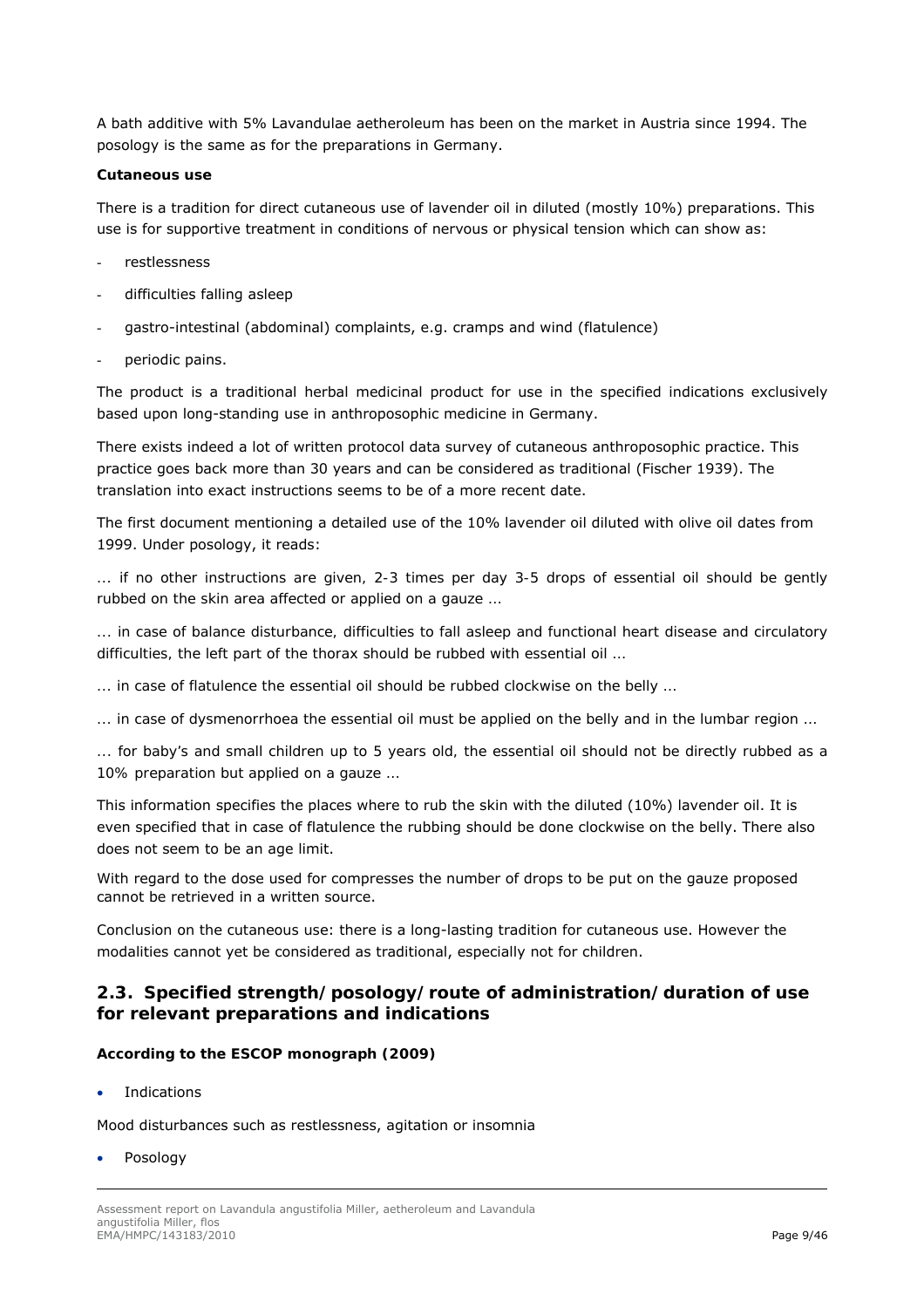- Lavender flower

An infusion is made of 1-2 teaspoons (approximately 0.8 to 1.6 g) in 150 ml of water. The number of doses is not specified.

Tincture (1:5 in 50% v/v ethanol), 60 drops per day

- Lavender oil

1-4 drops (approximately 20-80 mg) e.g. on a sugar cube

#### *According to Blumenthal et al. (2000) (referring to Commission E monographs)*

Indications

Internal use: restlessness or insomnia and nervous stomach irritation, Roehmheld's syndrome (stomach discomfort), meteorism and nervous intestinal discomfort.

For balneotherapy: treatment of functional circulatory disorders.

The German standard license for lavender tea lists it for restlessness, sleeplessness, lack of appetite, nervous irritable stomach, meteorism and nervous disorders of the intestines.

Posology

Infusion: 1-2 teaspoons (approximately 0.8-1.6 g) in 150 ml water Essential oil: 1-4 drops (approximately 20-80 mg) e.g. on a sugar cube Bath additive: 20-100 g dried flowers for a 20 liter bath

#### *According to the British Herbal Pharmacopoeia (1979 and the 1983 compilation)*

Posology

Internally as a tea: dried flowers 1-2 g by infusion 3 times daily Tincture (1:5) in 60% ethanol, 2-4 ml 3 times daily Lavender oil BPC (1973), 0.06–0.2 ml 3 times daily

## *According to Leclerc (1966)*

Lavandulae flos is used in case of asthma, whooping cough, influenza and laryngitis. An infusion is made of 5 parts per 100 (w/w) and 4 cups a day are prescribed.

## *According to Valnet (since 1964)*

**•** Indications

Internal use:

- Irritability, spasms, insomnia
- Fever blasts, infectious diseases
- Neurasthenia, melancholy
- Respiratory diseases: asthma, whooping cough, influenza, bronchitis due to whooping cough
- **Oliguria**
- Rhumatism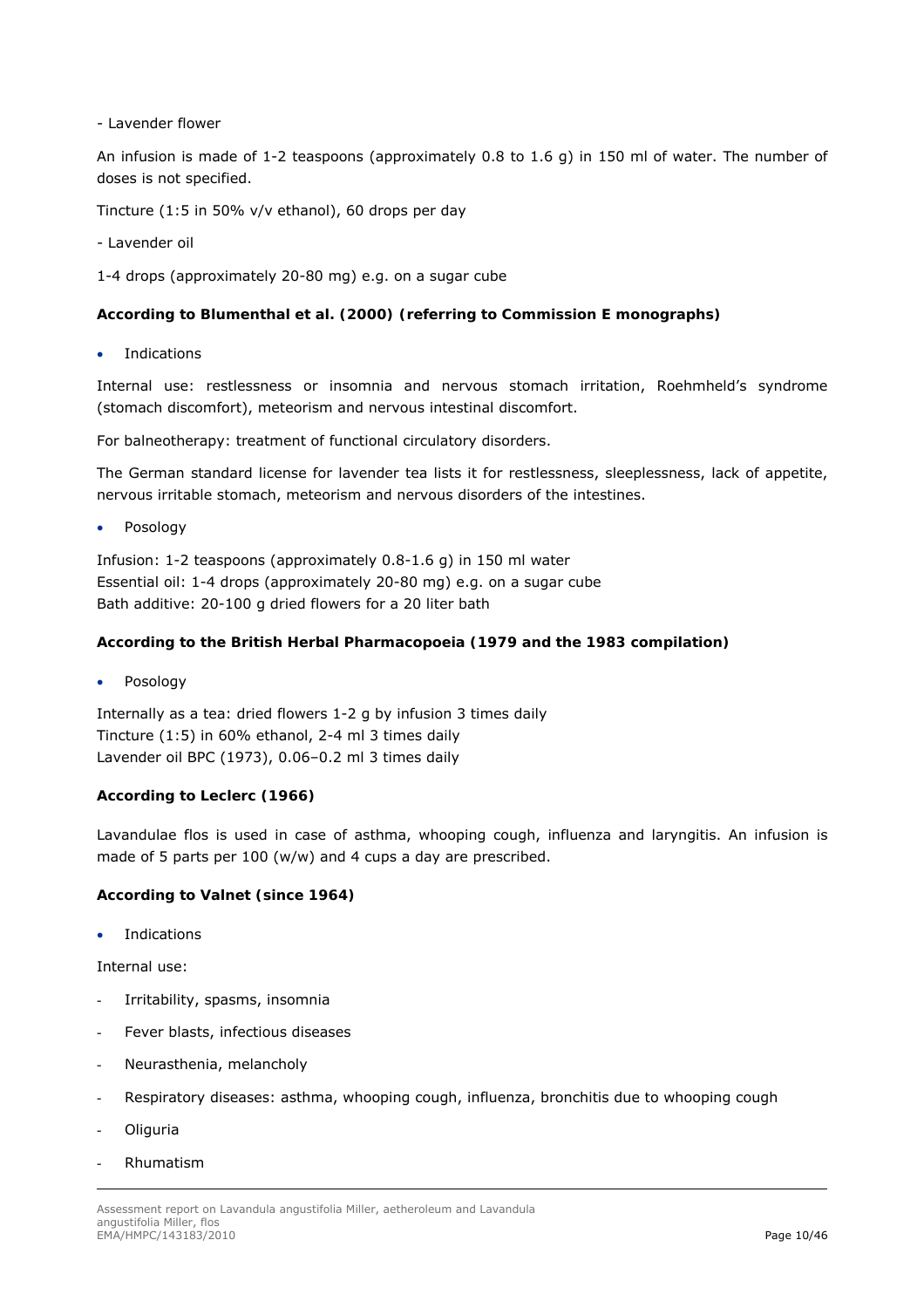- Instability during childhood
- Atonic stomach or intestinal atony
- Migraine, vertigo, hysteria, sequellae of paralysis
- Typhoid enteritis (diarrhoea)
- Cystitis, blennorrhoea
- Dermal eruptions
- Intestinal parasites
- Metrorrhagia, leucorrhoea
- **Hypertension**
- Posology

Infusion: 1 teaspoon in a cup of boiled water, infusion during 10 minutes: 3 cups per day between meals.

Alcoholature: 40 drops 4 times daily in water (no detailed composition of alcoholature communicated).

Essential oil: 2-5 drops in honey or in an alcoholic solution. In case of anaesthesia: 1 g aids at mentally relaxing, without losing intellectual capacity.

Vaporisation: make a solution of 2% in water. To be vaporised in public rooms.

#### *According to Madaus (1938)*

Indications

Internal use: Lavender mildly acts on the nervous system, especially in case of migraine. It is used against neurasthenia, vertigo, nervous tachycardia, general nervous tension, hysteria, spasms, weakness and sleeplessness. Lavender has been used against affections of the stomach like gastritis, against meteorism and oedema.

External use: Lavender flowers are used as a bath additive. Lavender oil is used for local massage in case of rheumatism, gout, neuralgia, ischias and scabies. Rinsing fluid is made in case of *fluor albus*.

Posology

Essential oil: 8 drops (without further specification)

Tincture (strength not given): 10-15 drops

Infusion:  $2-3$  teaspoons (=  $3-4.5$  q) daily

# **3. Non-Clinical Data**

# *3.1. Overview of available pharmacological data regarding the herbal substance(s), herbal preparation(s) and relevant constituents thereof*

*In vitro* studies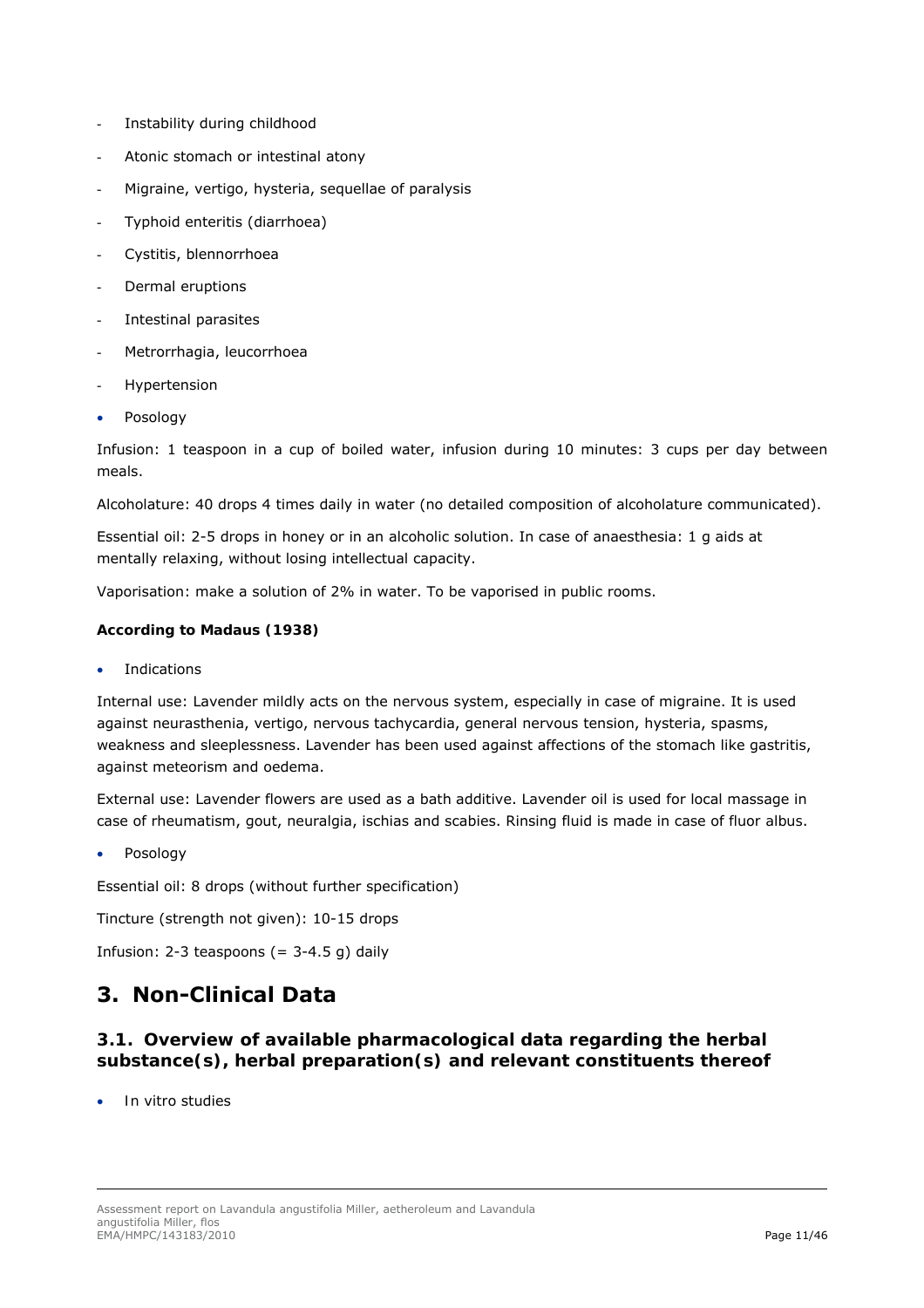## *Antimicrobial effects*

Lavender oil had an antimicrobial activity against *Escherichia coli, Bacillus subtilis, Candida albicans*  and *Staphylococcus aureus*, but not against *Pseudomonas aeruginosa*. The model used was the plate diffusion test. No details about the concentrations used are mentioned. Linalool was active against *Streptococcus mutans* with a MIC of 1600 µg/ml which is a rather high concentration (Kubo *et al.* 1993).

Eight essential oils were examined using the agar dilution method, including *Carum carvi, Citrus aurantium* var. *amara, Foeniculum vulgare dulce, Illicium verum, Lavandula angustifolia, Mentha arvensis, Mentha x piperita,* and *Trachyspermum copticum*. Doubling dilutions of the essential oils were tested against 12 species of intestinal bacteria, which represent the major genera found in the human gastrointestinal tract (GIT). *Carum carvi, Lavandula angustifolia, Trachyspermum copticum,* and *Citrus aurantium* var. *amara* essential oils displayed the greatest degree of selectivity, inhibiting the growth of potential pathogens at concentrations that had no effect on the beneficial bacteria examined. The most promising essential oils for the treatment of intestinal dysbiosis are *Carum carvi, Lavandula angustifolia, Trachyspermum copticum,* and *Citrus aurantium* var. *amara*. The herbs from which these oils are derived have long been used in the treatment of gastrointestinal symptoms and the *in vitro*  results of this study suggest that their ingestion will have little detrimental impact on beneficial members of the GIT microflora. For lavender was among the oils displaying the highest degree of selectivity. Concentrations varied from 0.55 to 4.5% ( $v/v$ ). More research is needed, however, to investigate tolerability and safety concerns, and verify the selective action of these agents (Hawrelak *et al*. 2009).

#### *Spasmolytic effects*

The ileum of the guinea-pig and the rat uterus and phrenic nerve diaphragm were used as an experimental model. These isolated organs contract when exposed to acetylcholine, histamine or noradrenaline or electrically stimulated (field stimulation). Lavender oil inhibited the contractions of the isolated ileum by about 50%. Pure linalool had similar effects. In contrast with lavender oil, a concentration-effect relationship was studied with linalool:  $5x10^{-5}$  to  $2x10^{-4}$  g/ml on the diaphragm and  $4x10^{-6}$  to  $8x10^{-5}$  g/ml was used on the isolated ileum; both organs were electrically stimulated. However no concentration-effect curves were displayed.

The inhibition of the electrically stimulated contractions by lavender of guinea-pig ileum appeared to be postsynaptic and not atropine-like, as lavender inhibited the contractile responses due to acetylcholine and to histamine to a similar degree. The relaxation effect by isoprenaline was potentiated by linalool, which may indicate a phosphodiesterase inhibitory activity (Lis-Balchin & Hart 1997 and 1999).

Experiments were designed to investigate the relaxation mechanism of linalyl acetate as the major ingredient of lavender essential oil in rabbit carotid artery specimens. Linalyl acetate produced sustained and progressive relaxation during the contraction caused by phenylephrine. The relaxation effect of linalyl acetate at a concentration near the  $EC_{50}$  was partially but significantly attenuated by nitroarginine as an inhibitor of nitric oxide synthase, 1H-(1,2,4) oxadiazolo (4,3-a) quinoxaline-1-one as an inhibitor of guanylyl cyclase, or by the denudation of endothelial cells. In specimens without endothelium, the phenylephrine-induced contraction and phosphorylation of myosin light chain (MLC) were significantly attenuated after the pretreatment with linalyl acetate. The relaxation caused by linalyl acetate in the endothelium-denuded specimens was clearly inhibited by calyculin A as an inhibitor of MLC phosphatase, although not by ML-9 as an inhibitor of MLC kinase. Furthermore, suppression of the phenylephrine-induced contraction and MLC phosphorylation with linalyl acetate was canceled by the pretreatment with calyculin A. These results suggest that linalyl acetate relaxes the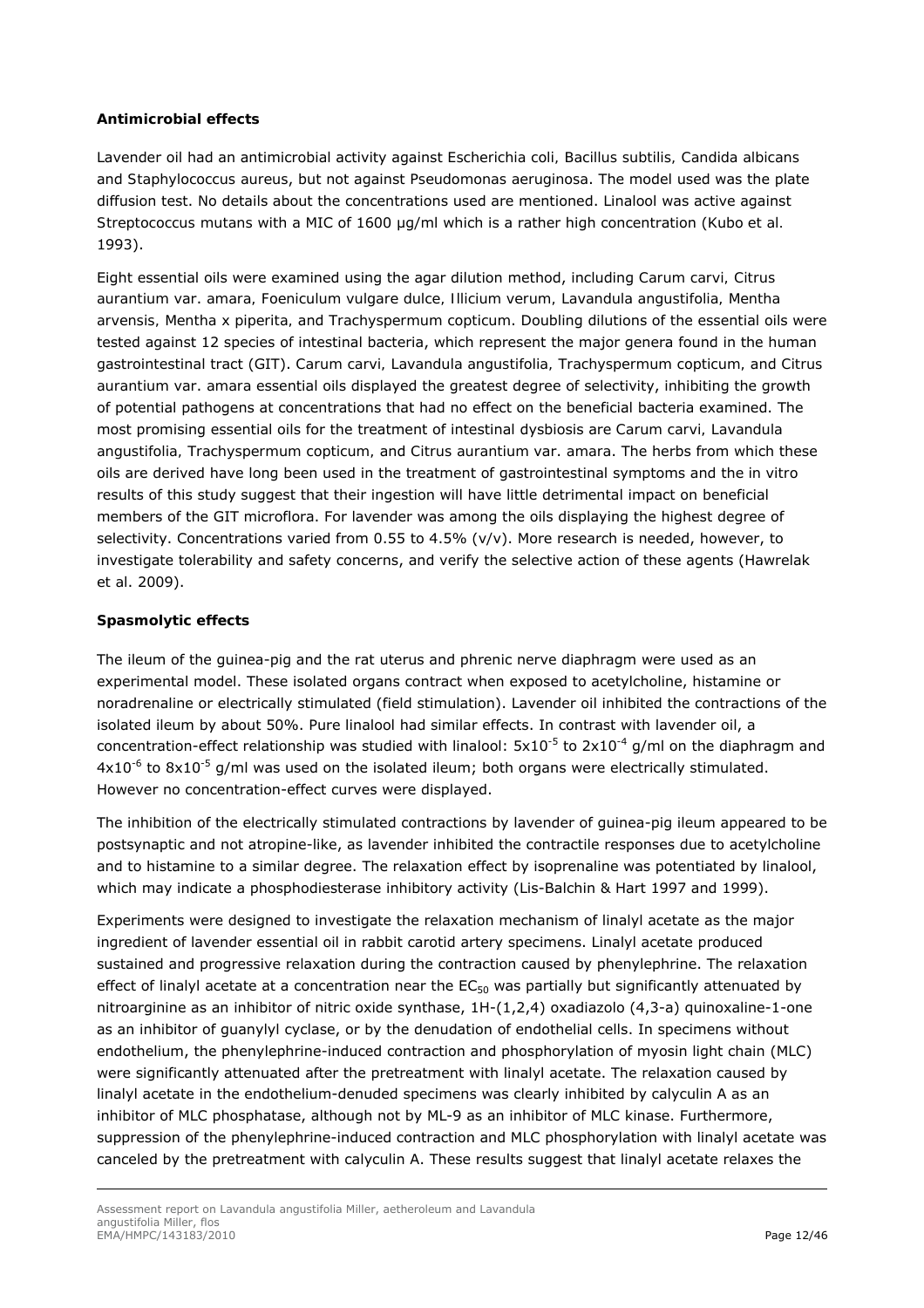vascular smooth muscle through partial activation of the nitric oxide/cyclic guanosine monophosphate pathway, and partial MLC dephosphorylation via activating MLC phosphatase (Koto *et al.* 2006).

## *Other effects*

Cultures of cerebellar granular cells from rat pups were exposed to neurotoxic concentrates of glutamate ( $10^{-7}$  M). The neuroprotective effect of a dry aqueous extract from lavender flower (DER approximately 5:1) was tested at concentrations of 10 ug/ml, 100 ug/ml, 1 mg/ml and 10 mg/ml, At 100 µg/ml and 1 mg/ml, the extract significantly reduced glutamate-induced neurotoxicity from 37% to 29% (p<0.05) and 21% (p<0.001) respectively (Büyükokuroglu *et al*. 2003).

A study on MCF-7 human breast-cancer cells (positive for oestrogen receptors) demonstrated that lavender oil is weakly oestrogenic in concentrations of 0.01 and 0.03% (V/V), treated for 18 h. In MDA-kb2 cells (positive for androgen receptors) lavender oil was revealed to be weakly antiandrogenic in concentrations between 0.0001 and 0.01% (V/V) treated for 24 h (Henley *et al*. 2007).

Lavender oil concentration-dependently inhibited histamine release from peritoneal mast cells (p< 0.05):

- stimulated by compound 48/80 (a synthetic phosphodiesterase and ATP-ase inhibitor) at dilutions of 1:500, 1:100, 1:10, 1:1 and undiluted

- stimulated by anti-dinitrophenyl IgE at dilutions of 1:100, 1:10, 1:1 and undiluted.

It also had a significant inhibitory effect on anti-dinitrophenyl IgE-induced TNFα secretion from peritoneal mast cells at 1:1000, 1:100, 1:10 and undiluted (p<0.05) (Kim & Cho 1999).

#### **Assessor's comments:**

The relevance of antimicrobial, spasmolytic as well as other effects is difficult to evaluate, as no detailed information about concentrations as such and concentration-effect relationship is available. For the inhibition of histamine release, highly concentrated dilutions or even pure oil have been used, which seems of poor relevance.

It is difficult to judge the human relevance of oestrogenic effects seen *in vitro.*

*In vivo* studies

## *Anticonvulsive effects*

| <b>Purpose</b>                                                                                              | <b>Species</b>                                  | <b>Intervention</b>                                                                                                                                   | <b>Outcome</b>                                                                                                                                                                                                                                                                                      |
|-------------------------------------------------------------------------------------------------------------|-------------------------------------------------|-------------------------------------------------------------------------------------------------------------------------------------------------------|-----------------------------------------------------------------------------------------------------------------------------------------------------------------------------------------------------------------------------------------------------------------------------------------------------|
| to study the<br>anticonvulsive<br>effects of<br>lavender<br>(Atassanova-<br>Shopova &<br>Roussinov<br>1970) | female and<br>male rats                         | electroshock- and metrazole-<br>induced convulsions                                                                                                   | Electroshock-induced<br>convulsions were inhibited after<br>single intraperitoneal doses of<br>lavender oil at 138 and<br>140 mg/kg body weight<br>respectively; metrazole-induced<br>convulsions were also inhibited<br>in 60-70% of the animals by<br>intraperitoneal doses of 200-<br>300 mg/kg. |
| to study the<br>anticonvulsive<br>effects of                                                                | male mice<br>stimulated<br>with<br>pentetrazol, | Anticonvulsive effects of lavender<br>oil inhalation $(0.3, 0.5$ and $1$ ml<br>of lavender oil soaked in cotton,<br>in a glass cylinder) were studied | Compared to controls, lavender<br>oil blocked convulsions induced<br>by the lower dose of pentetrazol<br>and by nicotine; no                                                                                                                                                                        |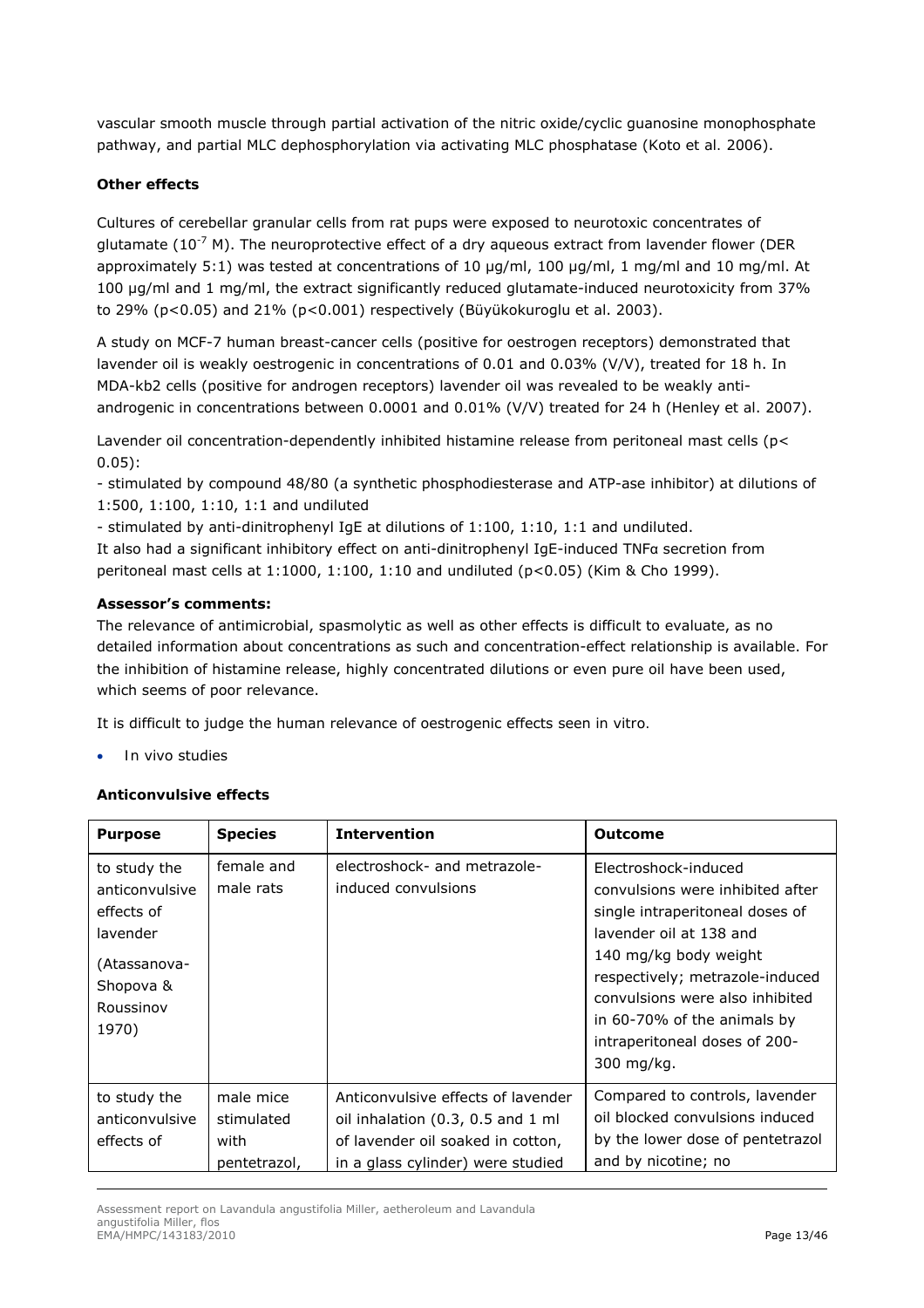| <b>Purpose</b> | <b>Species</b> | <b>Intervention</b>               | <b>Outcome</b>                    |
|----------------|----------------|-----------------------------------|-----------------------------------|
| lavender       | nicotine or    | in mice; convulsions were induced | anticonvulsive effects were       |
| (Yamada et al. | strychnine     | by pentetrazol (50 and            | observed with strychnine, after   |
| 1994)          | (groups of 3   | 100 mg/kg i.p.), nicotine         | electroshocks; lavender oil dose- |
|                | to 7 mice per  | (7.5 mg/kg i.p.), strychnine      | dependently reduced tonic         |
|                | convulsive     | $(2.5 \text{ mg/kg i.p.})$ or by  | extensions and clonic             |
|                | agent)         | electroshocks (80 V, 0.4          | convulsions.                      |
|                |                | seconds). The convulsive agents   |                                   |
|                |                | or electroshocks were             |                                   |
|                |                | administered after inhalation of  |                                   |
|                |                | lavender oil for 15 minutes.      |                                   |

## *Sedative effects*

| <b>Purpose</b>                                                                                | <b>Species</b>             | <b>Intervention</b>                                                                                                                                                                 | <b>Outcomes</b>                                                                                                                                                                                                                                                                                                                                                                                                          |
|-----------------------------------------------------------------------------------------------|----------------------------|-------------------------------------------------------------------------------------------------------------------------------------------------------------------------------------|--------------------------------------------------------------------------------------------------------------------------------------------------------------------------------------------------------------------------------------------------------------------------------------------------------------------------------------------------------------------------------------------------------------------------|
| to study the<br>sleep<br>prolongation<br>(Atassanova-<br>Shopova &<br>Roussinov<br>1970)      | rats                       | lavender oil administered i.p. to<br>rats at 100 mg/kg, anesthetized<br>with hexobarbital sodium<br>(100 mg/kg i.p.) and alcohol<br>(35%, 3.5 g/kg i.p.)                            | Duration of anaesthesia induced<br>by hexobarbital sodium was<br>doubled and anaesthesia<br>induced by alcohol (35%,<br>3.5 g/kg i.p.) was prolonged<br>almost two-fold; duration of the<br>anaesthesia by chloral hydrate<br>(300 mg/kg i.p.) was more than<br>1.5-fold longer.                                                                                                                                         |
| to study<br>locomotor<br>activity<br>(Atassanova-<br>Shopova &<br>Roussinov<br>1970)          | male albino<br>mice        | lavender oil i.p. administered<br>during the rotarod motor test                                                                                                                     | Lavender oil administered i.p. at<br>200-300 mg/kg reduced<br>spontaneous locomotor activity,<br>as well as locomotor activity<br>increased by caffeine-sodium<br>benzoate or amphetamine; in<br>the rotarod test motor<br>coordination was reduced with<br>an $ED_{50}$ of 248 mg/kg.                                                                                                                                   |
| to study<br>locomotor<br>activity<br>(Buchbauer et<br>al. 1991;<br>Buchbauer et<br>al. 1993a) | 6-month old<br>female mice | exposure to an atmosphere<br>containing the vapour of lavender<br>oil or its constituents linalool and<br>linalyl acetate<br>Concentrations in the atmosphere<br>were not measured. | Locomotor activity decreased<br>remarkably and time-<br>dependently in two studies, after<br>60 minutes of inhalation,<br>motility was reduced by 43%<br>and 78% with lavender oil, 15%<br>and 73% with linalool, and 35%<br>and 69% with linalyl acetate as<br>compared to controls.<br>Increase in activity of 160%<br>after an injection of caffeine<br>$(0.1\%$ , 0.5 ml i.p.) was reduced<br>to 105%, 126% and 132% |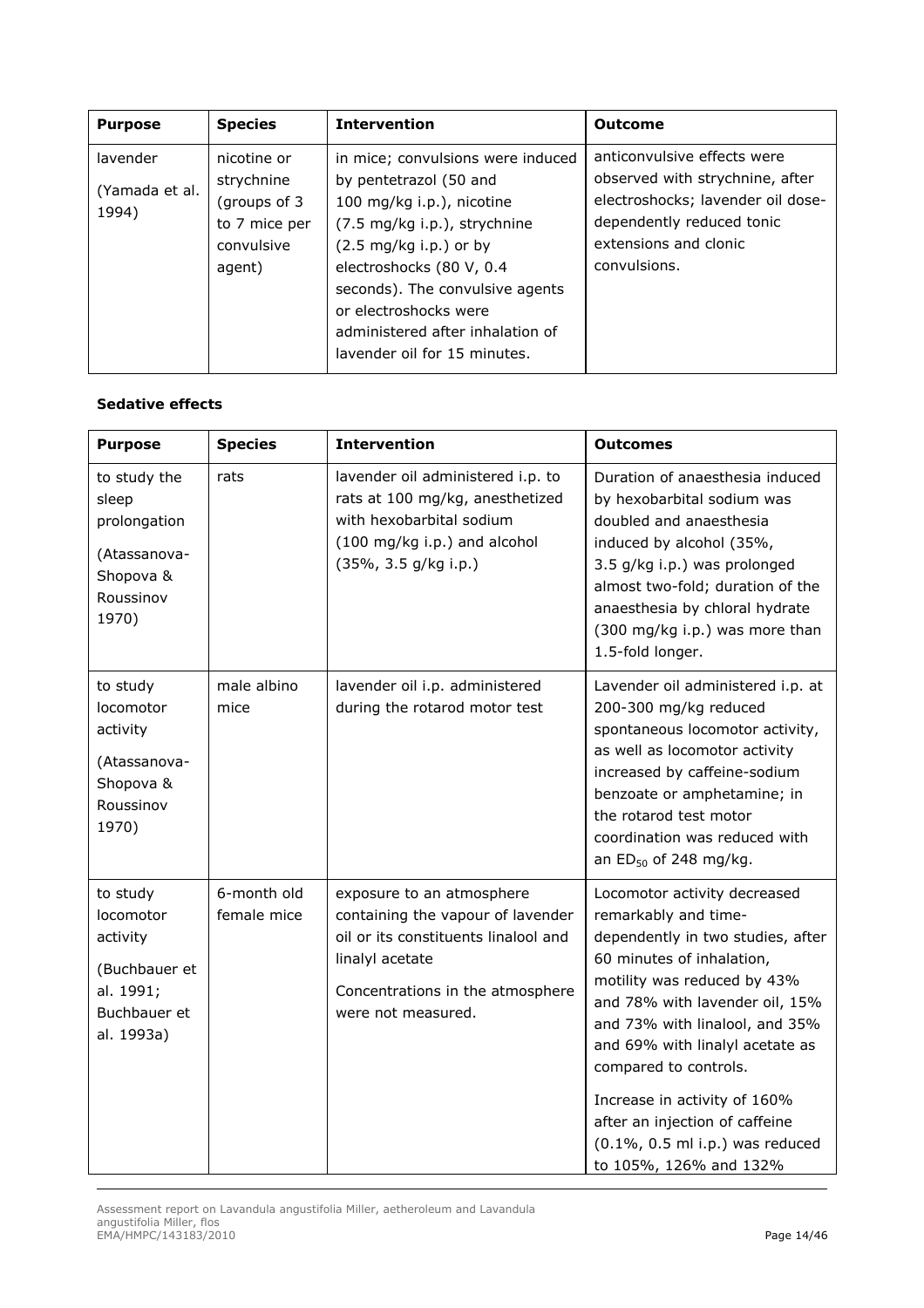| <b>Purpose</b>                                                                                                         | <b>Species</b>                                                                                                                     | <b>Intervention</b>                                                                                                                                                                                                                                                                        | <b>Outcomes</b>                                                                                                                                                                                                                                                                                                                                                                                                                                                                                                                                                                                                                                                                                                                                                                                                            |
|------------------------------------------------------------------------------------------------------------------------|------------------------------------------------------------------------------------------------------------------------------------|--------------------------------------------------------------------------------------------------------------------------------------------------------------------------------------------------------------------------------------------------------------------------------------------|----------------------------------------------------------------------------------------------------------------------------------------------------------------------------------------------------------------------------------------------------------------------------------------------------------------------------------------------------------------------------------------------------------------------------------------------------------------------------------------------------------------------------------------------------------------------------------------------------------------------------------------------------------------------------------------------------------------------------------------------------------------------------------------------------------------------------|
|                                                                                                                        |                                                                                                                                    |                                                                                                                                                                                                                                                                                            | respectively by inhalation of the<br>vapour of lavender oil, linalool or<br>linalyl acetate.                                                                                                                                                                                                                                                                                                                                                                                                                                                                                                                                                                                                                                                                                                                               |
| to study<br>stress-induced<br>hyperthermia<br>(Akutsu et al.<br>2002)                                                  | male Wistar<br>rats<br>transmitter<br>were<br>implanted in<br>order to make<br>records of<br>heart rate and<br>body<br>temperature | cages with a bedding that had<br>been sprayed with 200 µl of a<br>0.03% solution of lavender oil,<br>green leaf odour (mixture of<br>hexenol and hexenal), $\alpha$ -pinene<br>or the solvent only (triethyl<br>citrate) as control (n=12 per<br>group, except for the control:<br>$n=6$ ) | Following transfer to this novel<br>environment the body<br>temperature of the rats<br>increased by almost 1°C,<br>indicating stress-induced<br>hyperthermia; this was<br>attenuated by green leaf odour<br>and $\alpha$ -pinene, but not by<br>lavender oil or solvent.                                                                                                                                                                                                                                                                                                                                                                                                                                                                                                                                                   |
| to study<br>explorative<br>behaviour and<br>sleeping time<br>(Delaveau et<br>al. 1989),<br>(Guillemain et<br>al. 1989) | mice                                                                                                                               | four plates test with oral<br>administration of lavender oil at<br>0.4 ml/kg bw (as a 1:60 dilution<br>in olive oil) daily for 5 days;<br>pentobarbital-induced sleeping<br>time of 30 minutes;<br>hole board test and the labyrinth<br>test                                               | Lavender oil increased in the<br>number of explorations by 68%,<br>indicating an anxiolytic effect;<br>with the same single dose<br>sleeping time was prolonged to<br>35-59 minutes (Delaveau et al.<br>1989).<br>The same dose of lavender oil<br>did not decrease motility in the<br>hole board test nor increase the<br>number of explorations in the<br>four plates test or number of<br>entries into open arms in the<br>labyrinth test to statistically<br>significant levels (in terms of<br>anxiolytic effects), although<br>modest increases were<br>observed; pentobarbital-induced<br>sleep latency was significantly<br>shortened (p<0.03) and<br>pentobarbital-induced sleeping<br>time was increased $(p<0.05)$<br>compared to a control group,<br>indicating a sedative effect<br>(Guillemain et al. 1989). |
| to study<br>locomotor<br>activity<br>(Peana et al.<br>2003)                                                            | mice                                                                                                                               | linalool administered to mice<br>subcutaneously at 25, 50, 75 and<br>$100$ mg/kg                                                                                                                                                                                                           | Spontaneous locomotor activity<br>increased by 95% (p<0.05 for<br>75 mg/kg) and 300% (p<0.0005<br>for 100 mg/kg) respectively,<br>whereas 25 mg/kg produced a<br>non-significant increase of 15%,                                                                                                                                                                                                                                                                                                                                                                                                                                                                                                                                                                                                                          |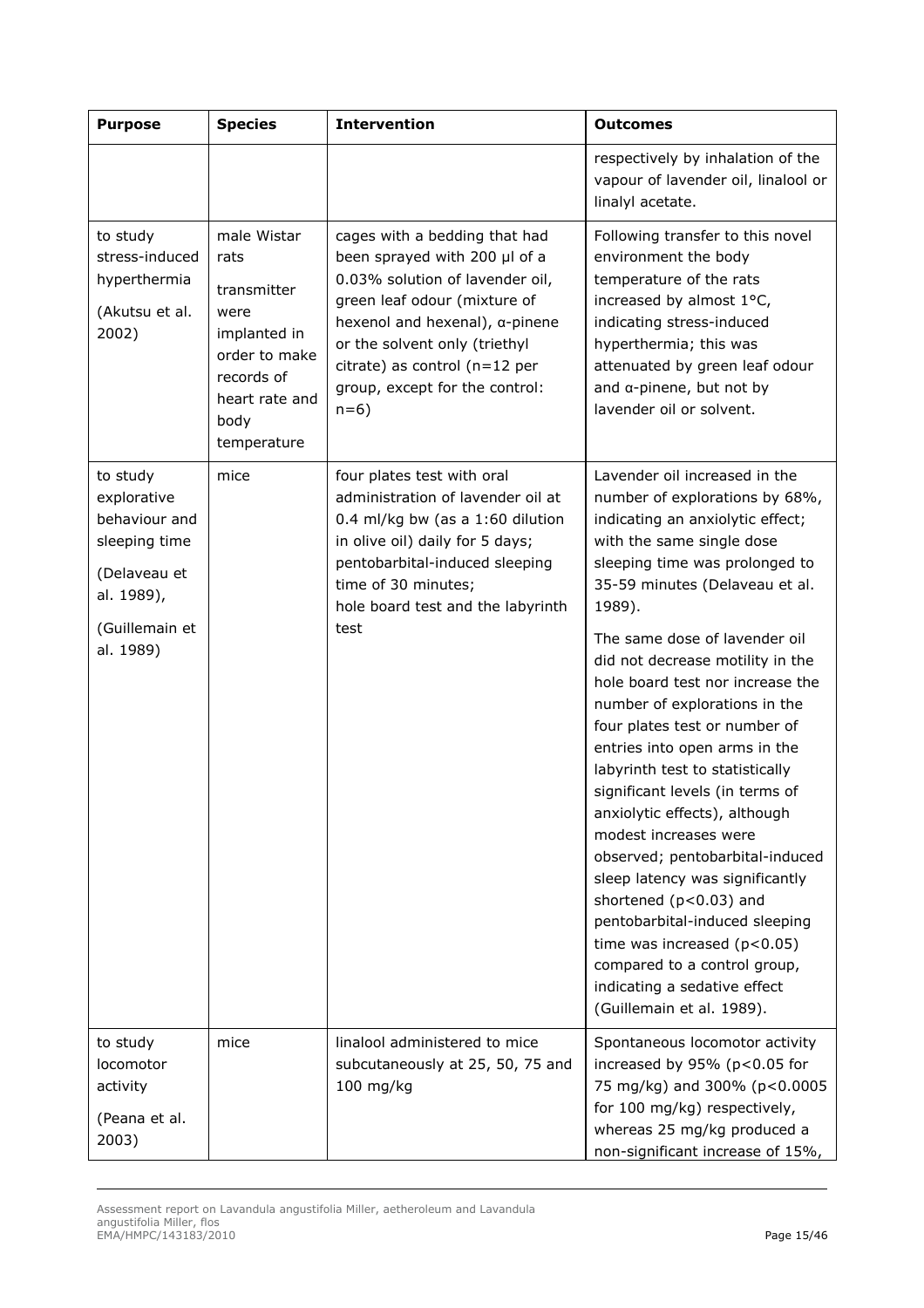| <b>Purpose</b>                                                                                                                     | <b>Species</b>             | <b>Intervention</b>                                                                                                                                                                                                                                                                                                                                                                                                                                                                                                                                                                                                                                                        | <b>Outcomes</b>                                                                                                                                                                                                                                                                                                                                                                                                                                                                                                                                                                                                                                                                                           |
|------------------------------------------------------------------------------------------------------------------------------------|----------------------------|----------------------------------------------------------------------------------------------------------------------------------------------------------------------------------------------------------------------------------------------------------------------------------------------------------------------------------------------------------------------------------------------------------------------------------------------------------------------------------------------------------------------------------------------------------------------------------------------------------------------------------------------------------------------------|-----------------------------------------------------------------------------------------------------------------------------------------------------------------------------------------------------------------------------------------------------------------------------------------------------------------------------------------------------------------------------------------------------------------------------------------------------------------------------------------------------------------------------------------------------------------------------------------------------------------------------------------------------------------------------------------------------------|
|                                                                                                                                    |                            |                                                                                                                                                                                                                                                                                                                                                                                                                                                                                                                                                                                                                                                                            | and 50 mg/kg a non-significant<br>decrease of 34%.                                                                                                                                                                                                                                                                                                                                                                                                                                                                                                                                                                                                                                                        |
| to investigate<br>the effects of<br>lavender<br>essential oil<br>inhalation on<br>gerbil<br>behaviour<br>(Bradley et al.<br>2007)  | male and<br>female gerbils | gerbil behaviour in the elevated<br>plus maze test was observed and<br>results compared with the effects<br>of diazepam (1 mg/kg) i.p. after<br>30 minutes and 2-week<br>administration; odour exposure<br>was via an electronic vapouriser<br>and aroma stone, placed into the<br>animal holding room and the<br>experimental suite, but out of<br>reach of the animals, during<br>behavioural testing; lavender oil<br>was refreshed 3 times daily with<br>4 drops of the essential oil, to<br>achieve the concentration<br>commonly recommended by<br>aromatherapists                                                                                                   | Traditional measures of open<br>entries showed an increasing<br>trend over the 2 weeks<br>exposure, whereas ethological<br>measures indicative of anxiety<br>(stretch-attend frequency and<br>percentage protected head-dips)<br>were significantly lower;<br>exploratory behaviour and total<br>head-dip frequency started to<br>increase 24 h after lavender and<br>lasted for the 2 weeks exposure.<br>These results are comparable<br>with diazepam administration;<br>females showed a significant<br>decrease in protected head-dips<br>compared to both males and to<br>female controls.<br>In conclusion, exposure to<br>lavender oil may have an                                                 |
|                                                                                                                                    |                            |                                                                                                                                                                                                                                                                                                                                                                                                                                                                                                                                                                                                                                                                            | anxiolytic profile in gerbils<br>similar to that of the anxiolytic<br>diazepam.                                                                                                                                                                                                                                                                                                                                                                                                                                                                                                                                                                                                                           |
| to study the<br>anticonflict<br>effects of<br>lavender oil<br>and identify<br>its active<br>constituents<br>(Umezu et al.<br>2006) | ICR mice                   | two conflict tests in ICR mice<br>were used and then the active<br>constituents were identified;<br>lavender oil produced significant<br>anticonflict effects at 800 and<br>1600 mg/kg in the Geller conflict<br>test and at 800 mg/kg in the<br>Vogel conflict test, suggesting<br>that the oil has an anti-anxiety<br>effect; analysis using GC/MS<br>revealed that lavender oil<br>contains 26 constituents, among<br>which alpha-pinene (0.22%),<br>camphene (0.06%), beta-<br>myrcene (5.33%), p-cymene<br>(0.3%), limonene (1.06%), cineol<br>(0.51%), linalool (26.12%),<br>borneol (1.21%), terpinen-4-ol<br>(4.64%), linalyl acetate<br>(26.32%), geranyl acetate | Cineol, terpinen-4-ol, $\alpha$ -pinene<br>and beta-myrcene did not<br>produce any significant<br>anticonflict effects in the Geller<br>test; linalyl acetate did not<br>produce any significant<br>anticonflict effects in either test;<br>both borneol and camphene at<br>800 mg/kg produced significant<br>anticonflict effects in the Geller,<br>but not in the Vogel conflict test;<br>linalool, a major constituent of<br>lavender oil, produced significant<br>anticonflict effects at 600 and<br>400 mg/kg in the Geller and<br>Vogel tests, respectively,<br>findings that were similar to<br>those of lavender oil; authors<br>concluded that linalool is the<br>major pharmacologically active |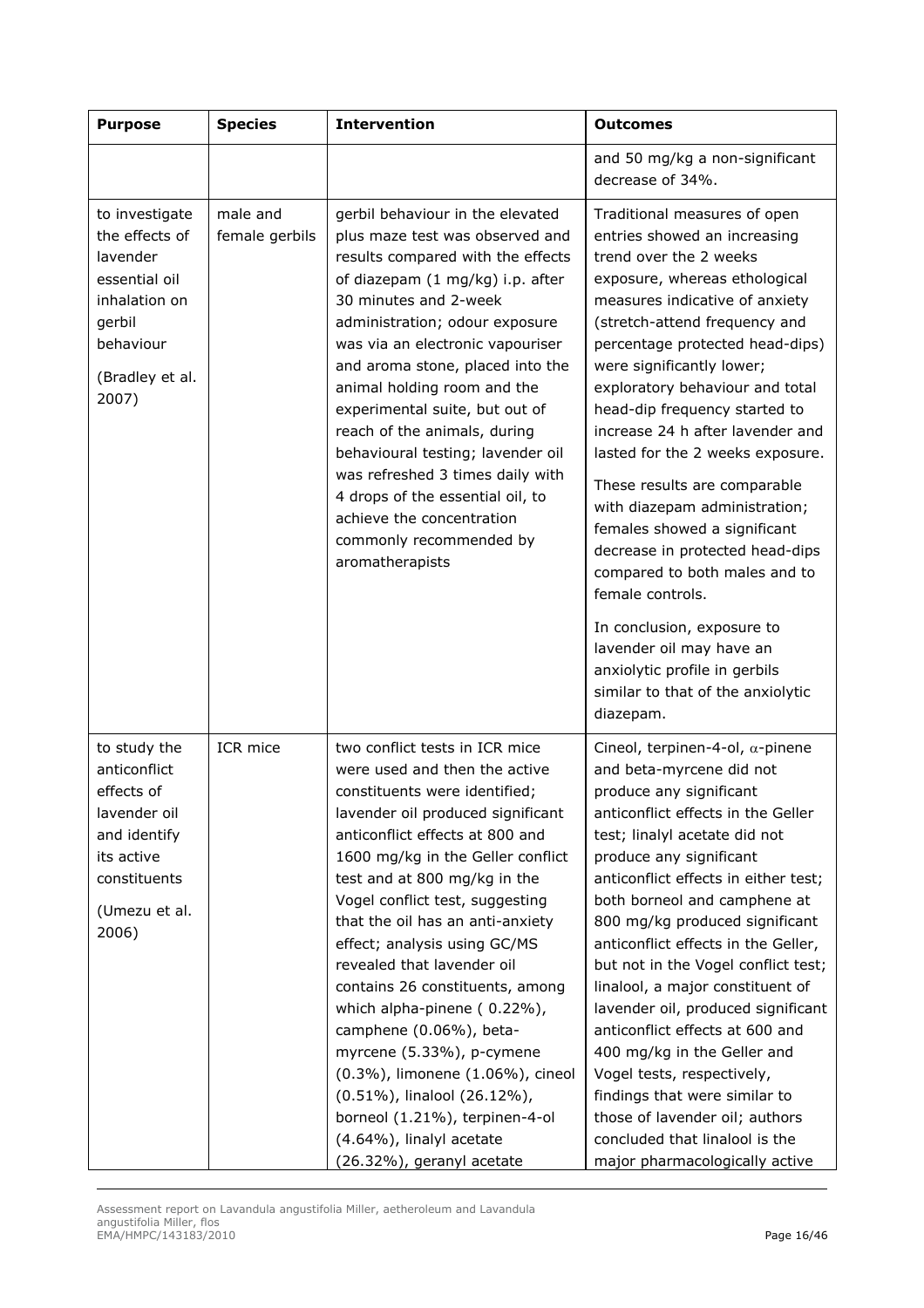| <b>Purpose</b>                                                                                                                                                                                                            | <b>Species</b> | <b>Intervention</b>                                                                                                                                                                                                                                                                                                                                                                                                                                                                                                                                                                                                                                                                                                                                                                              | <b>Outcomes</b>                                                                                                                                                                                                                                                                                                                                                                                                                                                                                                                                                                                                                                                                                                                                                                                                                                                                                                                                                                                                                                                                                                                           |
|---------------------------------------------------------------------------------------------------------------------------------------------------------------------------------------------------------------------------|----------------|--------------------------------------------------------------------------------------------------------------------------------------------------------------------------------------------------------------------------------------------------------------------------------------------------------------------------------------------------------------------------------------------------------------------------------------------------------------------------------------------------------------------------------------------------------------------------------------------------------------------------------------------------------------------------------------------------------------------------------------------------------------------------------------------------|-------------------------------------------------------------------------------------------------------------------------------------------------------------------------------------------------------------------------------------------------------------------------------------------------------------------------------------------------------------------------------------------------------------------------------------------------------------------------------------------------------------------------------------------------------------------------------------------------------------------------------------------------------------------------------------------------------------------------------------------------------------------------------------------------------------------------------------------------------------------------------------------------------------------------------------------------------------------------------------------------------------------------------------------------------------------------------------------------------------------------------------------|
|                                                                                                                                                                                                                           |                | (2.14%) and caryophyllene<br>(7.55%) were identified; effects<br>of linalool, linalyl acetate,<br>borneol, camphene, cineol,<br>terpinen-4-ol, alpha-pinene and<br>beta-myrcene were examined<br>using the Geller and Vogel conflict<br>tests in ICR mice                                                                                                                                                                                                                                                                                                                                                                                                                                                                                                                                        | constituent involved in the anti-<br>anxiety effect of lavender oil.                                                                                                                                                                                                                                                                                                                                                                                                                                                                                                                                                                                                                                                                                                                                                                                                                                                                                                                                                                                                                                                                      |
| to establish a<br>valid animal<br>model of the<br>effects of<br>olfactory<br>stimuli on<br>anxiety, a<br>series of<br>experiments<br>was<br>conducted<br>using rats in<br>an open- field<br>test<br>(Shaw et al.<br>2007) | rats           | effects of lavender oil were<br>compared with the effects of<br>chlordiazepoxide (CDP), as a<br>reference anxiolytic with well-<br>known effects on open-field<br>behaviour<br>rats were exposed to lavender oil<br>(0.1-1.0 ml) for 30 min<br>(experiment 1) or 1 h<br>(experiment 2) prior to open-<br>field test and in the open field or<br>injected with CDP (10 mg/kg<br>i.p.); in experiment 3 rats were<br>pre-exposed during different<br>durations (1 to 4 h) and during<br>the field test; also in experiment<br>4 rats were exposed during the<br>open field test, during 1 h<br>entering the field, one half of<br>them had also lavender oil in the<br>field;<br>in Experiments 3 and 4, various<br>combinations of pre-exposure<br>times and amounts of lavender oil<br>were used | CDP had predicted effects on<br>behaviour, and the higher doses<br>of lavender oil had some effects<br>on behaviour similar to those of<br>CDP. In experiment 1, there was<br>a significant decrease in<br>peripheral movement and<br>defecation for CDP and the<br>highest doses (0.5 and 1 ml) of<br>lavender oil; the same results<br>were seen in experiment 2, and<br>there was an additional<br>significant stimulation of rearing<br>with the same doses. In<br>experiment 3 with sufficient<br>exposure time and quantity of<br>lavender, the same effects were<br>obtained as in experiment 2, but<br>for all doses; there was also an<br>increase in immobility for<br>lavender oil doses only; the<br>same results were obtained in<br>experiment 4; experiment 4<br>demonstrated that these<br>behavioural effects of lavender<br>could be obtained following pre-<br>exposure, even if no oil was<br>present in the open-field test.<br>Together, these experiments<br>suggest that lavender oil does<br>have anxiolytic effects in the<br>open field, but that a sedative<br>effect can also occur at the<br>highest doses. |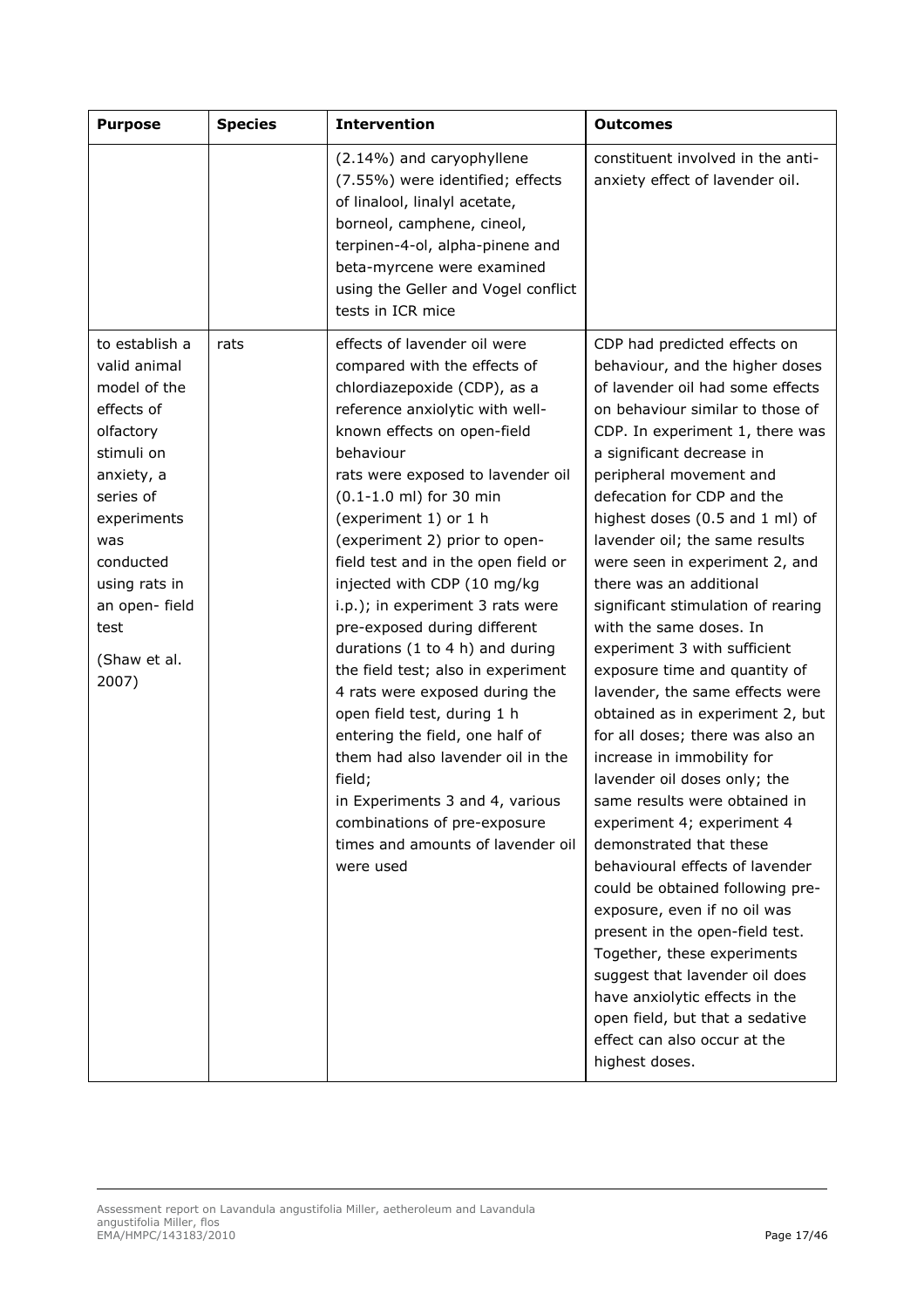| Anti-inflammatory and analgesic effects |  |
|-----------------------------------------|--|
|-----------------------------------------|--|

| <b>Purpose</b>                                                                            | <b>Species</b>      | <b>Intervention</b>                                                                                                                                                                                                                                                                                         | <b>Outcome</b>                                                                                                                                                                                                                                                                                                                                                                                                                                                                                     |
|-------------------------------------------------------------------------------------------|---------------------|-------------------------------------------------------------------------------------------------------------------------------------------------------------------------------------------------------------------------------------------------------------------------------------------------------------|----------------------------------------------------------------------------------------------------------------------------------------------------------------------------------------------------------------------------------------------------------------------------------------------------------------------------------------------------------------------------------------------------------------------------------------------------------------------------------------------------|
| to study local<br>anti-<br>inflammatory<br>activity<br>(Kim & Cho<br>1999)                | mice and rats       | ear swelling induced by the<br>standard compound 48/80<br>(200 µg/ear intradermally); pre-<br>treatment with lavender oil<br>(mice); passive cutaneous<br>anaphylaxis induced by anti-<br>dinitrophenyl IgE (rats) and<br>topical or intradermal lavender oil<br>(no further specifications about<br>doses) | Swelling (ear - mice) was<br>concentration-dependently<br>inhibited by topical or<br>intradermal pre-treatment with<br>lavender oil at concentrations of<br>$1:100, 1:10, 1:1$ and undiluted<br>$(p<0.05)$ ; cutaneous<br>anaphylaxis was also<br>concentration-dependently<br>inhibited following application of<br>lavender oil topically (1:100<br>non-significant; 1:10; 1:1 and<br>undiluted, p<0.05) or<br>intradermally (1:100,1:10 and<br>1:1 non-significant; undiluted,<br>$p < 0.05$ ). |
| to study local<br>anti-<br>inflammatory<br>activity<br>(Yasukawa et<br>al. 1989)          | mice                | linalool locally applied 30 minutes<br>before the 12-O-<br>tetradecanoylphorbol-13-acetate<br>(TPA)-induced mouse ear oedema<br>test                                                                                                                                                                        | 2 mg of linalool inhibited<br>oedema by 30% (p<0.01).                                                                                                                                                                                                                                                                                                                                                                                                                                              |
| to study<br>systemic anti-<br>inflammatory<br>activity<br>(Pulla Reddy &<br>Lokesh, 1994) | male Wistar<br>rats | linalool administered by gavage<br>at 100 and 200 mg/kg 3 h before<br>injection of carrageenan<br>(2.5 mg/kg body weight) in the<br>carrageenan-induced paw-<br>oedema test                                                                                                                                 | Oedema was inhibited by 23 and<br>24% respectively.                                                                                                                                                                                                                                                                                                                                                                                                                                                |
| to study<br>systemic anti-<br>inflammatory<br>activity<br>(Peana et al.<br>2002)          | rats                | the carrageenan-induced rat paw<br>oedema test; linalool and linalyl<br>acetate perorally administered                                                                                                                                                                                                      | After 3 h:<br>(-)-linalool at 25, 50 and<br>75 mg/kg b.w. inhibited oedema<br>by 28, 29 and 33% respectively<br>$(p<0.01, p<0.01$ and $p<0.005$ );<br>$(\pm)$ -linalool at 50 and 75 mg/kg<br>(but not at 25 mg/kg) inhibited<br>oedema by 51 and 38% (p<0.05<br>and $p < 0.05$ );<br>linalyl acetate at 64 and<br>96 mg/kg (but not at 32 mg/kg)<br>inhibited oedema by 40 and<br>36% (p<0.01 and p<0.05)<br>H-linalool is the naturally-                                                         |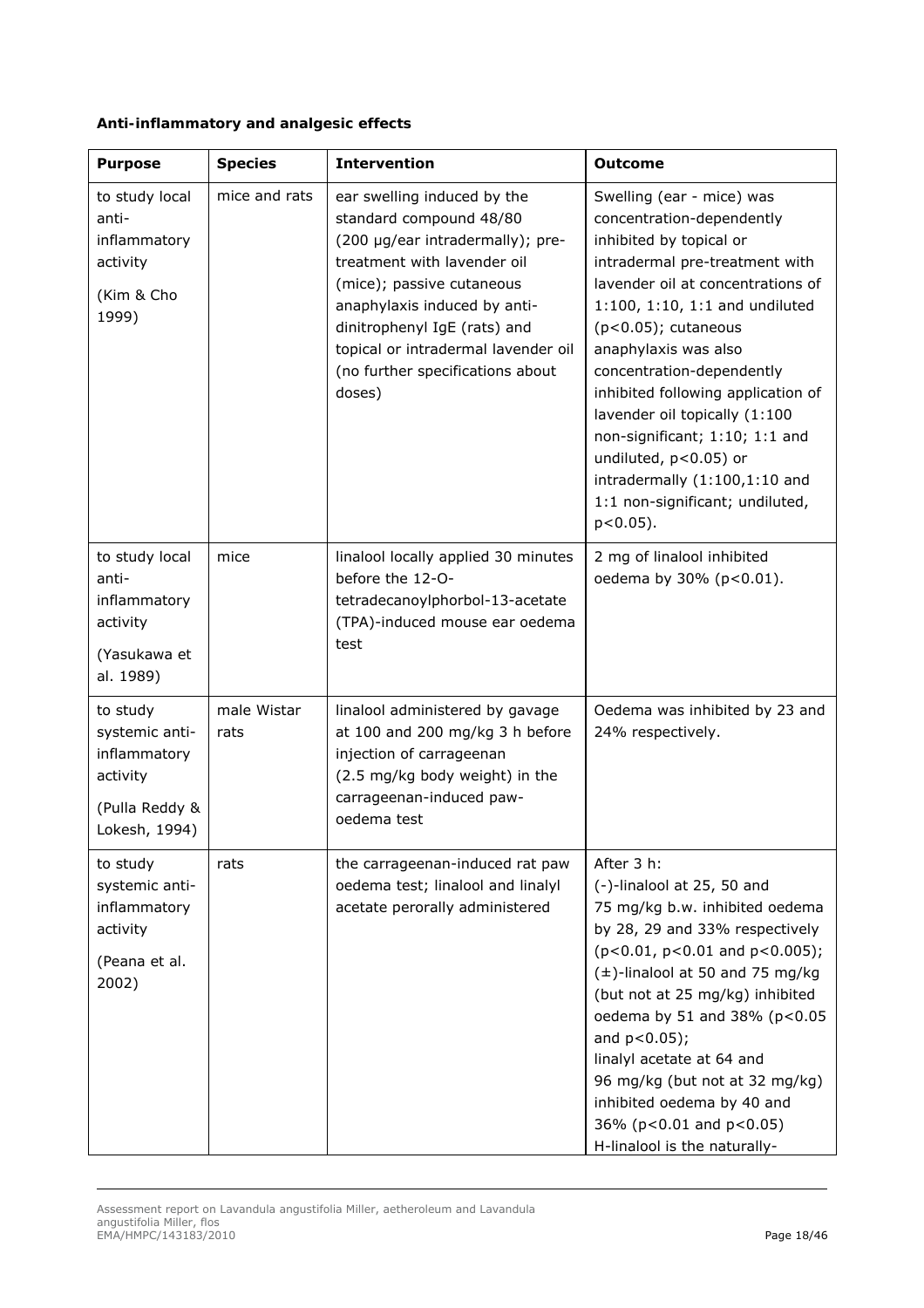| <b>Purpose</b>                                                            | <b>Species</b>      | <b>Intervention</b>                                                                                                                                                                                                                                                                                                                                                                                                                                       | <b>Outcome</b>                                                                                                                                                                                                                                                                                                                                                                                                                                                                                                                                                                                                                                                                                                                                                                                                   |
|---------------------------------------------------------------------------|---------------------|-----------------------------------------------------------------------------------------------------------------------------------------------------------------------------------------------------------------------------------------------------------------------------------------------------------------------------------------------------------------------------------------------------------------------------------------------------------|------------------------------------------------------------------------------------------------------------------------------------------------------------------------------------------------------------------------------------------------------------------------------------------------------------------------------------------------------------------------------------------------------------------------------------------------------------------------------------------------------------------------------------------------------------------------------------------------------------------------------------------------------------------------------------------------------------------------------------------------------------------------------------------------------------------|
|                                                                           |                     |                                                                                                                                                                                                                                                                                                                                                                                                                                                           | occurring isomer, but the<br>racemate $(\pm)$ -linalool may be<br>present in distilled or extracted<br>essential oil.                                                                                                                                                                                                                                                                                                                                                                                                                                                                                                                                                                                                                                                                                            |
| to study the<br>anti<br>nociceptive<br>effect<br>(Peana et al.<br>2003)   | mice                | the acetic acid induced writhing<br>test or the hot plate test; linalool<br>subcutaneously injected                                                                                                                                                                                                                                                                                                                                                       | In the writhing test, linalool<br>inhibited the response dose-<br>dependently by 38% at<br>25 mg/kg subcutaneously<br>(p=0.03) and by 52% at<br>50 mg/kg (p=0.01) and 47% at<br>75 mg/kg ( $p=0.03$ ); the effect<br>of linalool at 50 mg/kg was<br>completely reversed by i.p.-<br>administered naloxone<br>(5 mg/kg) or atropine<br>(5 mg/kg); in the hot plate test,<br>linalool at 100 mg/kg<br>significantly increased reaction<br>time, by 45% after 2 h<br>$(p=0.004)$ and by 89% after 3 h<br>(p=0.0001), while lower doses<br>had no effect.                                                                                                                                                                                                                                                            |
| to study the<br>anti-<br>nociceptive<br>effect<br>(Peana et al.<br>2004a) | male Wistar<br>rats | in the paw withdrawal test,<br>unilateral subplantar injection of<br>carrageenan and L-glutamate<br>induced a hyperalgesic effect<br>(decrease of thermal threshold)<br>on the injection side, while<br>prostaglandin E, induced<br>hyperalgesia on both the injection<br>and the contralateral side<br>linalool was administered by<br>abdominal subcutaneous injection<br>30 minutes before intraplantar<br>injection of the hyperalgesic<br>substances | In the first test, linalool (50, 100<br>or 150 mg/kg) significantly<br>reduced withdrawal latencies<br>induced by carrageenan (p<0.05<br>to p<0.001), with no effect on<br>the contralateral paw; linalool at<br>the highest dose (200 mg/kg<br>intraplantar) prevented the<br>reduction in paw withdrawal<br>latency induced by L-glutamate<br>(p<0.0005), demonstrating anti<br>hyperalgesic and anti-<br>nociceptive effects; an anti-<br>nociceptive effect was also<br>apparent in the contralateral<br>paw ( $p=0.02$ ) compared to the<br>untreated control; in the test<br>with prostaglandin E, linalool at<br>200 mg/kg antagonized paw<br>withdrawal latency on the side<br>contralateral to the<br>prostaglandin E2 injection<br>$(p=0.032)$ , but inhibition of<br>withdrawal latencies on the side |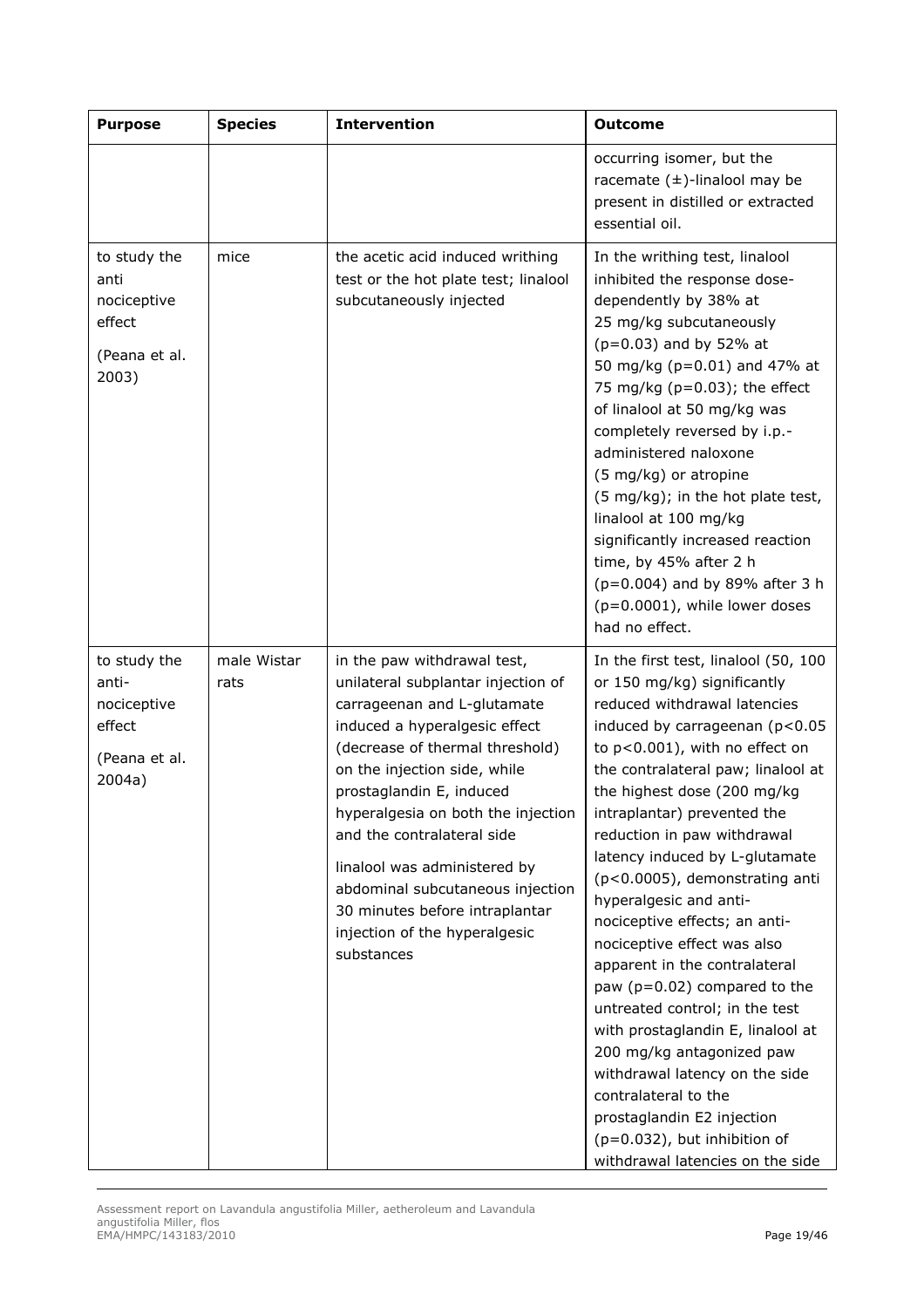| <b>Purpose</b>                                                            | <b>Species</b>                  | <b>Intervention</b>                                                                                                              | <b>Outcome</b>                                                                                                                                                                                                                                                                                                                                                                                                                                                                                                                                                                                                                                                                                                                                                                             |
|---------------------------------------------------------------------------|---------------------------------|----------------------------------------------------------------------------------------------------------------------------------|--------------------------------------------------------------------------------------------------------------------------------------------------------------------------------------------------------------------------------------------------------------------------------------------------------------------------------------------------------------------------------------------------------------------------------------------------------------------------------------------------------------------------------------------------------------------------------------------------------------------------------------------------------------------------------------------------------------------------------------------------------------------------------------------|
|                                                                           |                                 |                                                                                                                                  | of the injection were non-<br>significant.                                                                                                                                                                                                                                                                                                                                                                                                                                                                                                                                                                                                                                                                                                                                                 |
| to study the<br>anti-<br>nociceptive<br>effect<br>(Peana et al.<br>2004b) | male mice<br>and Wistar<br>rats | hot plate test with linalool<br>administered subcutaneously;<br>formalin test                                                    | Linalool significantly increased<br>reaction time in the hot plate<br>test with mice $(p=0.005$ at<br>100 mg/kg and p=0.003 at<br>150 mg/kg); linalool at 50 and<br>100 mg/kg s.c. caused a<br>significant reduction in<br>responses (-42%, $p = 0.013$ and<br>$-37\%$ , p=0.04 respectively) in<br>the early acute phase of the<br>formalin test, but not in the late<br>tonic phase (rats); the highest<br>dose (150 mg/kg) caused a<br>significant anti nociceptive effect<br>in both phases (early phase:<br>35%, p=0.048; late phase:<br>32%, p=0.0038); the anti-<br>nociceptive effects of linalool<br>were reduced by pre-treatment<br>with atropine, naloxone,<br>sulpiride and glibenclamide, but<br>not by pirenzepine or SCH-<br>23390 (a dopamine D1 receptor<br>antagonist). |
| to study local<br>anaesthetic<br>effects<br>(Ghelardini et<br>al. 1999)   | male New<br>Zealand<br>rabbits  | rabbit conjunctival reflex test with<br>lavender oil, linalool and linalyl<br>acetate, 1 drop applied to the<br>conjunctival sac | Local anaesthetic effects of<br>lavender oil, linalool and linalyl<br>acetate were demonstrated: 30-<br>2500 µg/ml dose-dependently<br>increased the number of stimuli<br>necessary to provoke the reflex<br>$(p<0.01)$ .                                                                                                                                                                                                                                                                                                                                                                                                                                                                                                                                                                  |

## *Enzyme-inducing effects*

| <b>Purpose</b>         | <b>Species</b> | <b>Intervention</b>        | <b>Outcome</b>                      |
|------------------------|----------------|----------------------------|-------------------------------------|
| to study the           | male Wistar    | enzyme activity after oral | Linalool administered at 1.5 g/kg   |
| influence on           | albino rats    | administration of linalool | b.w. for 5 days caused induction    |
| the enzyme             |                |                            | of peroxisomal bifunctional         |
| content                |                |                            | enzyme (2445 ng control             |
|                        |                |                            | protein/µg protein loaded vs.       |
| (Roffey <i>et al</i> . |                |                            | 1069 ng for controls; $p < 0.001$ ) |
| 1990)                  |                |                            | but not of cytochrome P450          |
|                        |                |                            | IVA1 (1.76% of total P450 vs.       |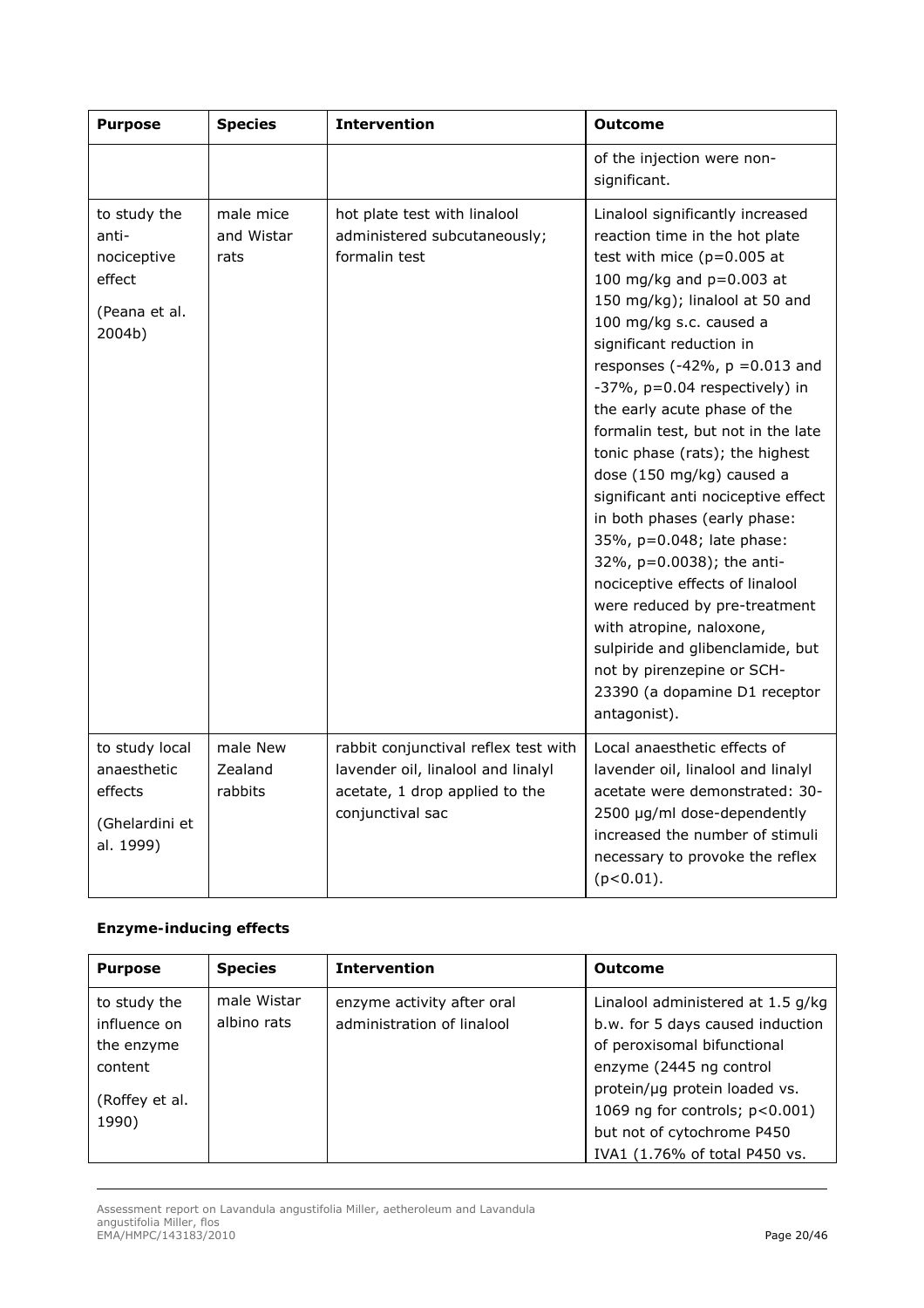| <b>Purpose</b>                                                                    | <b>Species</b>              | <b>Intervention</b>                                                                                    | <b>Outcome</b>                                                                                                                                                                                                                                                                                                                                                                                                                                                                                                                                                                                                                                                                                                               |
|-----------------------------------------------------------------------------------|-----------------------------|--------------------------------------------------------------------------------------------------------|------------------------------------------------------------------------------------------------------------------------------------------------------------------------------------------------------------------------------------------------------------------------------------------------------------------------------------------------------------------------------------------------------------------------------------------------------------------------------------------------------------------------------------------------------------------------------------------------------------------------------------------------------------------------------------------------------------------------------|
|                                                                                   |                             |                                                                                                        | 2.43% for controls; non-<br>significant).                                                                                                                                                                                                                                                                                                                                                                                                                                                                                                                                                                                                                                                                                    |
| to study the<br>influence on<br>liver enzyme<br>content<br>(Parke et al.<br>1974) | Wistar rats (4<br>week old) | linalool (500 mg/kg) as a solution<br>in propylene glycol was<br>administered by gavage for 64<br>days | Liver weight and relative liver<br>weight were unaffected by<br>linalool (500 mg/kg) up to day<br>30, but by day 64 there were<br>slight but significant increases in<br>these parameters compared to<br>controls (p<0.05); microsomal<br>protein concentration was<br>unaffected up to day 14, but had<br>increased by 20%, by day 30<br>$(p<0.02)$ and remained elevated<br>up to day 64; cytochrome P450<br>and cytochrome b<br>concentrations showed a<br>biphasic response, both being<br>depressed on day 7 (p<0.022 in<br>each case) but subsequently<br>increased by 50% on day 30<br>(p<0.01); cytochrome P450<br>remained at this level, whereas<br>cytochrome b, increased further<br>to 70% on day 64 (p<0.002). |

## *Other effects*

| <b>Purpose</b>                                                                        | <b>Species</b>        | <b>Intervention</b>                                                              | <b>Outcome</b>                                                                                                                                                                                                                                                                                                                                                                                                                           |
|---------------------------------------------------------------------------------------|-----------------------|----------------------------------------------------------------------------------|------------------------------------------------------------------------------------------------------------------------------------------------------------------------------------------------------------------------------------------------------------------------------------------------------------------------------------------------------------------------------------------------------------------------------------------|
| to study the<br>diuretic effect<br>of lavender<br>flower<br>(Elhajili et al.<br>2001) | female Wistar<br>rats | infusion of lavender flower<br>(40 g/litre) was intragastrically<br>administered | Infusion exerted significant<br>diuretic effects $(p<0.01)$ in rats<br>70 and 99 minutes after<br>intragastric administration of<br>$0.03$ g/kg b.w.; at maximum<br>diuretic response, urinary<br>osmolarity (111 mosmol/kg)<br>was significantly less $(p<0.01)$<br>than that of the untreated<br>control (195 mosmol/kg) and of<br>the positive control, diosmin<br>$(162 \text{ mosh}/\text{kg})$ ; sodium<br>excretion was moderate. |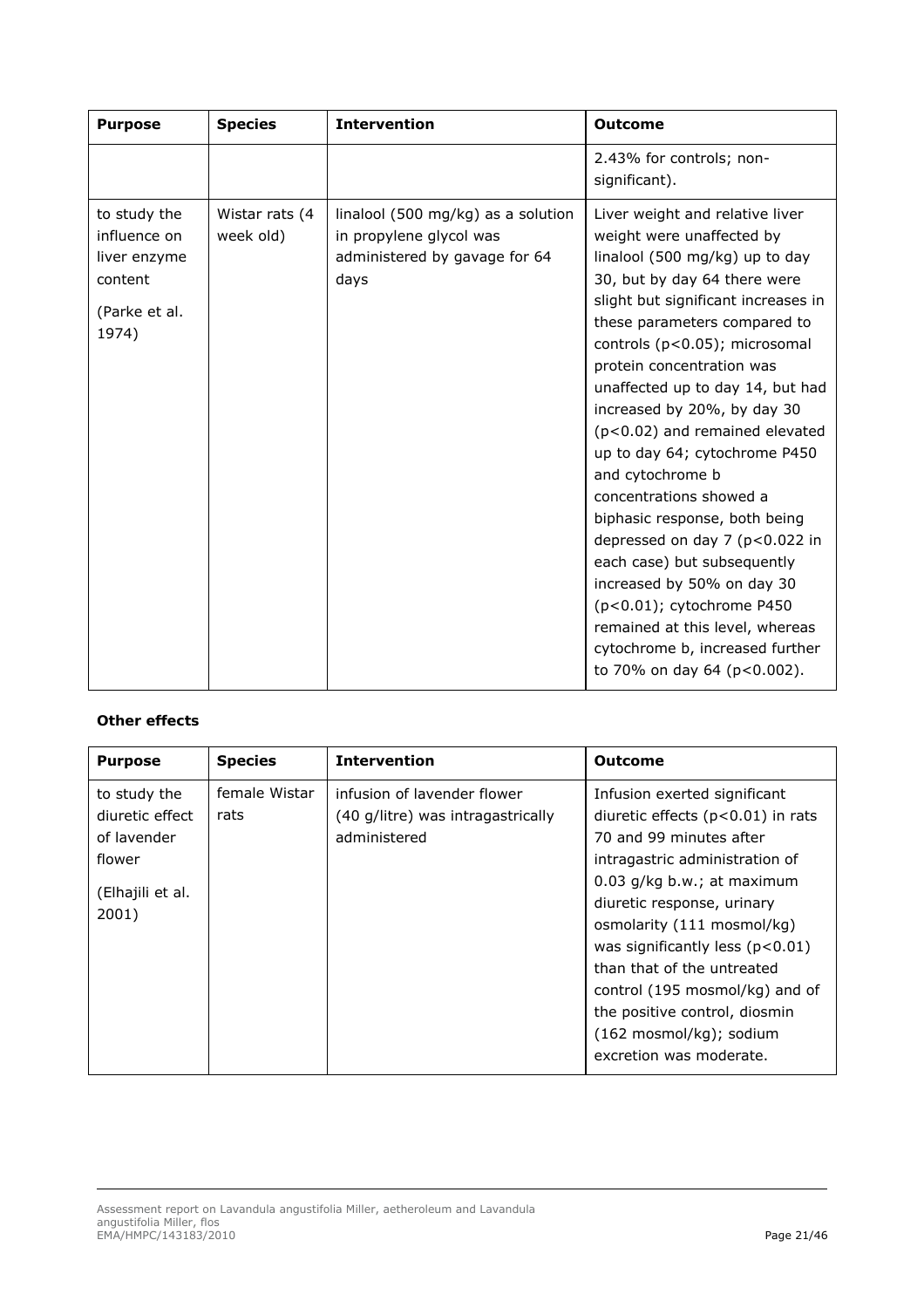*3.2. Overview of available pharmacokinetic data regarding the herbal substance(s), herbal preparation(s) and relevant constituents thereof* 

| <b>Species</b> | <b>Intervention</b>                                                                                                                                       | <b>Outcome</b>                                                                                                                                                                                                                                                                                                                               |
|----------------|-----------------------------------------------------------------------------------------------------------------------------------------------------------|----------------------------------------------------------------------------------------------------------------------------------------------------------------------------------------------------------------------------------------------------------------------------------------------------------------------------------------------|
| mice           | exposure of mice to a lavender oil<br>atmosphere                                                                                                          | time-dependent increase in linalool plasma<br>levels (approximately 0.9 ng/ml after 30<br>minutes, 2.7 ng/ml after 60 minutes and<br>2.9 ng/ml after 90 minutes) (Buchbauer et<br>al. 1993a)                                                                                                                                                 |
| mice           | 1 h exposure to a medium containing<br>the vapour of lavender oil (37.3%<br>linalool and 41.6% linalyl acetate),<br>linalool or linalyl acetate at 5 mg/l | Serum levels were 3 ng/ml for linalool and<br>11 ng/ml for linalyl acetate; after 1 h of<br>exposure to linalool, the serum level was<br>8 g/ml, and after 1 h of exposure to linalyl<br>acetate the level was 1 ng/ml and the serum<br>linalool level 4 ng/ml (Buchbauer et al.<br>1993a; Jirovetz et al. 1990; Bickers et al.<br>$2003$ ). |
| rats           | oral administration of labelled linalool<br>to rats at 500 mg/kg b.w.                                                                                     | After oral administration of labelled linalool<br>55% was excreted in the urine as the<br>glucuronic acid conjugate, while 23% was<br>excreted in expired air and 15% in the faeces<br>within 72 h; only 3% was detected in the<br>tissues (Bickers et al. 2003).                                                                            |

# *3.3. Overview of available toxicological data regarding the herbal substance(s)/herbal preparation(s) and constituents thereof*

## *Acute toxicity*

The acute oral LD<sub>50</sub> of lavender oil in rats was found to be  $>5$  g/kg b.w. Other authors reported the oral LD<sub>50</sub> in male rats as 6.2 ml/kg and in female rats as 5.0 ml/kg; the oral LD<sub>50</sub> in male rats as 5 ml/kg and in female rats as 3 ml/kg.

Furthermore an oral LD<sub>100</sub> in male rats as > 7 ml/kg and in female rats as >6 ml/kg was reported. In an earlier study the acute oral LD<sub>50</sub> of lavender oil was determined as 9 g/kg (Buchbauer *et al.* 1991; Delaveau *et al*. 1989; von Skramlik 1959).

Acute oral LD<sub>50</sub> values in rodents have been reported as 2.2-3.9 g/kg b.w. for linalool and 5.0-48.8 g/kg for linalyl esters. The dermal LD<sub>50</sub> of linalool in rabbits exceeded 5 g/kg. No adverse effects were reported from administration of linalool to female mice via a stomach tube at 94, 188 or 375 mg/kg/day for 5 days (Bickers *et al*. 2003).

## *Subacute toxicity*

In a 90-day chronic dermal toxicity study in rats (20 per group), linalool was applied daily at 250, 1000 and 4000 mg/kg b.w.. At 250 mg/kg no changes were observed except decreased activity and transient erythema; at 1000 mg/kg weight gain and activity were reduced; at the highest dose level, 11 animals died (Bickers *et al*. 2003).

In a 90-day study, a 1:1 mixture of linalool and citronellol was added to the diet of rats to provide an intake of about 50 mg/kg/day of each substance. A slight retardation of body weight gain was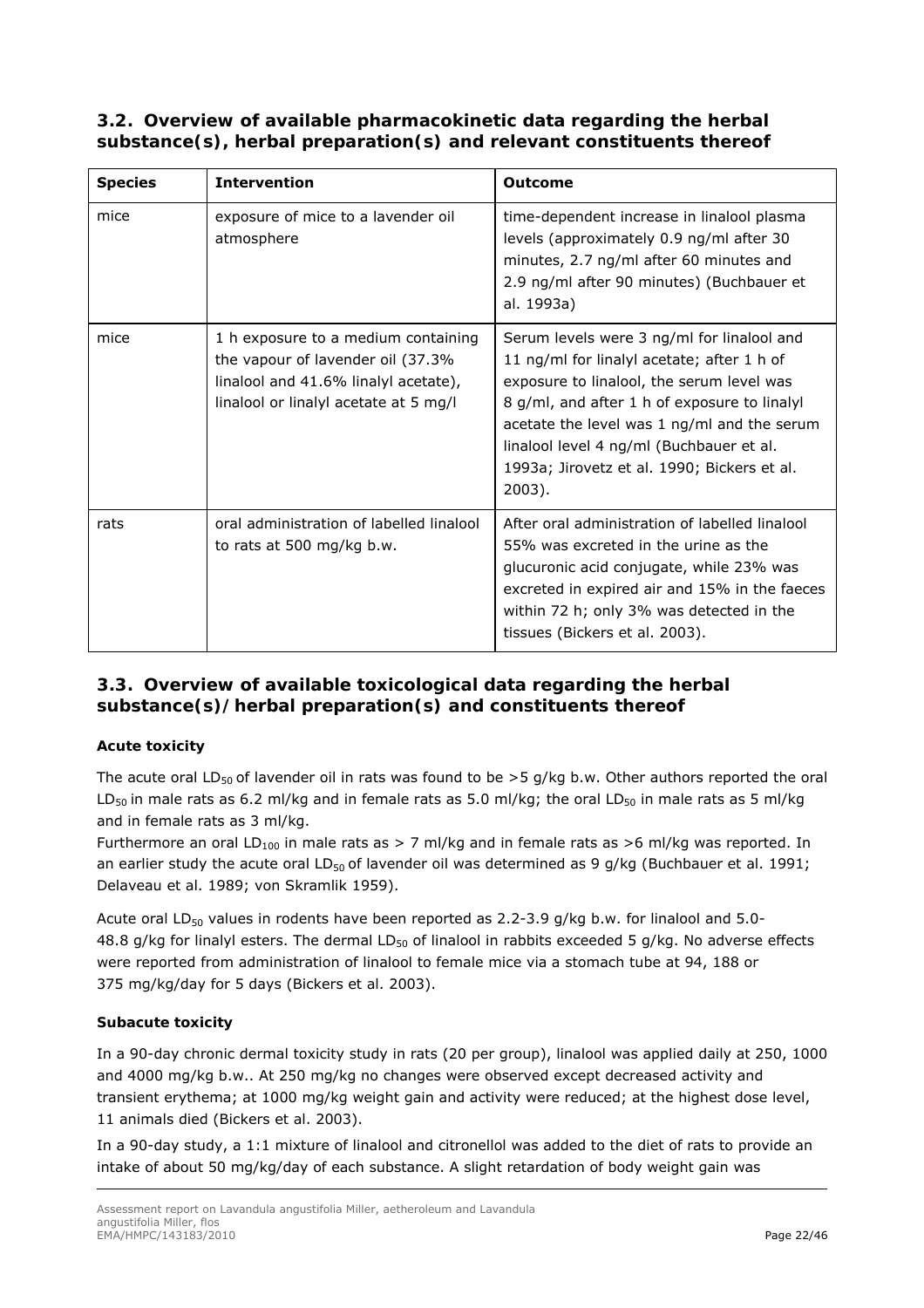observed in the males, but no effects were evident from histopathology, haematology, clinical chemistry or urine analysis at weeks 6 and 12 (Bickers *et al*. 2003).

Investigations on rats showed that the acute toxicity of essential oil of lavender (OL), given p.o. in olive oil, was relatively low, while when given to mice pharmacological tests demonstrated that it had anxiolytic effects and prolonged sleep induced by i.p. pentobarbital Na, though the latter effect was reduced after repeated p.o. administration. Impaired balance, piloerection and hypersalivation sometimes occurred. The authors concluded that, if its chronic toxicity is also low, OL might be used instead of more active anxiolytics or tranquilizers for minor conditions (Delaveau *et al*. 1989).

Undiluted lavender oil was not irritant when applied to the backs of hairless mice or pigs, but was slightly irritant on intact or abraded rabbit skin under occlusion for 24 h (Opdyke 1976).

Undiluted linalool caused slight to severe irritation to guinea pigs and rabbits when applied to open or occluded skin; no irritation was observed at 10% dilution. Undiluted linalyl acetate caused slight to severe irritation in guinea pigs and rabbits; at 5% dilution it was slightly irritating to rabbits (Bickers *et al*. 2003).

## *Mutagenicity*

Linalool and linalyl acetate showed no mutagenic potential in the Ames mutagenicity test, with or without metabolic activation (Eder *et al*. 1980; Eder *et al*. 1982a; Eder *et al*. 1982b; Ishidate *et al*. 1984).

In the mouse lymphoma assay, no effects were seen with linalool in the absence of metabolic activation at concentrations up to 300 µg/ml; weak positive effects were observed in the presence of metabolic activation at doses of 200 µg/ml and above (Bickers *et al*. 2003).

Linalool did not induce chromosomal aberrations when incubated with Chinese hamster fibroblast cells at concentrations up to 0.25 mg/ml (Ishidate *et al.* 1984) nor with Chinese hamster ovary cells at concentrations up to approximately 300 µg/ml (Bickers *et al*. 2003).

No induction of unscheduled DNA synthesis in rat hepatocytes was evident at concentrations of linalool up to 50 µg/ml or linalyl acetate up to 300 µg/ml (Bickers *et al*. 2003).

Evrandi *et al*. (2005) studied the antimutagenic activity of lavender essential oil in the bacterial reverse mutation assay using *Salmonella typhimurium* TA98 and TA100 strains and in *Escherichia coli* WP2 uvrA strain, with and without an extrinsic metabolic activation system, without pre-incubation. Lavender essential oil had no mutagenic activity on the two tested *Salmonella* strains or on *E. coli*, with or without the metabolic activation system. Lavender oil exerted strong antimutagenic activity, reducing mutant colonies in the TA98 strain exposed to the direct mutagen 2-nitrofluorene. Antimutagenicity was concentration-dependent: the maximal concentration (0.80 mg/plate) reduced the number of histidine-independent revertant colonies by 66.4%. Lavender oil (0.80 mg/plate) also showed moderate antimutagenicity against the TA98 strain exposed to the direct mutagen 1 nitropyrene.

Rahimifard *et al.* (2010) investigated the mutagenic and antimutagenic activities of lavender (and cardamom) oil by reverse mutation assay in the same strains of *Salmonella typhimurium* with and without S9 (microsomal mutagenesis assay) for 7 dilutions. For lavender oil, the concentration per plate varied from 0.13 to 0.80 mg/plate. No mutagenicity was seen. On the contrary, there was a antimutagenic effect when 0.4 mg lavender essential oil per plate was applied.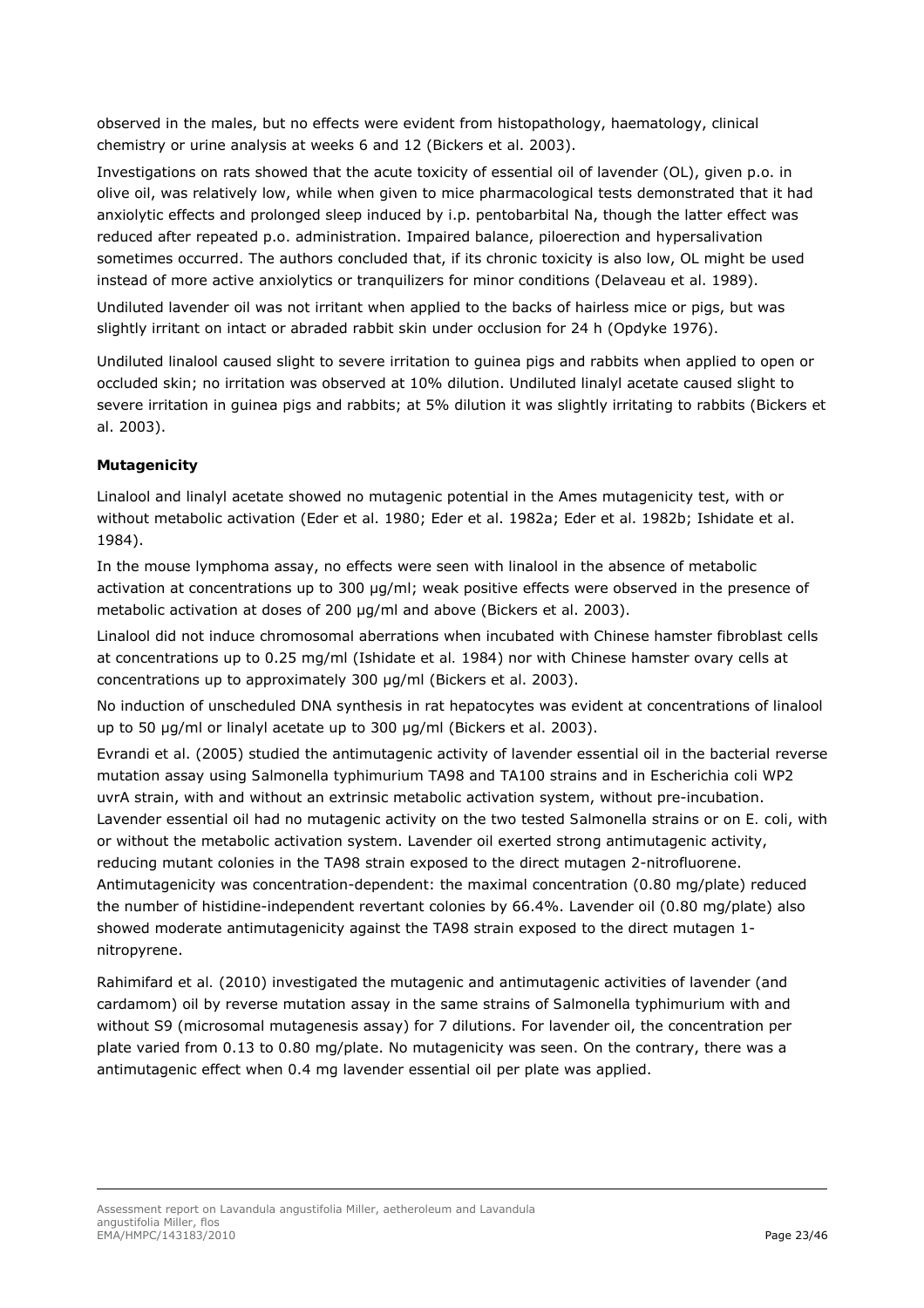# *3.4. Overall conclusions on non-clinical data*

Most of the experiments were done with Lavandulae aetheroleum, the herbal preparation that is used in clinical conditions. Lavender flowers were used for investigating a diuretic action. Experimental pharmacological data point to an activity in the central nervous system: anticonvulsive effects, sleep prolongation, locomotor activity, explorative or anticonflict behaviour and anxiety. Well known inflammatory and nociceptive experimental models were used. As far as these interventions are concerned, high doses of lavender oil were used to obtain pharmacological effects. These doses mostly cannot be extrapolated to human conditions. On the other hand, dose-response relationship could be demonstrated in some investigations. The outcomes are mostly positive. This may be due to a publication bias. The effect on enzyme induction by linalool is difficult to translate to metabolic consequences.

The experimental pharmacokinetic data are limited. Most probably, oil constituents are excreted by the urine as glucuronic conjugates.

Toxicity of lavender oil is not a major concern. Some components like linalool and linalyl acetate are not mutagenic. The essential oil did not demonstrate mutagenic activity towards two strains of *Salmonella typhimurium* and one of *Escherichia coli* with and without metabolic activation. The number of strains used for testing and the procedure used are not according to the recent regulatory guidelines. A Community list entry cannot be established for *Lavandula*.

# **4. Clinical Data**

# *4.1. Clinical Pharmacology*

## **4.1.1. Overview of pharmacodynamic data regarding the herbal substance(s)/preparation(s) including data on relevant constituents**

| <b>Clinical</b><br>question                                                      | <b>Patients</b>            | <b>Intervention</b>                                                                                                                                     | Outcome                                                                                                                                                                                                                                                                                                                                                                                                                                                                                                                                              |
|----------------------------------------------------------------------------------|----------------------------|---------------------------------------------------------------------------------------------------------------------------------------------------------|------------------------------------------------------------------------------------------------------------------------------------------------------------------------------------------------------------------------------------------------------------------------------------------------------------------------------------------------------------------------------------------------------------------------------------------------------------------------------------------------------------------------------------------------------|
| to what extent<br>lavender oil<br>can influence<br>indicators for<br>mood status | healthy adults<br>$(n=20)$ | subjects were exposed to<br>lavender oil (10% in grape seed<br>oil, 3 drops on a cotton swab held<br>8 cm from the participant's nose<br>for 3 minutes) | As compared to baseline, beta<br>power in the EEG increased,<br>suggesting increased<br>drowsiness; significantly lower<br>scores were obtained for<br>depressed mood (assessed by<br>the Profile of Mood States: -56%<br>p<0.01) and anxiety (assessed<br>by the State Trait Anxiety<br>Inventory: $-9\%$ , $p<0.05$ ); the<br>volunteers reported feeling more<br>relaxed (tense/relaxed and<br>drowsy/alert visual analogue<br>mood scales: $+25.9\%$ ,<br>p<0.001) and performed<br>mathematical computations<br>faster and more accurately (von |

*Effects on the central nervous system and neuronal activity*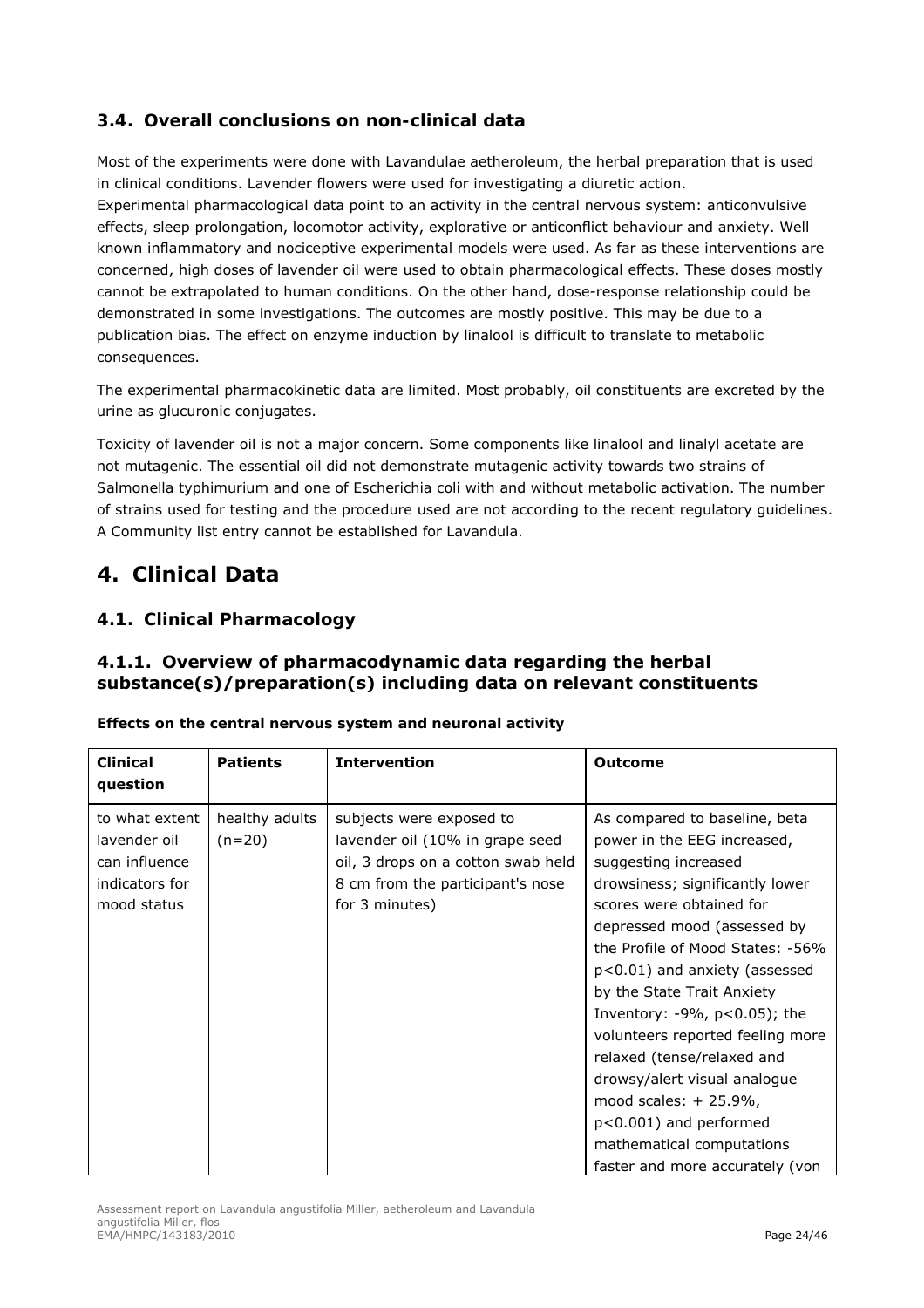| <b>Clinical</b><br>question                                                     | <b>Patients</b>              | <b>Intervention</b>                                                                                                                                                                                                                                                                                                                                                                                  | <b>Outcome</b>                                                                                                                                                                                                                                                                                                                                                                                                                                                                                                                                  |
|---------------------------------------------------------------------------------|------------------------------|------------------------------------------------------------------------------------------------------------------------------------------------------------------------------------------------------------------------------------------------------------------------------------------------------------------------------------------------------------------------------------------------------|-------------------------------------------------------------------------------------------------------------------------------------------------------------------------------------------------------------------------------------------------------------------------------------------------------------------------------------------------------------------------------------------------------------------------------------------------------------------------------------------------------------------------------------------------|
|                                                                                 |                              |                                                                                                                                                                                                                                                                                                                                                                                                      | Skramlik 1959).<br>Further data analysis revealed<br>significant EEG shift (p<0.05)<br>with greater left frontal EEG<br>activation (associated with<br>extrovert behaviour and less<br>depressed mood) (Sanders et al.<br>2002).                                                                                                                                                                                                                                                                                                                |
| possible<br>influence of<br>a.o. lavender<br>oil on the<br>EEG-pattern          | 24 healthy<br>women          | acute sedative effects of p.o.<br>extracts of Valeriana officinalis,<br>Lavandula angustifolia, Passiflora<br>incarnata, Kava-kava, Melissa<br>officinalis, Eschscholzia<br>californica, Hypericum perforatum<br>and Ginkgo biloba (all Lichtwer)<br>were compared to those of<br>diazepam using quantitative EEG<br>recordings; studies followed a<br>double-blind, randomised,<br>crossover design | Diazepam, Valerian and<br>Lavandula were sedative on a<br>self-rating of tiredness;<br>diazepam increased power in the<br>beta frequency band of the EEG<br>and decreased power in the<br>alpha and sub-alpha bands;<br>Valerian increased power in the<br>delta, theta and alpha1 bands;<br>Lavandula had a minimal effect<br>on power; quantitative EEGs are<br>a sensitive means of describing<br>drug-induced CNS activity<br>changes, but do not constitute a<br>good screening method for<br>potential sedatives (Schulz et al.<br>1998). |
| influence of<br>lavender oil<br>on EEG-<br>patterns                             | healthy<br>women<br>$(n=13)$ | EEG recordings made during and<br>after inhalation of lavender oil for<br>90 seconds (diffuser fixed on the<br>chest; no details on concentration<br>given)                                                                                                                                                                                                                                          | Alpha I frequencies (8-10 Hz) in<br>parietal and posterior temporal<br>regions significantly decreased<br>soon after the onset of<br>inhalation $(p<0.01)$ ; this was<br>associated with a comfortable<br>feeling in the subjects (Masago<br>et al. 2000).                                                                                                                                                                                                                                                                                      |
| influence of<br>lavender oil<br>on EEG and<br>behaviour of<br>newborn<br>babies | newborn<br>babies $(n=20)$   | the effects of inhalation of<br>lavender oil (10% V/V in grape<br>seed oil, 3 drops on a cotton<br>swab held 15 cm from the nose<br>for 2 minutes) on the behaviour<br>of 20 newborn babies were<br>evaluated                                                                                                                                                                                        | Infants of depressed mothers<br>showed increased relative left<br>frontal EEG asymmetry from<br>baseline during the odour<br>exposure phase $(p<0.01)$ ; in<br>contrast, infants of non-<br>depressed mothers showed no<br>change in frontal EEG-<br>asymmetry from baseline during<br>the odour exposure phase;<br>among the behaviours recorded                                                                                                                                                                                               |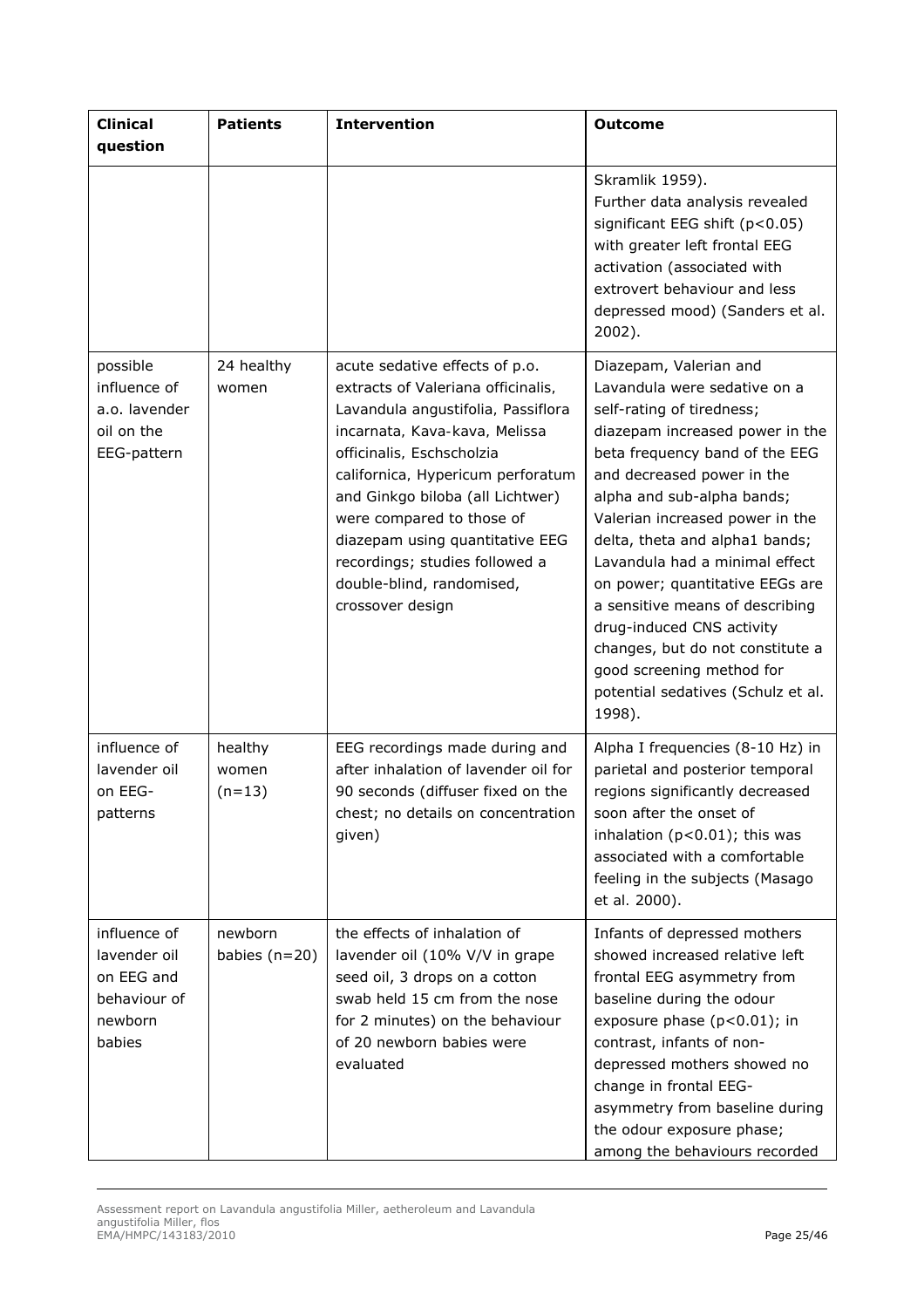| <b>Clinical</b><br>question                                                                      | <b>Patients</b>                    | <b>Intervention</b>                                                                                                                                                                                                                                                                                                                                                                                                                                                                                                                          | <b>Outcome</b>                                                                                                                                                                                                                                                                                                                                                                                                                                                                                                                             |
|--------------------------------------------------------------------------------------------------|------------------------------------|----------------------------------------------------------------------------------------------------------------------------------------------------------------------------------------------------------------------------------------------------------------------------------------------------------------------------------------------------------------------------------------------------------------------------------------------------------------------------------------------------------------------------------------------|--------------------------------------------------------------------------------------------------------------------------------------------------------------------------------------------------------------------------------------------------------------------------------------------------------------------------------------------------------------------------------------------------------------------------------------------------------------------------------------------------------------------------------------------|
|                                                                                                  |                                    |                                                                                                                                                                                                                                                                                                                                                                                                                                                                                                                                              | (negative affect, head turns, lip<br>licking, and nose wrinkling), the<br>only differences were that<br>infants of depressed mothers<br>showed increased head turning<br>during exposure to the odour<br>$(p<0.05)$ (Fernandez et al.<br>$2004$ ).                                                                                                                                                                                                                                                                                         |
| influence of<br>lavender oil<br>on mood and<br>positive<br>behaviour<br>towards future<br>events | healthy<br>women<br>$(n=40)$       | randomised single-blind study,<br>the effect of a lavender oil bath (3<br>ml/bath) on psychological well-<br>being was evaluated;<br>participants, randomly assigned<br>to use either grape seed oil or<br>20% lavender oil in grape seed oil<br>in their bath for 14 days,<br>assessed their well-being with the<br>Mood Adjective Checklist of the<br>University of Wales Institute of<br>Science and Technology; in a<br>further study a similar design and<br>assessment by the Macleod and<br>Byrne Future Events procedure<br>was done | "Positive" effects of bathing -<br>irrespective of whether or not<br>lavender oil was added to the<br>bath - were evident with respect<br>to energetic arousal, tense<br>arousal and hedonic tone, while<br>anger-frustration was selectively<br>reduced by lavender oil;<br>in the further study using the<br>Macleod and Byrne Future<br>Events procedure, no effect was<br>observed on the rate of positive<br>responses to possible future<br>events but negative responses<br>were reduced after lavender oil<br>baths (Morris 2002). |
| influence of<br>lavender oil<br>on cognitive<br>functions                                        | healthy<br>volunteers<br>$(n=144)$ | participants assigned to one of<br>three independent groups and<br>subsequently performed the<br>Cognitive Drug Research<br>computerized cognitive<br>assessment battery in a cubicle<br>containing the odour of lavender<br>oil or rosemary oil (from 4 drops<br>on a diffuser pad, placed under a<br>bench in the testing cubicles) or<br>no odour (as a control); visual<br>analogue mood questionnaires<br>were completed prior to exposure<br>to the odour and after completion<br>of the test battery                                  | Compared to controls, lavender<br>odour caused significant<br>impairment in performance of<br>working memory (p<0.05) and<br>impaired reaction times for both<br>memory and attention based<br>tasks (working memory<br>subfactor, speed of memory<br>factor, speed of attention factor,<br>alertness and contentedness)<br>(Moss et al. 2003).                                                                                                                                                                                            |
| influence of<br>lavender oil<br>on arousal<br>and mental<br>stress                               | healthy<br>volunteers<br>$(n=42)$  | the effect of lavender oil (from a<br>diffuser on the floor of the<br>experimental room for 20<br>minutes) was assessed by a<br>Japanese version of Cox and                                                                                                                                                                                                                                                                                                                                                                                  | Analysis suggested that lavender<br>odour was associated with<br>reduced mental stress and<br>increased arousal rate (p<0.01)<br>(Motomura et al. 2001).                                                                                                                                                                                                                                                                                                                                                                                   |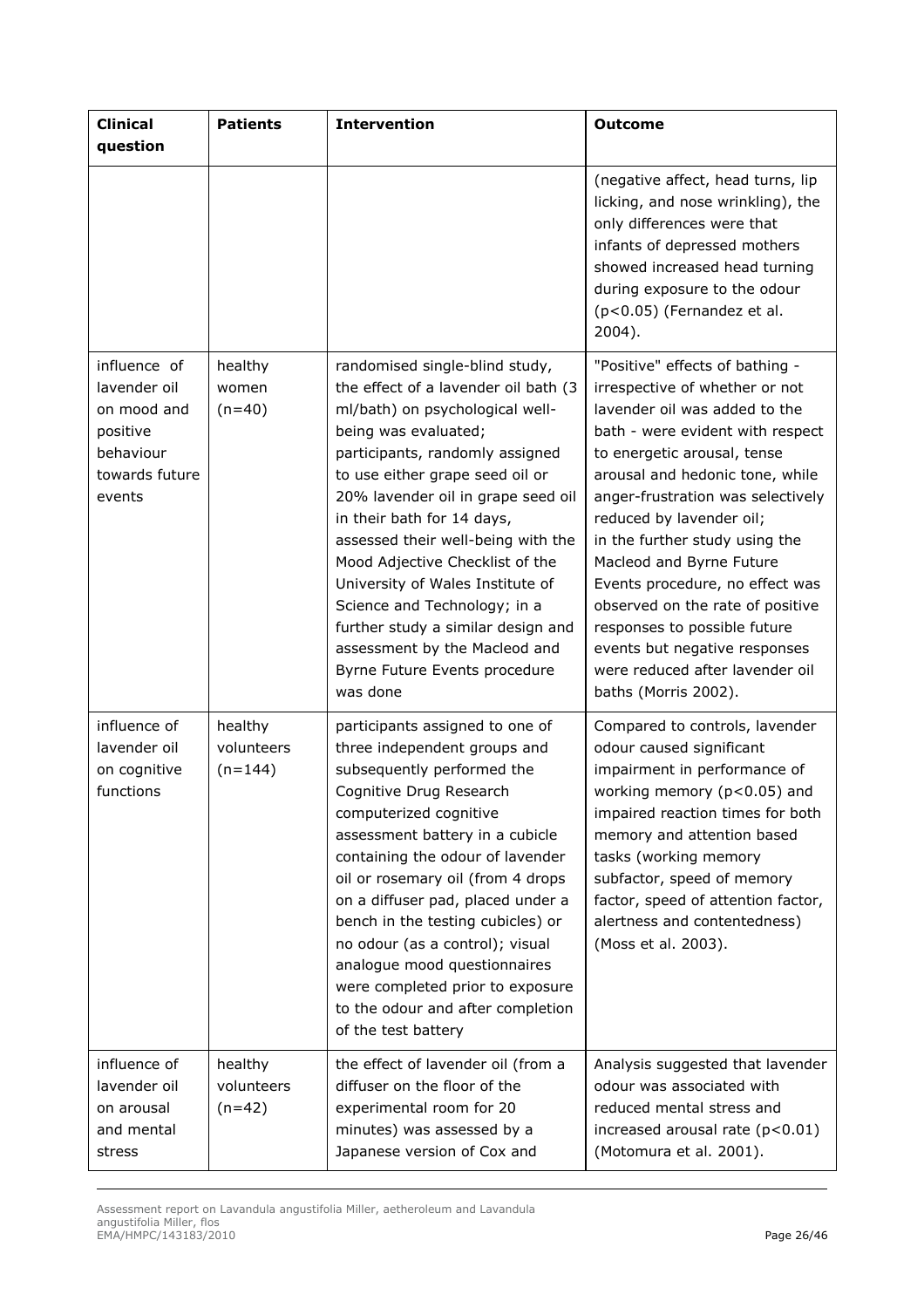| <b>Clinical</b><br>question                           | <b>Patients</b>                                        | <b>Intervention</b>                                                                                                                                                                                                                                                                                                                                                                                                                                                                                                                                                                                                                                                                                                                                                                                                                                                                                                                                                      | <b>Outcome</b>                                                                                                                                                                                                                                                                                       |
|-------------------------------------------------------|--------------------------------------------------------|--------------------------------------------------------------------------------------------------------------------------------------------------------------------------------------------------------------------------------------------------------------------------------------------------------------------------------------------------------------------------------------------------------------------------------------------------------------------------------------------------------------------------------------------------------------------------------------------------------------------------------------------------------------------------------------------------------------------------------------------------------------------------------------------------------------------------------------------------------------------------------------------------------------------------------------------------------------------------|------------------------------------------------------------------------------------------------------------------------------------------------------------------------------------------------------------------------------------------------------------------------------------------------------|
|                                                       |                                                        | Mackay's stress/arousal adjective<br>checklist in three groups of<br>healthy volunteers; stress was<br>induced by waiting in a<br>soundproofed small room for 20<br>minutes. One group of 14 was<br>placed in the room without<br>exposure to the oil, a group of 15<br>was exposed to lavender oil, and<br>a group of 13 did not have to wait<br>in the soundproofed room                                                                                                                                                                                                                                                                                                                                                                                                                                                                                                                                                                                               |                                                                                                                                                                                                                                                                                                      |
| influence of<br>lavender oil<br>on pain<br>sensation  | healthy<br>volunteers<br>$(13$ men and<br>13 women)    | effects of inhalation of lavender<br>oil (5 drops on cotton gauze<br>placed 30 cm below the nose for<br>10 minutes), rosemary oil or<br>water (as a control) on sensory<br>and affective responses to<br>experimentally-induced pain were<br>studied in 13 men and 13 women<br>in a randomised cross-over<br>design; pre- and post-treatment<br>scores were documented for<br>quantitative sensory ratings of<br>contact heat pain (thermode<br>placed on the forearm), pressure<br>pain (pressure algometer applied<br>to the trapezius and masseter)<br>and ischaemic pain (submaximal<br>effort tourniquet procedure:<br>elevating the arm above heart<br>level for 30 seconds, occlusion of<br>circulation with a standard blood<br>pressure cuff, hand-grip exercises<br>with lowered arm); subjective<br>ratings of treatment-related<br>changes in pain intensity and pain<br>unpleasantness were obtained for<br>each condition using a visual<br>analogue scale | Quantitative pain sensitivity<br>ratings were unchanged in both<br>groups; retrospectively,<br>however, subjective ratings of<br>both perceived pain intensity<br>and perceived pain<br>unpleasantness were<br>significantly less after treatment<br>with lavender (p<0.01) (Gedney<br>et al. 2004). |
| influence of<br>lavender on<br>sustained<br>attention | healthy<br>volunteers<br>$(n=7; aged)$<br>20-24 years) | exposure to volatile oil vapours,<br>an odour delivery system passed<br>air at a standard rate through<br>sample bottles and presented, in<br>randomised order, dispersions of<br>lavender oil (0.29 mg/l of air),                                                                                                                                                                                                                                                                                                                                                                                                                                                                                                                                                                                                                                                                                                                                                       | During 30-minute vigilance<br>tasks, involving selection<br>responses in relation to numbers<br>changing every second on a<br>computer screen, the gradual<br>increase in reaction time was                                                                                                          |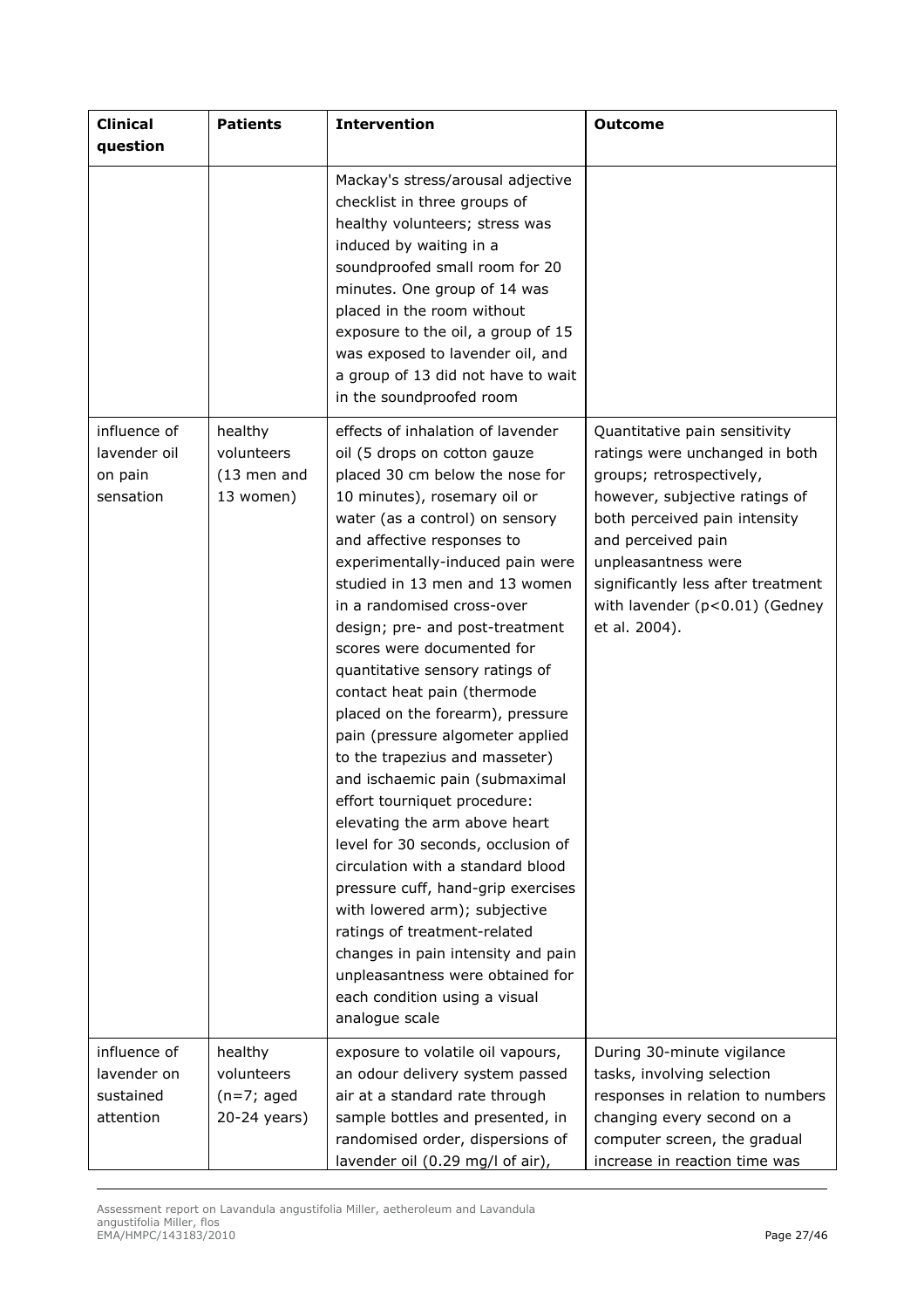| <b>Clinical</b><br>question                                           | <b>Patients</b>                                                                                                                                                 | <b>Intervention</b>                                                                                                                                                                                                                                                                                                                     | <b>Outcome</b>                                                                                                                                                                                                                                                                                                                                                                                                 |
|-----------------------------------------------------------------------|-----------------------------------------------------------------------------------------------------------------------------------------------------------------|-----------------------------------------------------------------------------------------------------------------------------------------------------------------------------------------------------------------------------------------------------------------------------------------------------------------------------------------|----------------------------------------------------------------------------------------------------------------------------------------------------------------------------------------------------------------------------------------------------------------------------------------------------------------------------------------------------------------------------------------------------------------|
|                                                                       |                                                                                                                                                                 | eucalyptus oil (4.8 mg/l of air)<br>and a no-odour control to a point<br>exactly 10 cm below the nose                                                                                                                                                                                                                                   | found to be significantly lower<br>with lavender oil odour than with<br>the control $(p<0.001)$ ; results<br>suggested that the odour of<br>lavender oil helped to maintain<br>sustained attention during the<br>long-term task (Shimizu et al.<br>2008).                                                                                                                                                      |
| influence of<br>lavender on<br>EEG activity,<br>alertness and<br>mood | healthy<br>volunteers<br>$(n=40;$ mean<br>age 31 years)                                                                                                         | aromatherapy given to subjects<br>seated in a special massage<br>chair; lavender or rosemary oil (3<br>drops) diluted with a 10%<br>concentration in grape seed oil<br>were placed on a dental swab and<br>presented in a 100 ml plastic vial<br>which the subjects held about 3<br>inches from their nose for a<br>period of 3 minutes | State Anxiety scores decreased<br>in both groups (p<0.05); only<br>the lavender group had a<br>significantly better mood on the<br>POMS (= Profile Of Mood States)<br>$(p < 0.01)$ ; both groups felt<br>more relaxed $(p < 0.001)$ ;<br>accuracy scores improved<br>significantly ( $p < 0.05$ ); frontal<br>alpha power increased after<br>lavender, suggesting increased<br>drowsiness (Diego et al. 1998). |
| influence of<br>lavender oil<br>on<br>neuropsychic<br>activity        | healthy<br>medical<br>students<br>$(n=48; 22-23)$<br>years),<br>subdivided in<br>groups of 16<br>subjects,<br>receiving<br>lavender, rose<br>or geranium<br>oil | inhalation of lavender oil (50 ml<br>of a 1% solution nebulized in a<br>room of 176 m <sup>3</sup> ); assessment of<br>neuropsychic activity by the<br>Pauli-test (assessing<br>concentration, working efficiency,<br>reaction and attention)                                                                                           | Lavender oil stimulated<br>neuropsychic activity, but results<br>are difficult to interpret by<br>differentiation of parameters<br>(Tašev et al. 1969).                                                                                                                                                                                                                                                        |
| influence of<br>lavender oil<br>on reaction<br>time                   | healthy<br>volunteers<br>$(n=10)$                                                                                                                               | computer-based reaction-time<br>tests (parts of the Munich<br>Attention Test) were performed<br>while inhaling air or lavender oil<br>vapour in 6 daily sessions                                                                                                                                                                        | Increases in reaction time were<br>observed on days 4 and 6 when<br>the subjects performed the tests<br>while inhaling lavender oil<br>vapour (Buchbauer et al.<br>1993b).                                                                                                                                                                                                                                     |

## *Cardiovascular system*

| <b>Clinical</b><br>question | <b>Patients</b> | Intervention                    | Outcome          |
|-----------------------------|-----------------|---------------------------------|------------------|
| examination                 | healthy young   | continuous electrocardiographic | Increases in the |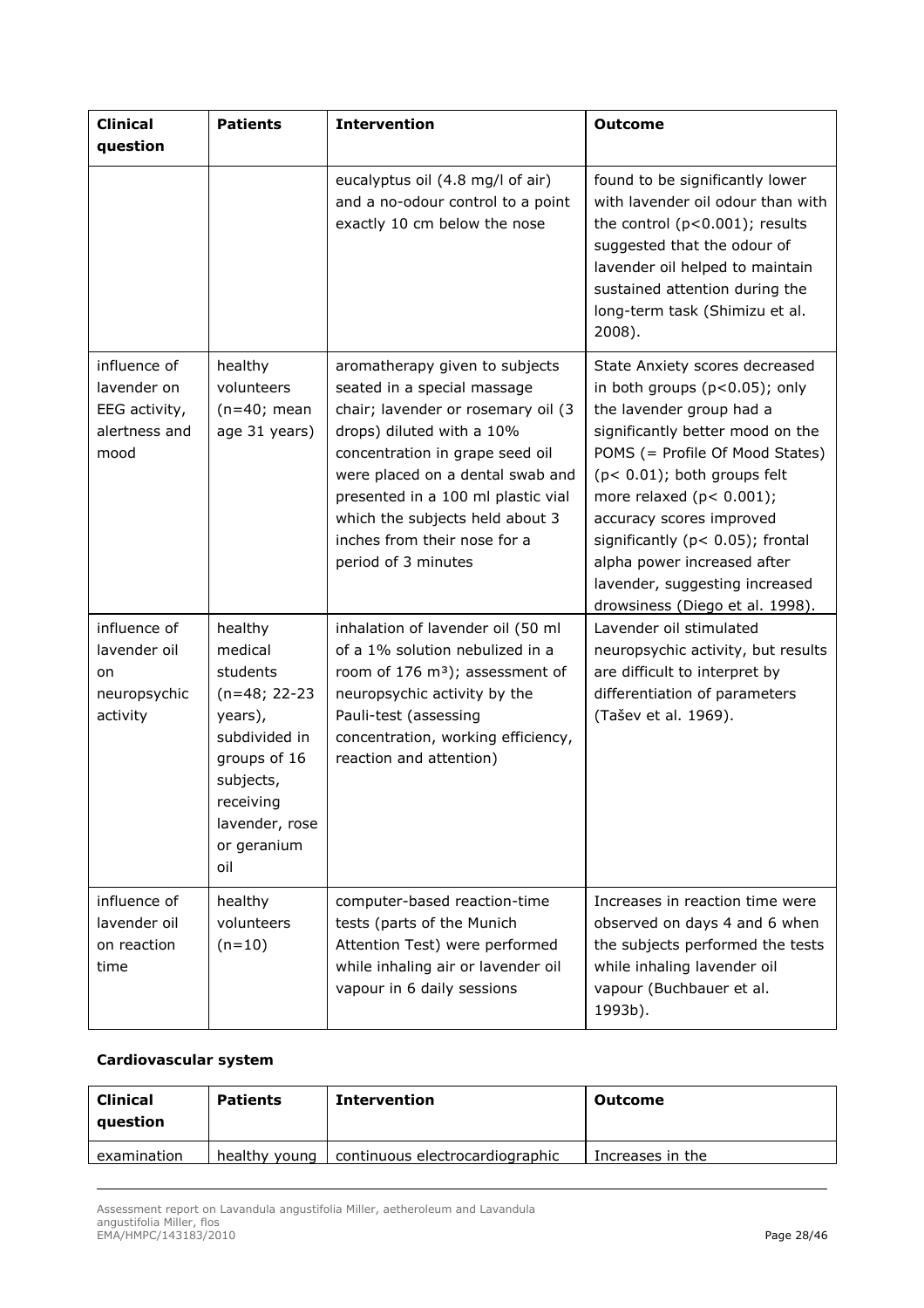| <b>Clinical</b><br>question                                                                                                                                                                          | <b>Patients</b>                                     | <b>Intervention</b>                                                                                                                                                                                                                                                                                                                                                                                                                             | <b>Outcome</b>                                                                                                                                                                                                                                                                                                                                                                                                                                                                                                                                                                                                                  |
|------------------------------------------------------------------------------------------------------------------------------------------------------------------------------------------------------|-----------------------------------------------------|-------------------------------------------------------------------------------------------------------------------------------------------------------------------------------------------------------------------------------------------------------------------------------------------------------------------------------------------------------------------------------------------------------------------------------------------------|---------------------------------------------------------------------------------------------------------------------------------------------------------------------------------------------------------------------------------------------------------------------------------------------------------------------------------------------------------------------------------------------------------------------------------------------------------------------------------------------------------------------------------------------------------------------------------------------------------------------------------|
| whether the<br>power spectral<br>analysis of<br>heart rate<br>variability<br>(HRV) could<br>detect<br>changes in<br>autonomic<br>tone following<br>a treatment<br>with<br>Lavandula<br>essential oil | women<br>$(n=10; 23+/-$<br>3 years)                 | (ECG) monitoring before and after<br>(10, 20, 30 minutes) a stimulus<br>with lavender oil; lavender oil was<br>topically administered by a<br>commercially available plaster for<br>aroma therapy (Lavender girl $^{\circledR}$ );<br>no information given on the dose;<br>HRV was expressed by three<br>indices: low (0.04-0.15 Hz) and<br>high (0.15-0.40 Hz) frequency<br>components (nLF and nHF<br>respectively) as well as LF/HF<br>ratio | parasympathetic tone were<br>observed after the lavender oil<br>seen as increases in the HF<br>component and decreases in the<br>LF/HF; additional measurement<br>with positron emission<br>tomography (PET) demonstrated<br>the regional metabolic activation<br>in the orbitofrontal, posterior<br>cingulate gyrus, brainstem,<br>thalamus and cerebellum, as<br>well as the reductions in the<br>pre/post-central gyrus and<br>frontal eye field. These results<br>suggested that lavender<br>aromatic treatment induced not<br>only relaxation but also<br>increased arousal level in these<br>subjects (Duan et al. 2007). |
| influence of<br>lavender oil<br>on blood flow<br>and nerve<br>activity when<br>taken as a<br>footbath                                                                                                | healthy young<br>women<br>$(n=10; 19-21)$<br>years) | randomised cross-over study;<br>subjects took a hot footbath for<br>10 minutes with and without<br>lavender oil (2 ml to 4 liters of<br>water; 0.05%); effects on the<br>autonomic nervous system were<br>recorded on an electrocardiogram<br>and by finger tip blood flow and<br>respiratory rate; autonomic<br>function was evaluated using<br>spectral analysis of heart rate<br>variability                                                 | Significant increase in finger tip<br>blood flow (34.8 to 40.1<br>ml/min/100 g; no change<br>without lavender oil) was<br>recorded; parasympathetic<br>nerve activity increased<br>significantly (p<0.05) during<br>both types of footbath; with<br>lavender oil, delayed changes in<br>the balance of autonomic<br>activity were observed,<br>suggesting relaxation; no<br>changes observed in heart or<br>respiratory rates (Saeki 2000).                                                                                                                                                                                     |
| influence of<br>lavender oil<br>on<br>cardiovascular<br>parameters<br>after exercise                                                                                                                 | healthy<br>volunteers<br>$(n=20)$                   | after performing moderate<br>physical exercise for 2 minutes,<br>subjects rested for 10 minutes;<br>during this time they were<br>randomly exposed to an<br>atmosphere with or without<br>lavender oil (10 drops in water,<br>nebulized)                                                                                                                                                                                                        | Compared to the controls, the<br>volunteers exposed to lavender<br>oil had lower diastolic<br>(-6.1 mmHg) and systolic blood<br>pressure (-15.1 mmHg), and<br>lower arterial pressure<br>(-8.5 mmHg) and heart rate<br>(-15 beats/minute), although<br>the differences were not<br>statistically significant (Romine<br>et al. 1999).                                                                                                                                                                                                                                                                                           |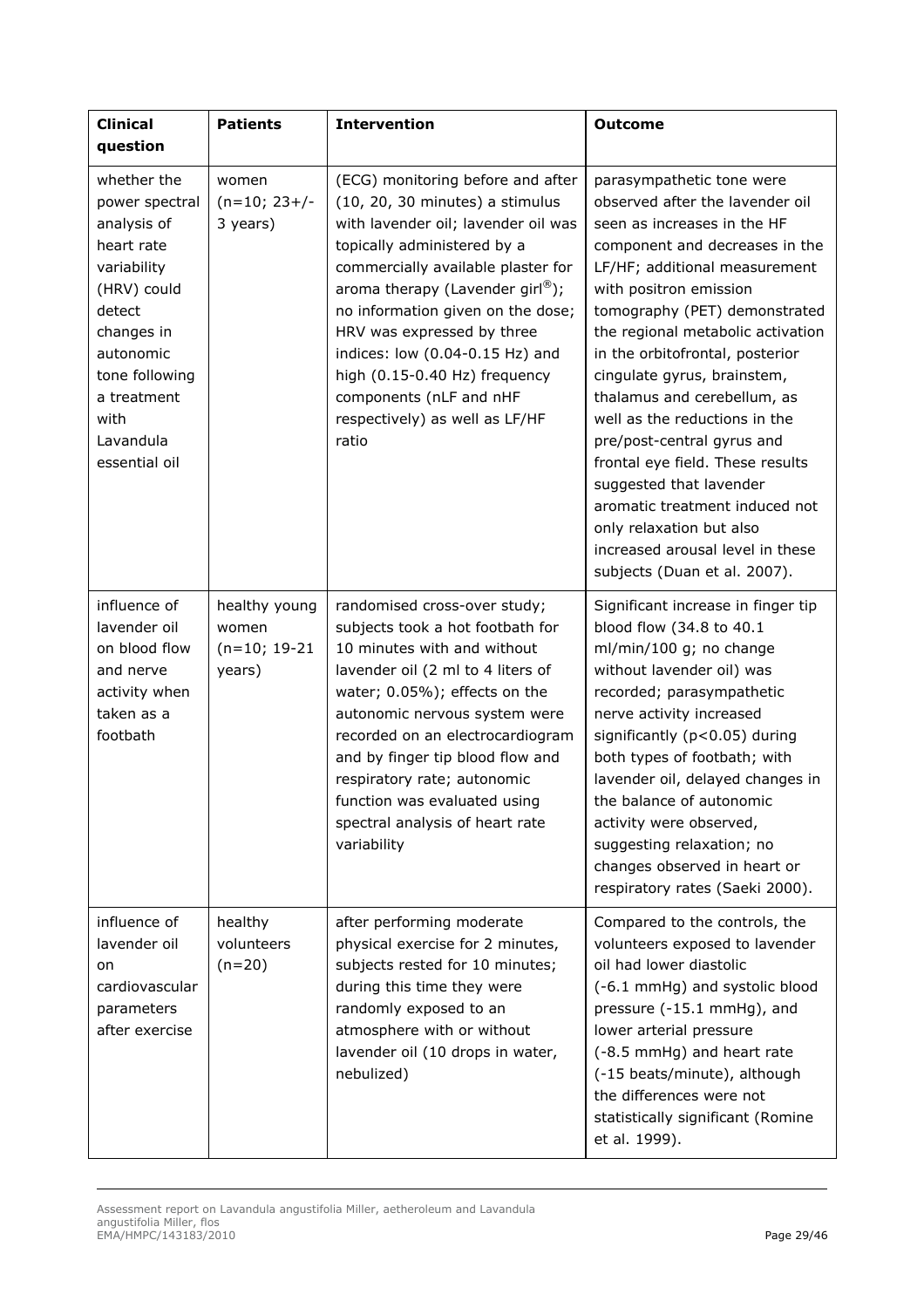## *Antioxidative activity*

| <b>Clinical</b><br>question                                                                                                                               | <b>Patients</b>          | <b>Intervention</b>                                                                                                                                          | <b>Outcome</b>                                                                                                                                                                                                                                                                                                                                                                                                                                                                                                                                                                                                                                                                                                                                                                                                                                                                                                                                                                                                                                  |
|-----------------------------------------------------------------------------------------------------------------------------------------------------------|--------------------------|--------------------------------------------------------------------------------------------------------------------------------------------------------------|-------------------------------------------------------------------------------------------------------------------------------------------------------------------------------------------------------------------------------------------------------------------------------------------------------------------------------------------------------------------------------------------------------------------------------------------------------------------------------------------------------------------------------------------------------------------------------------------------------------------------------------------------------------------------------------------------------------------------------------------------------------------------------------------------------------------------------------------------------------------------------------------------------------------------------------------------------------------------------------------------------------------------------------------------|
| influence of<br>the smelling<br>of lavender<br>and rosemary<br>essential oil<br>on the total<br>salivary FRSA<br>(Free Radical<br>Scavenging<br>Activity) | 22 healthy<br>volunteers | After sniffing aroma for 5<br>minutes, and each subject's saliva<br>was collected immediately. FRSA<br>was measured using 1.1-<br>diphenyl-2-picrylhydrazyl. | Various physiologically active<br>substances in saliva such as<br>cortisol, secretory IgA, and $\alpha$ -<br>amylase activity were found to<br>be correlated with aroma-<br>induced FRSA. FRSA values<br>were increased by stimulation<br>with low concentrations (1000<br>times dilution) of lavender or by<br>high concentrations (10 times<br>dilution) of rosemary. In<br>contrast, both lavender and<br>rosemary stimulations decreased<br>cortisol levels; significant<br>inverse correlation was observed<br>between the FRSA values and<br>the cortisol levels with each<br>concentration of rosemary<br>stimulation; no significant<br>changes were noted in sIgA or<br>$\alpha$ -amylase. These findings clarify<br>that lavender and rosemary<br>enhance FRSA and decrease the<br>stress hormone, cortisol, which<br>protects the body from oxidative<br>stress; the body possesses<br>various antioxidative systems<br>(FRSA) for preventing oxidative<br>stress, and saliva contains such<br>activity (Atsumi & Tonosaki<br>2007). |

# **4.1.2. Overview of pharmacokinetic data regarding the herbal substance(s)/preparation(s) including data on relevant constituents**

| <b>Patient</b>    | <b>Intervention</b>                                                                                                                                             | <b>Outcome</b>                                                                                                                                                                                                                                                                                                                           |
|-------------------|-----------------------------------------------------------------------------------------------------------------------------------------------------------------|------------------------------------------------------------------------------------------------------------------------------------------------------------------------------------------------------------------------------------------------------------------------------------------------------------------------------------------|
| male<br>volunteer | massage oil containing 2% of<br>lavender oil (approximately 25%<br>linalool and 30% linalyl acetate) was<br>gently massaged on to the abdomen<br>for 10 minutes | Trace amounts of both linalool and linalyl<br>acetate were detected in the blood within 5<br>minutes of finishing the massage, and peak<br>plasma concentrations of 121 ng/ml for<br>linalool and 100 ng/ml for linalyl acetate were<br>reached after 19 minutes; most of the linalool<br>and linalyl acetate disappeared from the blood |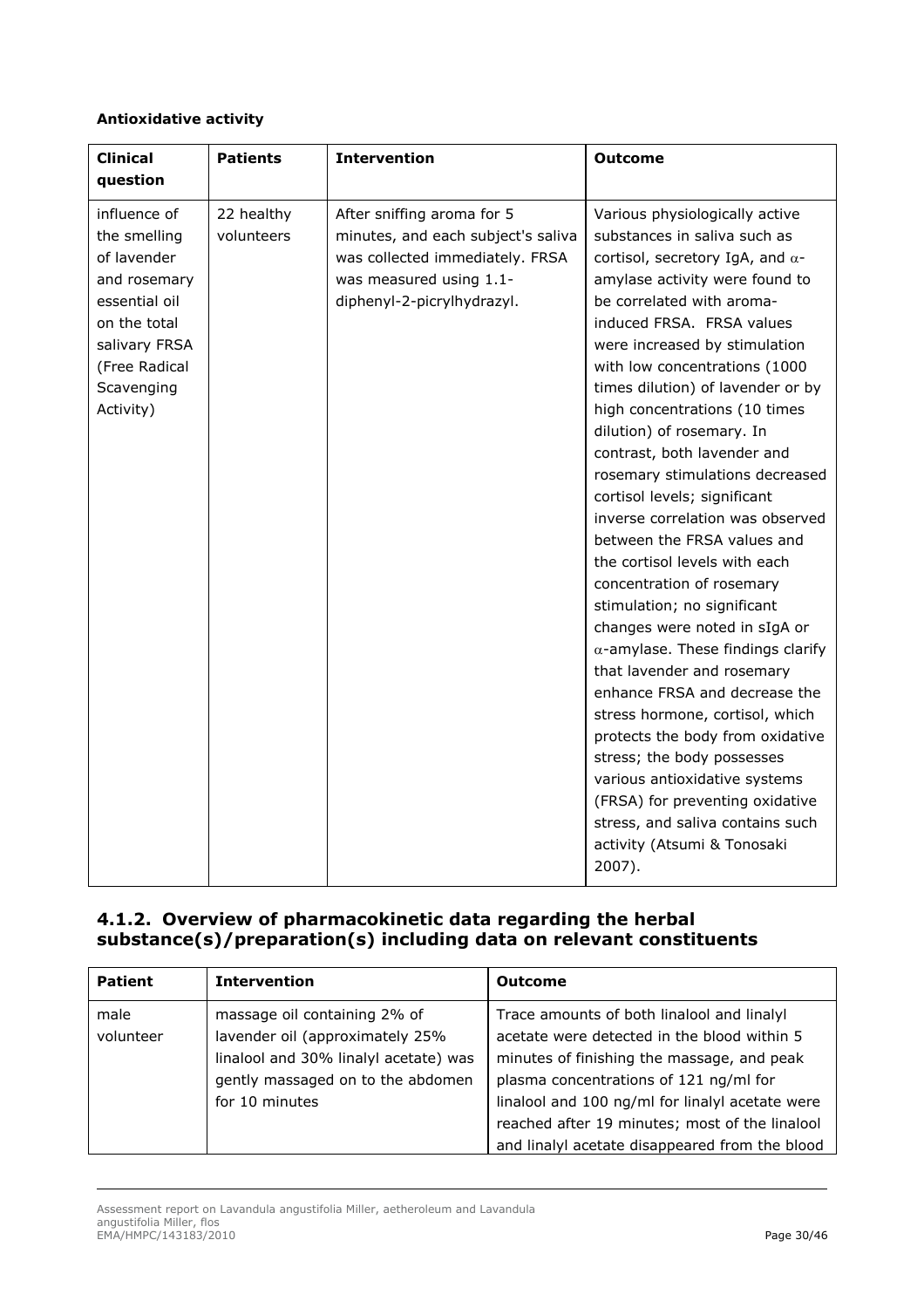| Patient | <b>Intervention</b> | Outcome                                                                                                      |
|---------|---------------------|--------------------------------------------------------------------------------------------------------------|
|         |                     | within 90 minutes, both having a biological<br>half-life of approximately 14 minutes (Jäger et<br>al. 1992). |

# *4.2. Clinical Efficacy*

# **4.2.1. Dose response studies**

Not applicable.

# **4.2.2. Clinical studies (case studies and clinical trials)**

*Anxiety* 

| <b>Purpose</b>                                                                                | <b>Patients</b>                                                                                                                                                                                    | <b>Intervention</b>                                                                                                                                                                                                                                                                                                                                                                                                                                                                                                                                                                             | <b>Outcome</b>                                                                                                                                                                                                                                                                                                                                                                                                                                                                                                                                                                                                                                                                   |
|-----------------------------------------------------------------------------------------------|----------------------------------------------------------------------------------------------------------------------------------------------------------------------------------------------------|-------------------------------------------------------------------------------------------------------------------------------------------------------------------------------------------------------------------------------------------------------------------------------------------------------------------------------------------------------------------------------------------------------------------------------------------------------------------------------------------------------------------------------------------------------------------------------------------------|----------------------------------------------------------------------------------------------------------------------------------------------------------------------------------------------------------------------------------------------------------------------------------------------------------------------------------------------------------------------------------------------------------------------------------------------------------------------------------------------------------------------------------------------------------------------------------------------------------------------------------------------------------------------------------|
| to evaluate<br>possible<br>anxiolytic<br>effects of<br>lavender oil                           | healthy<br>volunteers<br>$(n=97; 57)$<br>women, 39<br>men; aged<br>between 18<br>and $74$<br>years);<br>participants<br>refrained from<br>alcohol, tea<br>and coffee<br>24 h prior to<br>the study | orally administered lavender<br>capsules (placebo, 100, 200 µl)<br>were tested in a randomised<br>between-subjects double-blind<br>study; film clips were used to<br>elicit anxiety; measures included<br>anxiety, State Trait Anxiety<br>Inventory (STAI), mood, positive<br>and negative affect scale<br>(PANAS), heart rate (HR),<br>galvanic skin response (GSR),<br>and heart rate variation (HRV);<br>following baseline measurements,<br>capsules were administered;<br>participants viewed a neutral film<br>clip, then an anxiety-provoking<br>and light-hearted recovery film<br>clip | For the 200 µl lavender dose<br>during the neutral film clip there<br>was a trend towards reduced<br>state anxiety, GSR and HR and<br>increased HRV; in the anxiety-<br>eliciting film, lavender was<br>mildly beneficial in women but<br>only on HRV measures; in men<br>sympathetic arousal increased<br>during the anxiety film (GSR);<br>HRV significantly increased at<br>200 µl during all three film clips<br>in females, suggesting<br>decreased anxiety. These<br>findings suggest that lavender<br>has anxiolytic effects in humans<br>under conditions of low anxiety,<br>but these effects may not<br>extend to conditions of high<br>anxiety (Bradley et al. 2009). |
| to investigate<br>the effect of<br>lavender oil in<br>general<br>anxiety<br>disorder<br>(GAD) | patients<br>$(n=77; 18$ to<br>65 years) with<br>primary<br>diagnosis of<br>GAD<br>according to<br>the DSM-IV<br>criteria and<br>outpatient<br>treatment by                                         | double-blind, randomised, double<br>dummy, controlled clinical study;<br>performed to evaluate the<br>efficacy of Silexan <sup>®</sup> (80 mg<br>lavender oil), a new oral lavender<br>oil capsule preparation, versus a<br>benzodiazepine; in this study, the<br>efficacy of a 6-week intake of<br>Silexan <sup>®</sup> compared to lorazepam<br>(0.5 mg) was investigated in<br>adults with GAD; primary target                                                                                                                                                                               | Results suggest that Silexan <sup>®</sup><br>effectively ameliorates<br>generalized anxiety comparable<br>to a common benzodiazepine<br>(lorazepam); mean of the HAM-<br>A-total score (primary<br>parameter) decreased clearly<br>and to a similar extent in both<br>groups (by $11.3+6.7$ points<br>(45%) in the Silexan <sup>®</sup> group and<br>by 11.6 $\pm$ 6.6 points (46%) in the                                                                                                                                                                                                                                                                                       |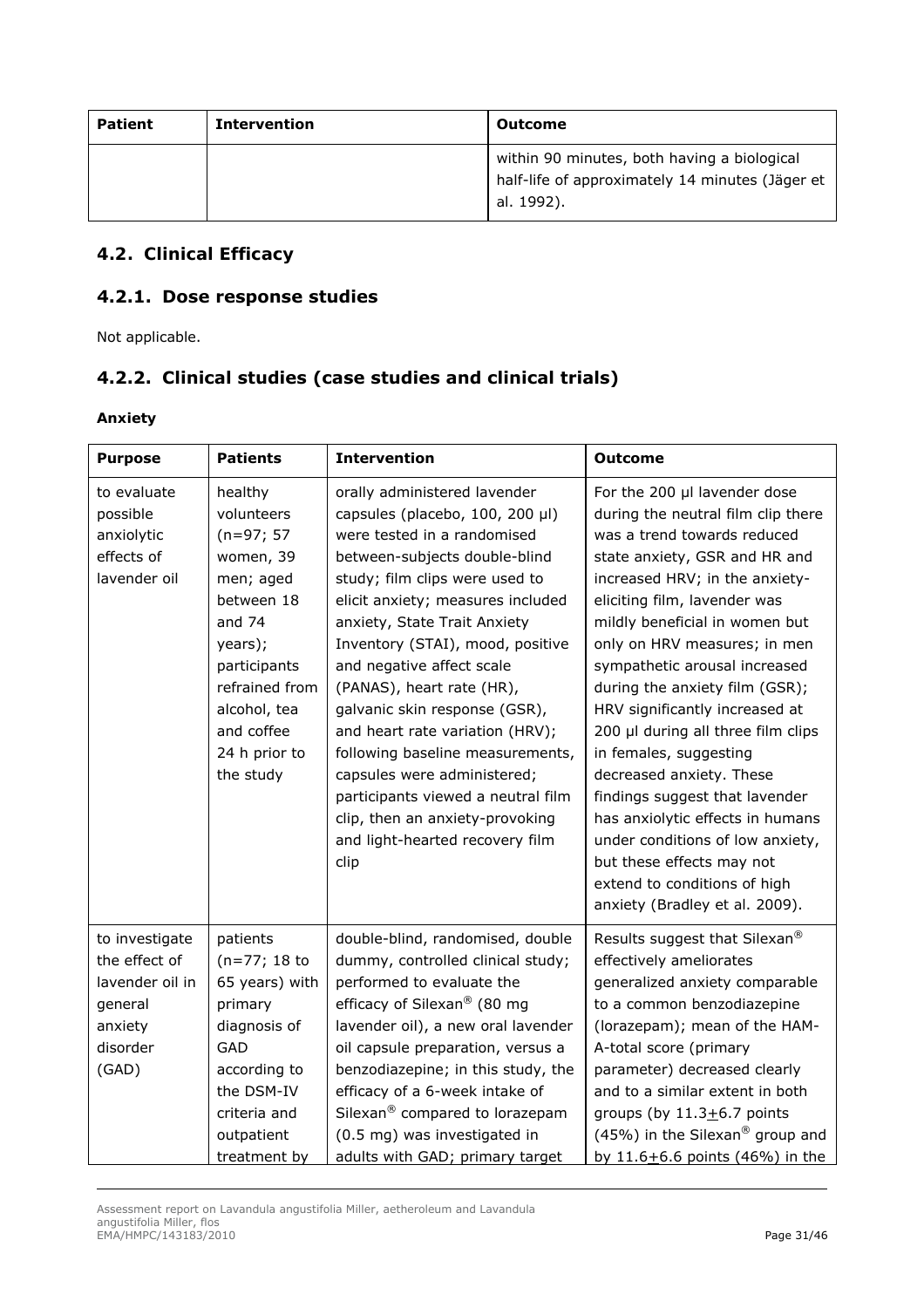| <b>Purpose</b>                                                                                              | <b>Patients</b>                                                                                                                                                                                                                                                                                                                                                                                                                                                                                                                                                                | <b>Intervention</b>                                                                                                                                                                                                                                                  | <b>Outcome</b>                                                                                                                                                                                                                                                                                                                                                                                                                                                                                                                                                                                                                                                                                                                                                                                                                                                                                                                                                                                                                                                                                         |
|-------------------------------------------------------------------------------------------------------------|--------------------------------------------------------------------------------------------------------------------------------------------------------------------------------------------------------------------------------------------------------------------------------------------------------------------------------------------------------------------------------------------------------------------------------------------------------------------------------------------------------------------------------------------------------------------------------|----------------------------------------------------------------------------------------------------------------------------------------------------------------------------------------------------------------------------------------------------------------------|--------------------------------------------------------------------------------------------------------------------------------------------------------------------------------------------------------------------------------------------------------------------------------------------------------------------------------------------------------------------------------------------------------------------------------------------------------------------------------------------------------------------------------------------------------------------------------------------------------------------------------------------------------------------------------------------------------------------------------------------------------------------------------------------------------------------------------------------------------------------------------------------------------------------------------------------------------------------------------------------------------------------------------------------------------------------------------------------------------|
|                                                                                                             | a general<br>practitioner<br>were<br>selected; in<br>order to be<br>eligible for<br>study<br>inclusion, all<br>patients were<br>required to<br>have a<br>Hamilton<br>Anxiety<br>(HAM-A) total<br>score of $\geq$ 18<br>and item 1<br>'anxious<br>mood' $\geq$ 2 and<br>item 2<br>'tension' $\geq$ 2;<br>before being<br>included,<br>patients<br>underwent a<br>one-week<br>screening<br>phase to<br>ensure wash-<br>out of any<br>other drugs;<br>patients with<br>a decrease of<br>25% or more<br>of the HAM-A<br>total score<br>during this<br>phase were to<br>be excluded | variable was the change in the<br>Hamilton Anxiety Rating Scale<br>(HAM-A-total score) as an<br>objective measurement of the<br>severity of anxiety between<br>baseline and week 6                                                                                   | lorazepam group, from $25+4$<br>points at baseline in both<br>groups); during active treatment<br>period, the two HAM-A<br>subscores "somatic anxiety"<br>(HAM-A subscore I) and "psychic<br>anxiety" (HAM-A subscore II)<br>also decreased clearly and to a<br>similar extent in both groups;<br>changes in other subscores<br>measured during the study, such<br>as the SAS (Self-rating Anxiety<br>Scale), PSWQ-PW (Penn State<br>Worry Questionnaire), SF 36<br>Health survey Questionnaire and<br>Clinical Global Impressions of<br>severity of disorder (CGI item 1,<br>CGI item 2, CGI item 3), and the<br>results of the sleep diary<br>demonstrated comparable<br>positive effects of the two<br>compounds. Safety of Silexan <sup>®</sup><br>was demonstrated. Since<br>lavender oil showed no sedative<br>effects in the study and has no<br>potential for drug abuse,<br>Silexan <sup>®</sup> appears to be an<br>effective and well tolerated<br>alternative to benzodiazepines<br>for amelioration of generalised<br>anxiety, according to the<br>authors (Woelk & Schläfke<br>$2010$ ). |
| to review the<br>effect of<br>lavender scent<br>on<br>anticipatory<br>anxiety in<br>dental<br>consultations | dental<br>patients in<br>ambulatory<br>practice<br>$(n=340)$                                                                                                                                                                                                                                                                                                                                                                                                                                                                                                                   | cluster randomised-controlled<br>trial; patients' anxiety was<br>assessed while waiting for a<br>scheduled dental appointment,<br>either under the odour of<br>lavender or with no odour;<br>current anxiety, assessed by the<br>brief State Trait Anxiety Indicator | Analyses of variance (anovas)<br>showed that although both<br>groups showed similar,<br>moderate levels of generalized<br>dental anxiety (MDAS F=2.17,<br>p>0.05) the lavender group<br>reported significantly lower<br>current anxiety (STAI: F=74.69,                                                                                                                                                                                                                                                                                                                                                                                                                                                                                                                                                                                                                                                                                                                                                                                                                                                |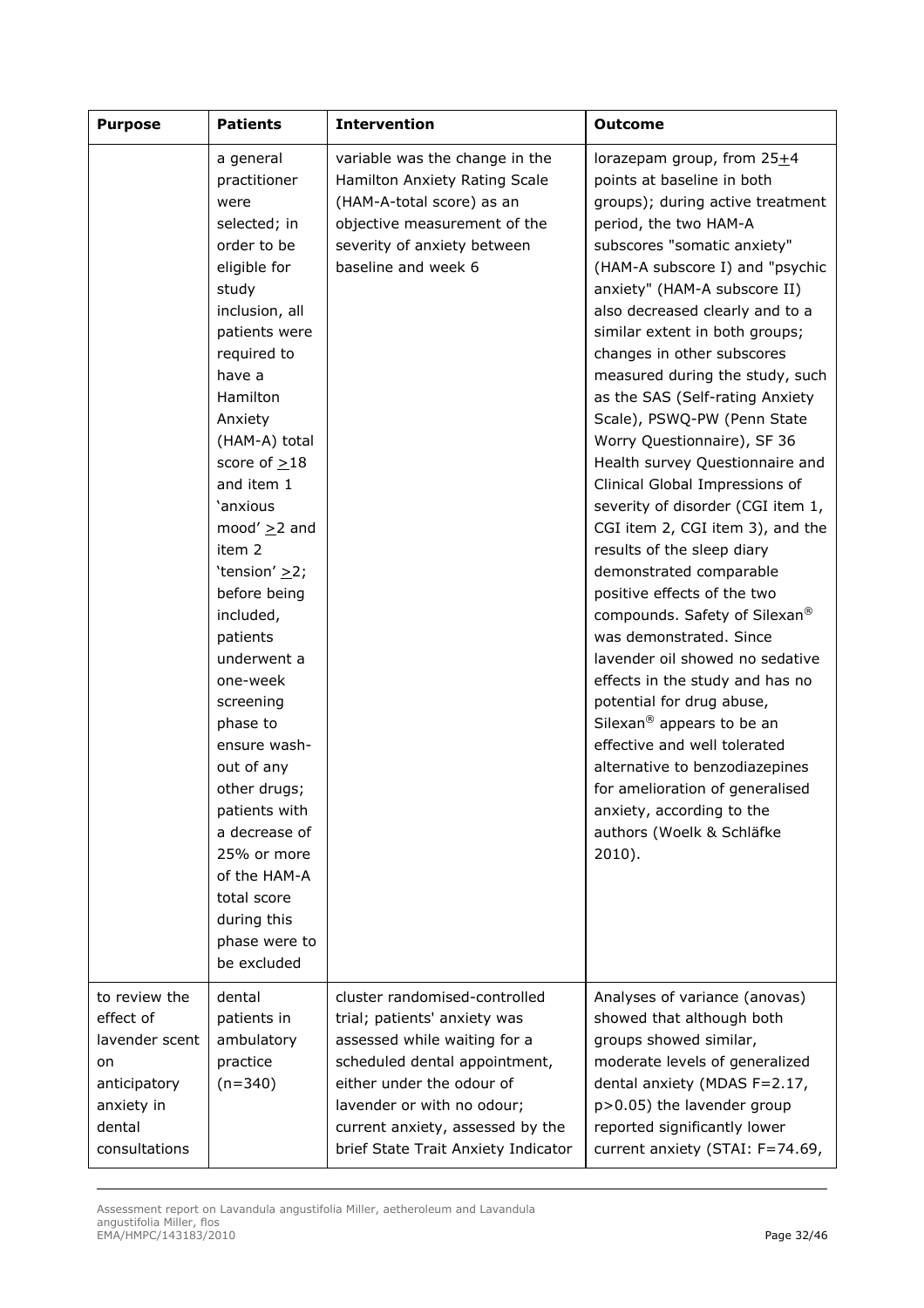| <b>Purpose</b>                                                                                                                                      | <b>Patients</b>                                                                                                                                                                                                                                                          | <b>Intervention</b>                                                                                                                                                                                                                                                                                                                                                                                                           | <b>Outcome</b>                                                                                                                                                                                                                                                                                                                                                                                                                                                                                                                                                                                                                                                                                                                                                                                                                                                                                                                              |
|-----------------------------------------------------------------------------------------------------------------------------------------------------|--------------------------------------------------------------------------------------------------------------------------------------------------------------------------------------------------------------------------------------------------------------------------|-------------------------------------------------------------------------------------------------------------------------------------------------------------------------------------------------------------------------------------------------------------------------------------------------------------------------------------------------------------------------------------------------------------------------------|---------------------------------------------------------------------------------------------------------------------------------------------------------------------------------------------------------------------------------------------------------------------------------------------------------------------------------------------------------------------------------------------------------------------------------------------------------------------------------------------------------------------------------------------------------------------------------------------------------------------------------------------------------------------------------------------------------------------------------------------------------------------------------------------------------------------------------------------------------------------------------------------------------------------------------------------|
|                                                                                                                                                     |                                                                                                                                                                                                                                                                          | (STAI-6), and generalized dental<br>anxiety, assessed by the Modified<br>Dental Anxiety Scale (MDAS)<br>were examined                                                                                                                                                                                                                                                                                                         | p<0.001) than the control<br>group; although anxiety about<br>future dental visits seems to be<br>unaffected, lavender scent<br>reduces state anxiety in dental<br>patients (Kritsidima et al. 2010).                                                                                                                                                                                                                                                                                                                                                                                                                                                                                                                                                                                                                                                                                                                                       |
| to investigate<br>the effects of<br>aromatherapy<br>massage on<br>the anxiety<br>and self-<br>esteem                                                | Korean elderly<br>women<br>$(n=36)$                                                                                                                                                                                                                                      | a quasi-experimental, control<br>group, pretest-posttest design<br>was used: 16 patients in the<br>experimental group and 20 in the<br>control group; aromatherapy<br>massage using lavender,<br>chamomile, rosemary and lemon<br>was given to the experimental<br>group only; each massage<br>session lasted 20 minutes, and<br>was performed 3 times per week<br>for two 3-week periods with an<br>intervening 1-week break | Intervention produced significant<br>differences in the anxiety and<br>self-esteem and no significant<br>differences in blood pressure or<br>pulse rate between the 2<br>groups; results suggest that<br>aromatherapy massage exerts<br>positive effects on anxiety and<br>self-esteem; more objective,<br>clinical measures should be<br>applied in a future study with a<br>randomised placebo-controlled<br>design (Rho et al. 2006).                                                                                                                                                                                                                                                                                                                                                                                                                                                                                                    |
| to evaluate<br>the use of<br>aromatherapy<br>to reduce<br>anxiety prior<br>to a scheduled<br>colonoscopy<br>or esophago-<br>gastro-<br>duodenoscopy | controlled,<br>prospective<br>study done on<br>a convenience<br>sample of 118<br>patients<br>(mean age 52<br>years, range<br>24-57 years,<br>50% men);<br>no difference<br>between the<br>experimental<br>and control<br>group in<br>enjoyment of<br>scent<br>$(p=0.94)$ | state component of the State<br>Trait Anxiety Inventory (STAI)<br>was used to evaluate patients'<br>anxiety levels pre- and post-<br>aromatherapy; control group was<br>given inert oil (placebo) for<br>inhalation, and the experimental<br>group was given lavender oil for<br>inhalation                                                                                                                                   | STAI state anxiety raw score<br>revealed that patients were at<br>the 99th (women) and 96th<br>(men) percentiles for anxiety;<br>intervention group and control<br>group had similar levels of state<br>anxiety prior to the beginning of<br>the study $(p=0.64)$ ; no<br>difference in state anxiety levels<br>between pre-and post-placebo<br>inhalation in the control group<br>$(p=0.63)$ ; no statistical<br>difference in state anxiety levels<br>between pre- and post-lavender<br>inhalation in the experimental<br>group (p=0.47). Although this<br>study did not show<br>aromatherapy to be effective<br>based on statistical analysis,<br>patients did generally report the<br>lavender scent to be pleasant;<br>lavender is an inexpensive and<br>popular technique for relaxation<br>that can be offered to patients<br>as an opportunity to promote<br>preprocedural stress reduction in<br>a hospital setting (Muzzarelli et |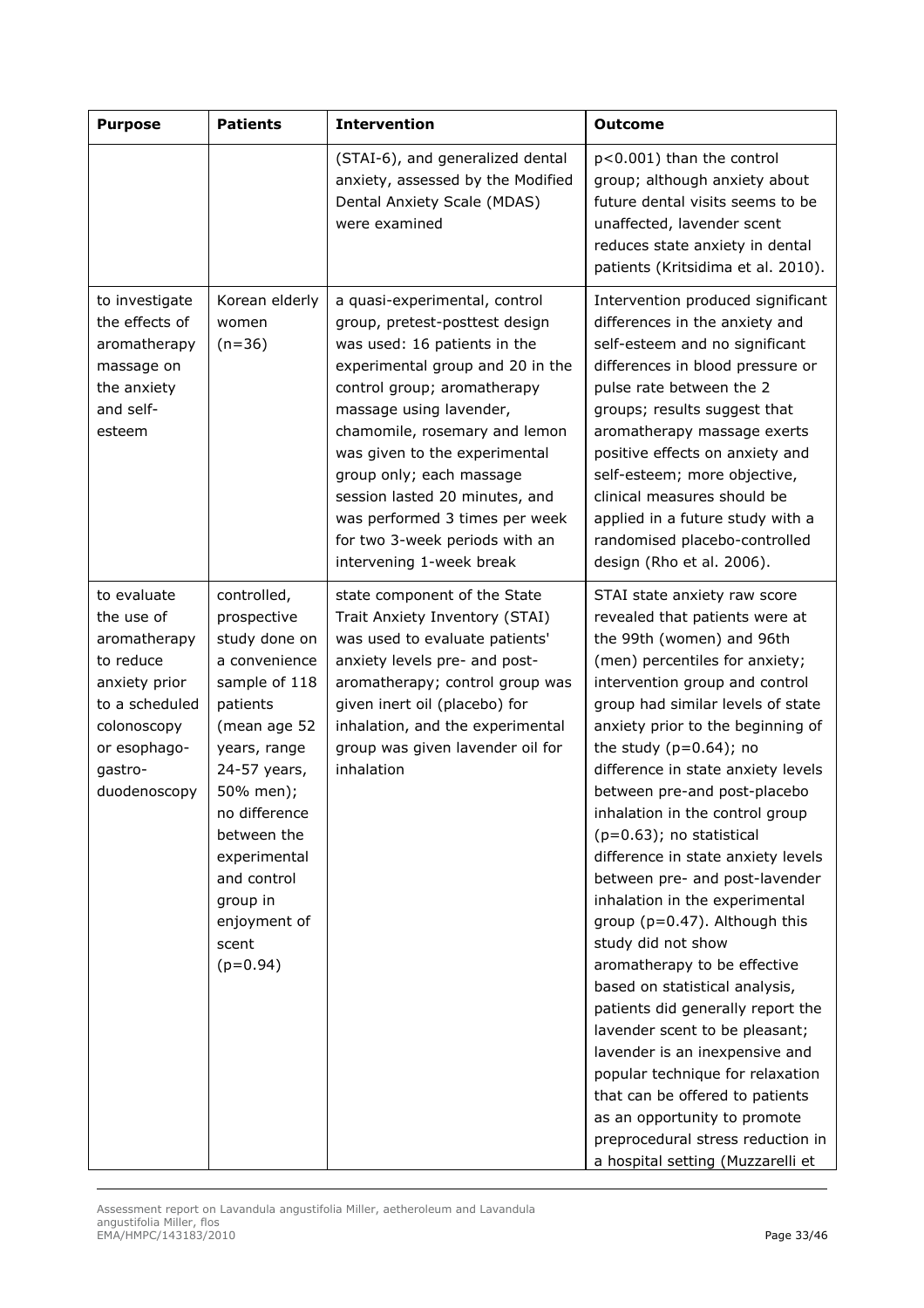| <b>Purpose</b> | <b>Patients</b> | <b>Intervention</b> | <b>Outcome</b> |
|----------------|-----------------|---------------------|----------------|
|                |                 |                     | al. 2006).     |

#### *Depression*

| <b>Clinical</b><br>question                                                                               | <b>Patients</b>                                                                                                                                                                                                                                                               | <b>Intervention</b>                                                                                                                                                                                                                                                                                                            | <b>Outcome</b>                                                                                                                                                                                                                                                                                                                                                                                                                                                           |
|-----------------------------------------------------------------------------------------------------------|-------------------------------------------------------------------------------------------------------------------------------------------------------------------------------------------------------------------------------------------------------------------------------|--------------------------------------------------------------------------------------------------------------------------------------------------------------------------------------------------------------------------------------------------------------------------------------------------------------------------------|--------------------------------------------------------------------------------------------------------------------------------------------------------------------------------------------------------------------------------------------------------------------------------------------------------------------------------------------------------------------------------------------------------------------------------------------------------------------------|
| influence of a<br>lavender<br>flower tincture<br>on depressed<br>patients as<br>compared to<br>imipramine | patients who<br>met the DSM<br>criteria for<br>major<br>depression<br>(based on the<br>structured<br>clinical<br>interview for<br>DSM IV) and<br>had a baseline<br>score of at<br>least 18 on<br>the Hamilton<br><b>Rating Scale</b><br>for depression<br>(HAM-D)<br>$(n=45)$ | patients were assigned to the<br>following daily oral treatments for<br>4 weeks:<br>group A: lavender flower tincture<br>$(60$ drops/day) + a placebo<br>tablet;<br>group B: imipramine tablet (100<br>mg/day) + placebo drops;<br>group C: lavender flower tincture<br>$(60$ drops/day) + 1 imipramine<br>tablet (100 mg/day) | Highly significant improvements<br>in HAM-D scores $(p<0.0001)$<br>were observed in groups A<br>(approximately 19 to 12) and B<br>(approximately 19 to 9),<br>although lavender tincture at<br>this dosage was less effective<br>than imipramine $(p=0.0001)$ ; in<br>group C the combination of<br>lavender tincture and<br>imipramine was more effective<br>than imipramine alone<br>(approximately 19 to 5 versus<br>19 to 9; p<0.0001)<br>(Akhondzadeh et al. 2003). |

## *Analgesia*

| analgesic<br>No significant differences in<br>patients<br>25 patients received<br>efficacy of<br>undergoing<br>supplemental oxygen through a<br>narcotic requirements and<br>breast biopsy<br>face mask with two drops of 2%<br>recovery room discharge times<br>postoperative<br>lavender oil<br>lavender oil postoperatively; the<br>between the two groups;<br>surgery<br>aromatherapy<br>$(n=50)$<br>remainder of the patients<br>postoperative lavender oil<br>received supplemental oxygen<br>aromatherapy did not<br>through a face mask with no<br>significantly affect pain scores;<br>lavender oil, outcome variables<br>patients in the lavender group<br>reported a higher satisfaction<br>included pain scores (a numeric<br>rating scale from 0 to 10) at 5,<br>rate with pain control than<br>30, and 60 minutes<br>patients in the control group<br>(p=0.0001) (Kim et al. 2006).<br>postoperatively, narcotic<br>requirements in the<br>postanesthesia care unit (PACU), | <b>Purpose</b> | <b>Patients</b> | <b>Intervention</b> | Outcome |
|-------------------------------------------------------------------------------------------------------------------------------------------------------------------------------------------------------------------------------------------------------------------------------------------------------------------------------------------------------------------------------------------------------------------------------------------------------------------------------------------------------------------------------------------------------------------------------------------------------------------------------------------------------------------------------------------------------------------------------------------------------------------------------------------------------------------------------------------------------------------------------------------------------------------------------------------------------------------------------------------|----------------|-----------------|---------------------|---------|
| patient satisfaction with pain<br>control, as well as time to<br>discharge from the PACU                                                                                                                                                                                                                                                                                                                                                                                                                                                                                                                                                                                                                                                                                                                                                                                                                                                                                                  |                |                 |                     |         |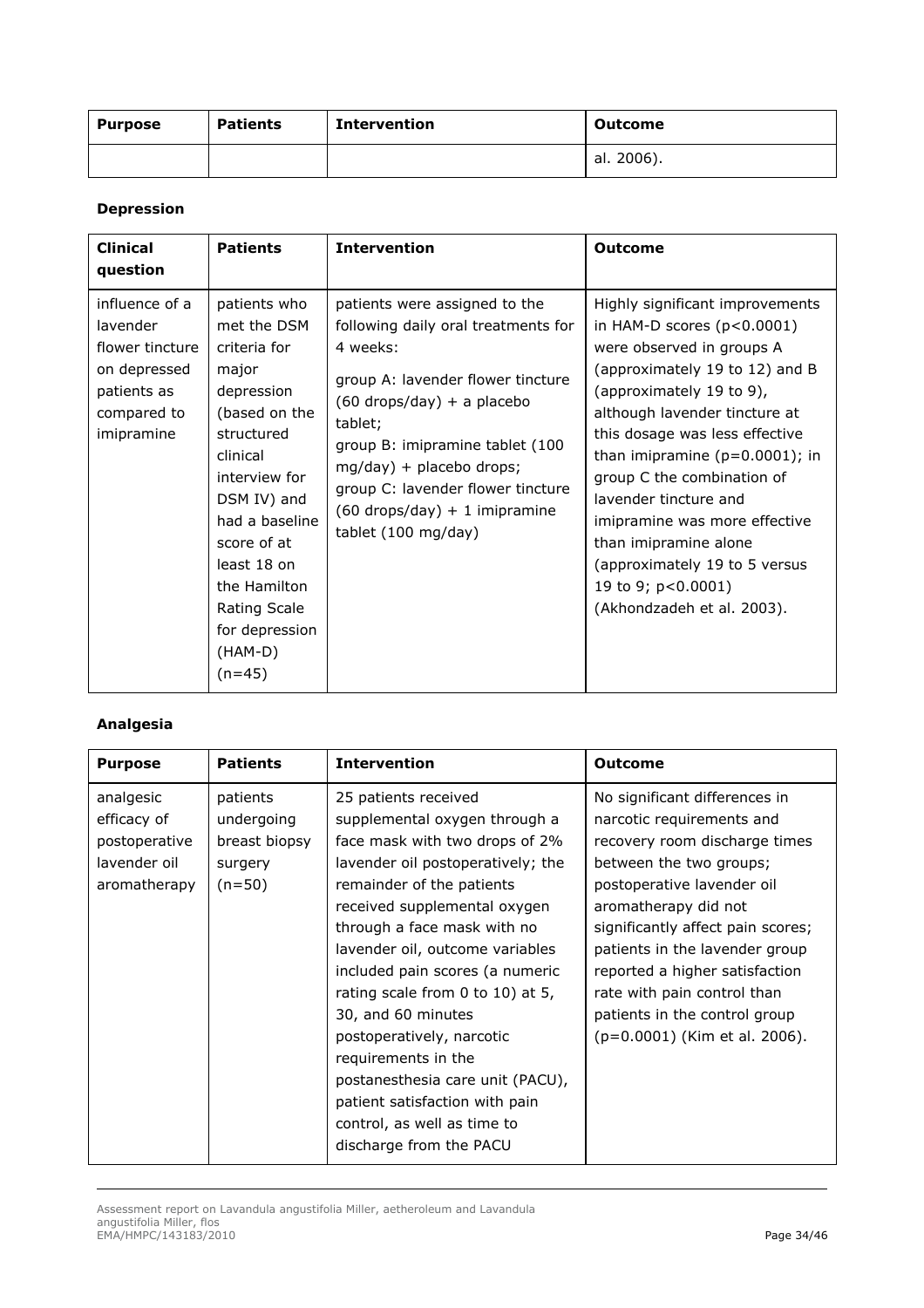| <b>Purpose</b>                                      | <b>Patients</b>                                                                                                                                                       | <b>Intervention</b>                                                                                                                                                                                                                                                                                                                                                                                                                                       | <b>Outcome</b>                                                                                                                                                                                                                                                                                                                                                                                                                                                                                                                                                                                                                                                                                                                                                                                                                                                                                                                                                                                                 |
|-----------------------------------------------------|-----------------------------------------------------------------------------------------------------------------------------------------------------------------------|-----------------------------------------------------------------------------------------------------------------------------------------------------------------------------------------------------------------------------------------------------------------------------------------------------------------------------------------------------------------------------------------------------------------------------------------------------------|----------------------------------------------------------------------------------------------------------------------------------------------------------------------------------------------------------------------------------------------------------------------------------------------------------------------------------------------------------------------------------------------------------------------------------------------------------------------------------------------------------------------------------------------------------------------------------------------------------------------------------------------------------------------------------------------------------------------------------------------------------------------------------------------------------------------------------------------------------------------------------------------------------------------------------------------------------------------------------------------------------------|
| efficacy of<br>acupressure<br>using lavender<br>oil | adults (32<br>patients<br>enrolled of<br>which 28<br>completed the<br>study; mean<br>age 51.2 $+$<br>$7.6$ years)<br>with sub-<br>acute non-<br>specific neck<br>pain | add-on treatment for pain relief<br>and enhancing physical functional<br>activities; a course of 8-session<br>manual acupressure with<br>lavender oil over a 3-week<br>period; changes from baseline to<br>the end of treatment were<br>assessed on neck pain intensity<br>(by Visual Analogue Scale (VAS)),<br>stiffness level, stress level, neck<br>lateral flexion, forward flexion<br>and extension in cm, and<br>interference with daily activities | 8 experts in the musculoskeletal<br>field verified the content validity<br>of the outcome measures (inter-<br>raters reliability=0.98); baseline<br>VAS score of neck pain intensity<br>(primary outcome) for the<br>intervention and control groups<br>were 5.12 and 4.91 out of 10,<br>respectively $(p=0.72)$ ; one<br>month after the end of<br>treatment, compared to the<br>control group, the manual<br>acupressure group had 23%<br>reduced pain intensity $(p=0.02)$ ,<br>23% reduced neck stiffness<br>$(p=0.001)$ , 39% reduced stress<br>level (p=0.0001), improved neck<br>flexion (p=0.02), neck lateral<br>flexion ( $p=0.02$ ), and neck<br>extension $(p=0.01)$ ;<br>improvements in functional<br>disability level were found in<br>both the manual acupressure<br>group ( $p=0.001$ ) and control<br>group ( $p=0.02$ ). Results show<br>that 8 sessions of acupressure<br>with aromatic lavender oil were<br>an effective therapy for short-<br>term neck pain relief (Yip & Tse<br>2006). |

| <b>Clinical</b><br>question                      | <b>Patients</b>                                                                                                                                                           | <b>Intervention</b>                                                                                                                                                                                                                                                                                                                                                                                  | Outcome                                                                                                                                                                                                                                                                                                                                                                                             |
|--------------------------------------------------|---------------------------------------------------------------------------------------------------------------------------------------------------------------------------|------------------------------------------------------------------------------------------------------------------------------------------------------------------------------------------------------------------------------------------------------------------------------------------------------------------------------------------------------------------------------------------------------|-----------------------------------------------------------------------------------------------------------------------------------------------------------------------------------------------------------------------------------------------------------------------------------------------------------------------------------------------------------------------------------------------------|
| effect of<br>lavender oil<br>on low back<br>pain | adult patients<br>with sub-<br>acute or<br>chronic non-<br>specific low<br>back pain<br>(number that<br>completed the<br>study:<br>intervention<br>$group=27;$<br>control | randomised controlled study;<br>effect on pain relief and<br>enhancement of physical<br>functional activities of acupoint<br>stimulation with electrodes<br>combined with acupressure using<br>lavender oil (in addition to<br>conventional treatment); over a<br>3-week period, patients had 8<br>sessions of relaxation acupoint<br>stimulation, each of 35-40<br>minutes, followed by acupressure | Baseline VAS scores for the<br>intervention and control groups<br>were 6.38 and 5.70 respectively<br>$(p=0.24)$ ; one week after the<br>end of treatment the<br>intervention group reported 39%<br>greater reduction in pain<br>intensity than the control group<br>$(p=0.0001)$ and had improved<br>walking time $(p=0.05)$ and<br>greater lateral spine flexibility<br>(p=0.01) (Yip & Tse 2004). |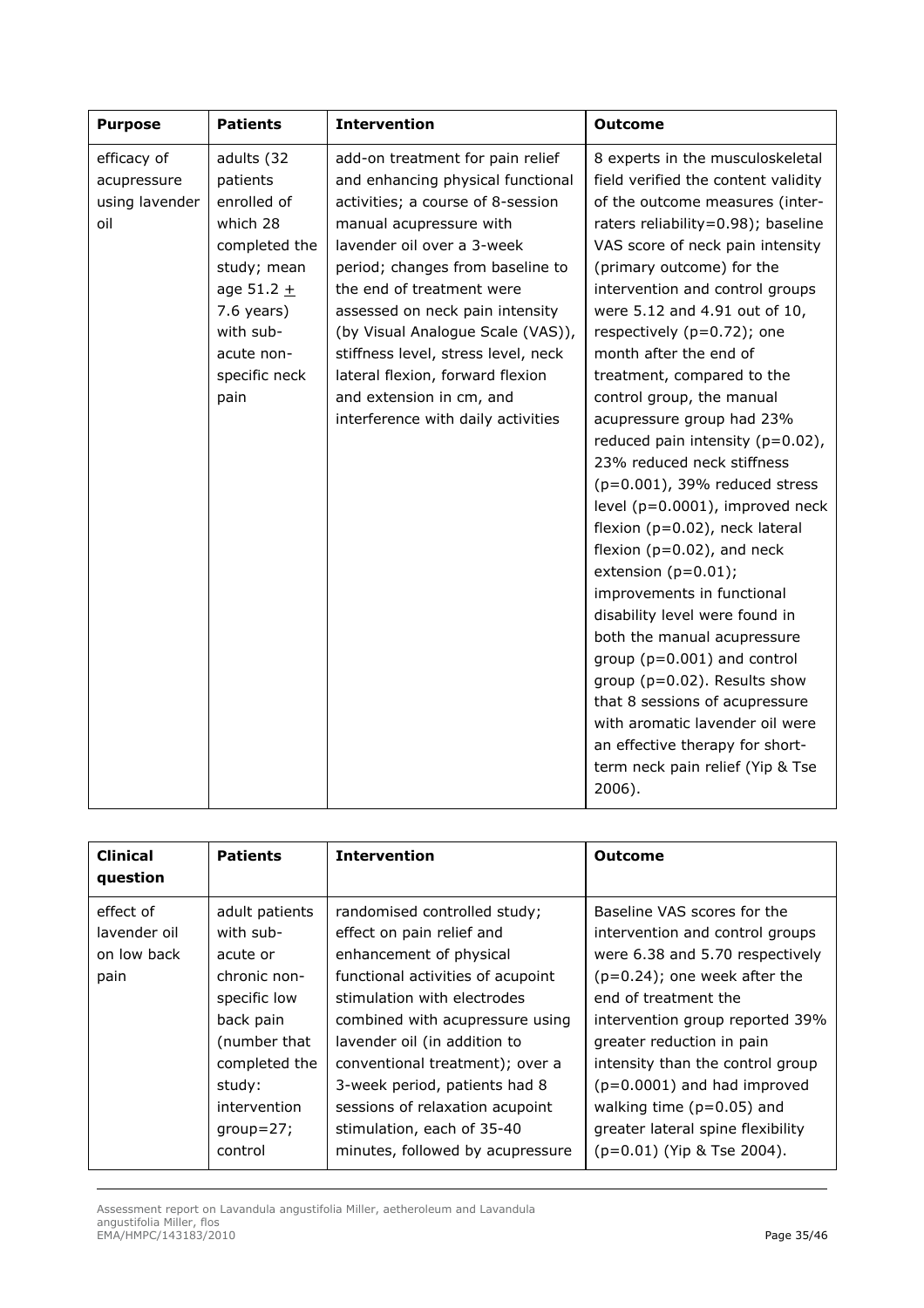| <b>Clinical</b><br>question                                 | <b>Patients</b>                                                                                                                      | <b>Intervention</b>                                                                                                                                                                                                                                                                                                                                                                                                                                                                                                                                                             | <b>Outcome</b>                                                                                                                                                                                                                                                                                                                                                |
|-------------------------------------------------------------|--------------------------------------------------------------------------------------------------------------------------------------|---------------------------------------------------------------------------------------------------------------------------------------------------------------------------------------------------------------------------------------------------------------------------------------------------------------------------------------------------------------------------------------------------------------------------------------------------------------------------------------------------------------------------------------------------------------------------------|---------------------------------------------------------------------------------------------------------------------------------------------------------------------------------------------------------------------------------------------------------------------------------------------------------------------------------------------------------------|
|                                                             | $group=24)$                                                                                                                          | massage with 3% lavender oil in<br>grape seed oil using light to<br>medium finger pressure on 8<br>fixed acupoints for 2 minutes<br>each; patients in the control<br>group received conventional<br>treatment only; outcome<br>measures were changes in pain<br>intensity scores (10 cm VAS) and<br>duration from baseline to end of<br>treatment, lateral fingertip-to-<br>ground distance, walking time (to<br>cover 15 meter) and interference<br>with daily activities                                                                                                      |                                                                                                                                                                                                                                                                                                                                                               |
| influence of<br>lavender oil<br>on<br>postoperative<br>pain | morbidly<br>obese<br>patients who<br>had<br>undergone<br>surgery for<br>laparoscopic<br>adjustable<br>gastric<br>banding<br>$(n=54)$ | randomised, placebo controlled<br>study; patients were treated,<br>upon arrival at the post-<br>anaesthesia care unit, by<br>application of either lavender oil<br>or non-scented baby oil to the<br>oxygen face mask; the two<br>groups were comparable with<br>regard to patient characteristics,<br>intra-operative drug use and<br>surgical time; postoperative pain<br>was treated with morphine and<br>the level of pain was assessed at<br>5, 30 and 60 minutes from<br>numerical rating scores (0-10)                                                                   | Patients in the lavender group<br>required significantly less<br>morphine postoperatively than<br>those in the placebo group: 2.38<br>mg vs 4.26 mg (p=0.04);<br>significantly more patients in the<br>placebo group (22/27, 82%)<br>than in the lavender group<br>(12/26, 46%) required<br>analgesics for postoperative pain<br>(p=0.007) (Kim et al. 2007). |
| influence of<br>lavender oil<br>on pain<br>perception       | patients with<br>vascular<br>wounds<br>requiring<br>frequent<br>painful<br>dressing<br>changes<br>$(n=8)$                            | in a pilot study, the effects were<br>assessed of diffusion of 15-20<br>drops of lavender oil by means of<br>an aroma stream diffuser during<br>the dressing change (in addition<br>to conventional analgesics); pain<br>perception was assessed by 2<br>measures from the McGill Pain<br>Questionnaire, the Visual<br>Analogue Scale (VAS) and the<br>Present Pain Inventory; a Sleep<br>Questionnaire and the Spielberger<br><b>State Trait Anxiety Inventory</b><br>were also used; during 5 dressing<br>changes the patients received, in<br>random order, 2 odor therapies | Lavender oil diffusion did not<br>reduce pain intensity during<br>dressing changes, but at post-<br>dressing change assessments of<br>lavender therapy a significant<br>reduction in pain intensity was<br>evident from VAS scores<br>(p<0.05) (Kane et al. 2004).                                                                                            |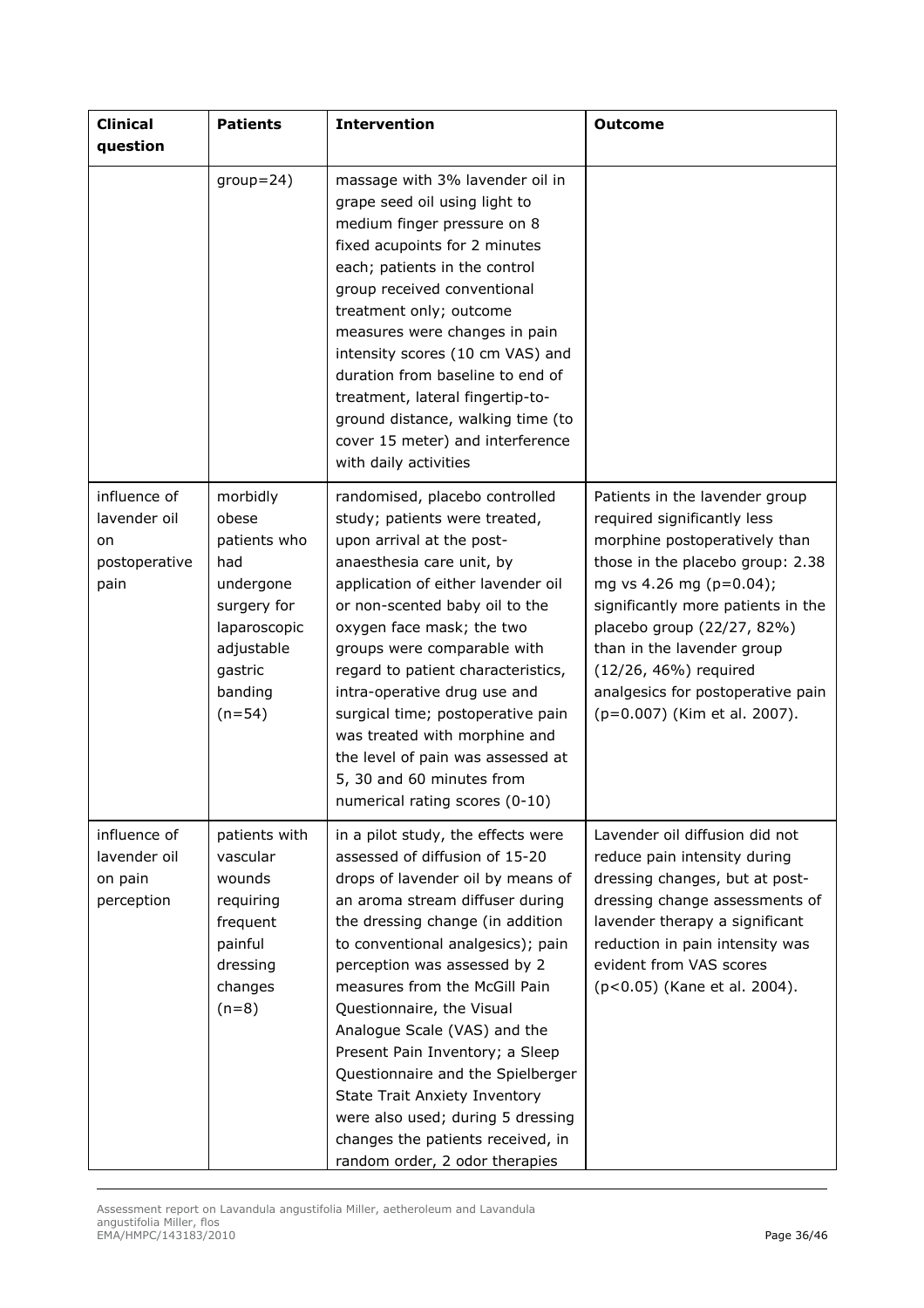| <b>Clinical</b><br>question | <b>Patients</b> | <b>Intervention</b>                                                  | Outcome |
|-----------------------------|-----------------|----------------------------------------------------------------------|---------|
|                             |                 | (lavender or lemon), music<br>therapy of 2 types, or no<br>treatment |         |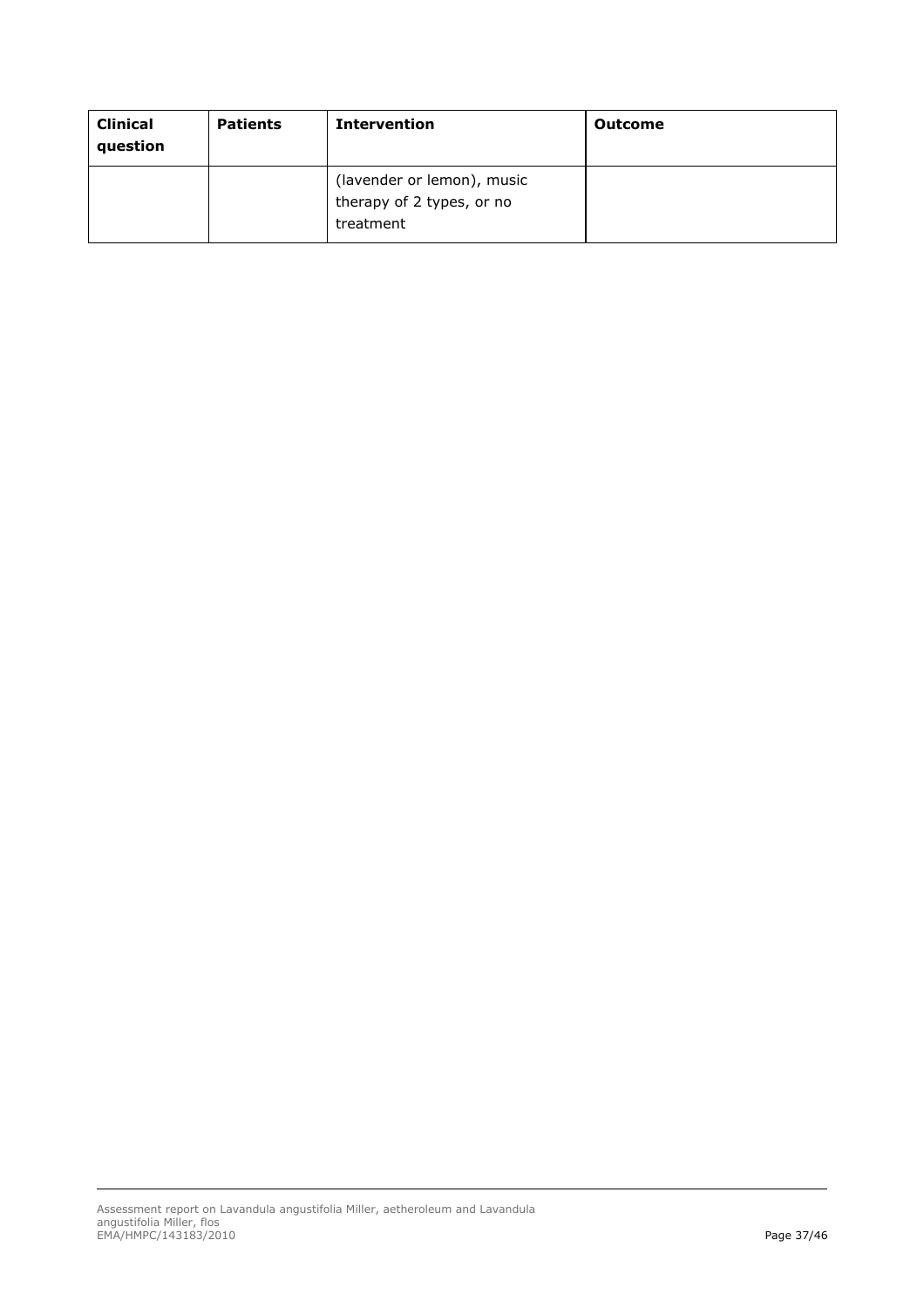## *Sleeping disorders*

| <b>Purpose</b>                                                                                                                                  | <b>Patients</b>                                                                                                        | <b>Intervention</b>                                                                                                                                                                                                                                               | <b>Outcome</b>                                                                                                                                                                                                                                                                                                                                                                                                                                                                                                                                                                                                                                                                                                                                                                                                                                                                |
|-------------------------------------------------------------------------------------------------------------------------------------------------|------------------------------------------------------------------------------------------------------------------------|-------------------------------------------------------------------------------------------------------------------------------------------------------------------------------------------------------------------------------------------------------------------|-------------------------------------------------------------------------------------------------------------------------------------------------------------------------------------------------------------------------------------------------------------------------------------------------------------------------------------------------------------------------------------------------------------------------------------------------------------------------------------------------------------------------------------------------------------------------------------------------------------------------------------------------------------------------------------------------------------------------------------------------------------------------------------------------------------------------------------------------------------------------------|
| effect of<br>essential oil of<br>lavender has a<br>sedative effect<br>and that the<br>resultant<br>sleep<br>promotes<br>therapeutic<br>activity | acutely ill<br>elderly people<br>and long-term<br>patients                                                             | pilot study was arranged,<br>followed by a more detailed trial<br>with long-term patients                                                                                                                                                                         | Results show a positive trend<br>towards improvement with<br>lavender (Hudson 1996).                                                                                                                                                                                                                                                                                                                                                                                                                                                                                                                                                                                                                                                                                                                                                                                          |
| hypnotic<br>effects of<br>lavender oil                                                                                                          | 12 mid-life<br>women with<br>sleep<br>disturbances<br>(56 years<br>range 50-<br>59 years):<br>mean sleep<br>time 6.5 h | cross-over placebo-controlled<br>study; patients received a dose of<br>0.86 g (3 drops) lavender oil,<br>jasmine oil or base oil (placebo)<br>on their pillow on 3 separate<br>occasions (for 2 nights in a<br>balanced, placebo-controlled<br>cross-over design) | L. angustifolia oil was mild<br>hypnotic and jasmine oil a<br>stimulant; in contrast to jasmine<br>oil, lavender oil significantly<br>increased actual sleep time by a<br>mean of 69 minutes $(p<0.05)$ ;<br>perceived changes in self-rated<br>sedation and residual side-<br>effects did not reveal any<br>significant subjective<br>impairment; in comparison to<br>jasmine oil, ease of getting to<br>sleep and quality of sleep was<br>positively improved with the<br>lavender oil; mean trends<br>indicated that in comparison to<br>jasmine, awakening was also<br>positively improved with<br>lavender oil, whilst jasmine<br>decreased sleep in contrast to<br>the placebo; lavender oil may be<br>of value as a mild hypnotic<br>whilst jasmine, having an<br>opposite effect, may be helpful<br>in counteracting daytime<br>sleepiness (Austin & Alford<br>1997). |
| influence of<br>lavender<br>fragrance on<br>sleep and<br>depression in<br>women<br>college                                                      | 42 women<br>college<br>students who<br>complained of<br>insomnia                                                       | patients were studied during a<br>four-week protocol (control<br>treatment week, 60% lavender<br>fragrance treatment week,<br>washout week, 100% lavender<br>fragrance treatment week); single<br>blind repeated measurements                                     | Among sleep variables, length of<br>time taken to fall asleep,<br>severity of insomnia, and self<br>satisfaction with sleep were<br>improved for the 60% (p<0.001,<br>p<0.001, p<0.001) and 100%<br>(p<0.001, p<0.001, p<0.001)                                                                                                                                                                                                                                                                                                                                                                                                                                                                                                                                                                                                                                               |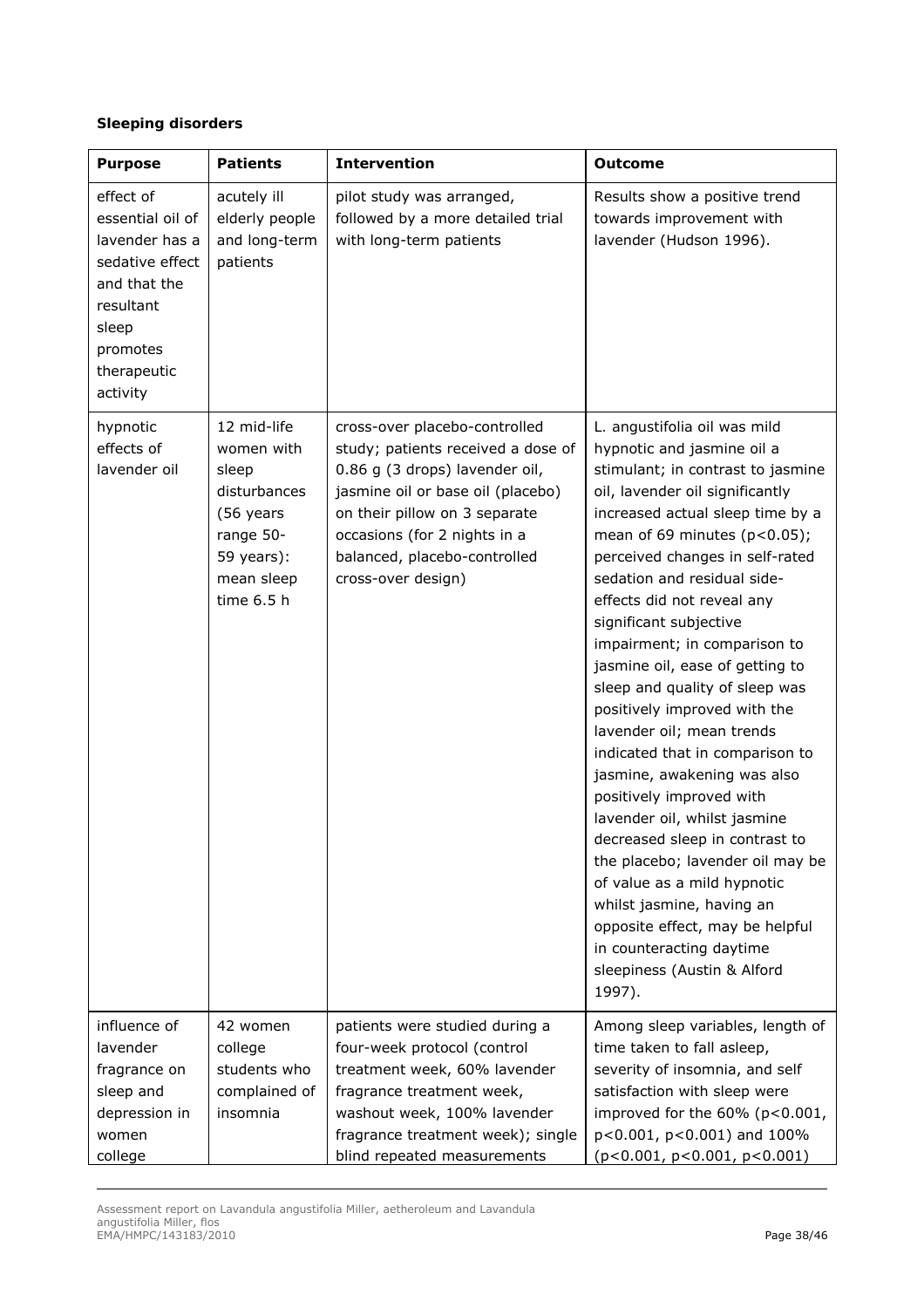| <b>Purpose</b> | <b>Patients</b> | <b>Intervention</b>                                                                                                                                                                                                          | <b>Outcome</b>                                                                                                                                                                                                                                                                                                                                                                                     |
|----------------|-----------------|------------------------------------------------------------------------------------------------------------------------------------------------------------------------------------------------------------------------------|----------------------------------------------------------------------------------------------------------------------------------------------------------------------------------------------------------------------------------------------------------------------------------------------------------------------------------------------------------------------------------------------------|
| students       |                 | experiment; for the duration of<br>the study, weekly evaluations of<br>sleep, patterns of sleep<br>disturbance, severity of insomnia<br>scale, self satisfaction with sleep,<br>and severity of depression were<br>performed | week while the severity of<br>depression was improved only<br>for the $100\%$ ( $p=0.002$ ) week.<br>It was concluded that the<br>lavender fragrance had a<br>beneficial effect on insomnia and<br>depression in women college<br>students; repeated studies are<br>needed to confirm effective<br>proportions of lavender oil and<br>carrier oil for insomnia and<br>depression (Lee & Lee 2006). |

## *Malignant diseases*

| <b>Clinical</b><br>question                                   | <b>Patients</b>                                                                                                                                                                                                                                                               | <b>Intervention</b>                                                                                                                                                                                                                                                                                                                                                                                                                                                                                                                          | <b>Outcome</b>                                                                                                                                                                                                                                                                                                                |
|---------------------------------------------------------------|-------------------------------------------------------------------------------------------------------------------------------------------------------------------------------------------------------------------------------------------------------------------------------|----------------------------------------------------------------------------------------------------------------------------------------------------------------------------------------------------------------------------------------------------------------------------------------------------------------------------------------------------------------------------------------------------------------------------------------------------------------------------------------------------------------------------------------------|-------------------------------------------------------------------------------------------------------------------------------------------------------------------------------------------------------------------------------------------------------------------------------------------------------------------------------|
| lavender oil as<br>useful<br>adjuvant in<br>cancer<br>therapy | study<br>population<br>consisted of<br>17 still<br>conscious and<br>oriented in-<br>home hospice<br>patients; the<br>abstract<br>categorizes<br>them as<br>'cancer'<br>patients<br>without<br>further<br>specification;<br>there are no<br>details about<br>age and<br>gender | patients were evaluated for the<br>effects of exposure to a lavender<br>oil atmosphere on levels of pain,<br>anxiety, depression and perceived<br>sense of well-being; on 3<br>different days, prior to and after a<br>60-minute session involving no<br>intervention (as a control),<br>exposure to an atmosphere<br>humidified with water (as a<br>control) or to an atmosphere<br>humidified with 3% lavender oil<br>vapour, each patient was<br>evaluated using 11-point verbal<br>analogue scales and vital signs<br>were also measured | Compared to the no-intervention<br>control, small non significant<br>decreases in blood pressure and<br>heart rate, and decreases in pain<br>and anxiety, as well as an<br>improvement in sense of well-<br>being, were observed after both<br>water humidification and<br>lavender oil treatment (Louis &<br>Kowalski 2002). |

## *Cardiovascular effects*

| <b>Clinical</b><br>question | <b>Patients</b> | <b>Intervention</b>               | <b>Outcome</b>                    |
|-----------------------------|-----------------|-----------------------------------|-----------------------------------|
| effects of                  | patients        | application of aromatherapy was   | Blood pressure, pulse, subjective |
| aromatherapy                | (n=52) with     | the inhalation method of blending | stress state anxiety and serum    |
| on blood                    | essential       | oils with lavender, ylang-ylang,  | cortisol levels among the 3       |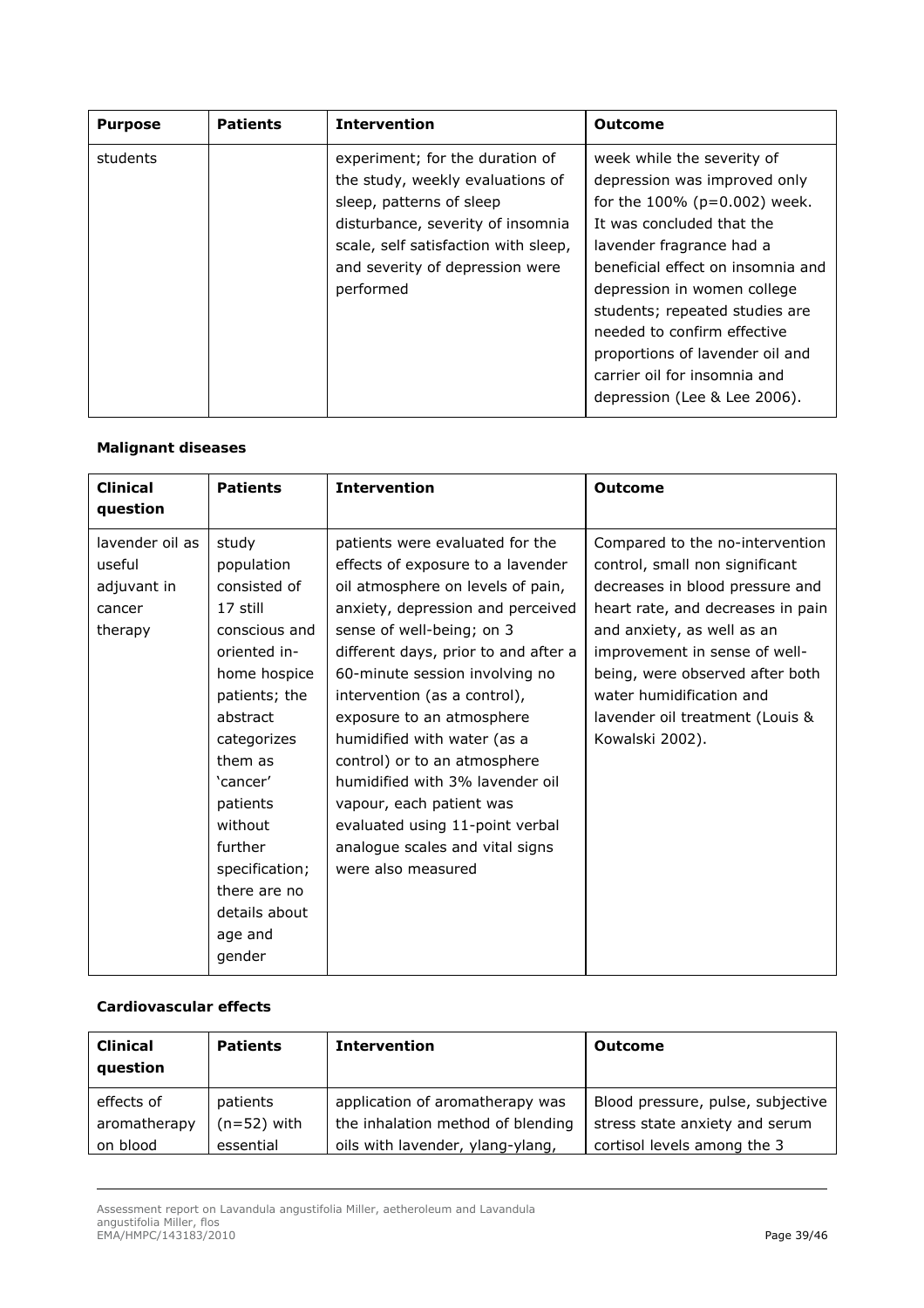| <b>Clinical</b><br>question                                                         | <b>Patients</b>                                                                                                     | <b>Intervention</b>                                                                                                                                                                                                                                                                                       | Outcome                                                                                                                                                                                                                                                                                                                                                                                                                                                      |
|-------------------------------------------------------------------------------------|---------------------------------------------------------------------------------------------------------------------|-----------------------------------------------------------------------------------------------------------------------------------------------------------------------------------------------------------------------------------------------------------------------------------------------------------|--------------------------------------------------------------------------------------------------------------------------------------------------------------------------------------------------------------------------------------------------------------------------------------------------------------------------------------------------------------------------------------------------------------------------------------------------------------|
| pressure and<br>stress<br>responses of<br>clients with<br>essential<br>hypertension | hypertension<br>at random<br>assigned to<br>an essential<br>oil group, a<br>placebo group<br>and a control<br>group | and bergamot once daily for 4<br>weeks; to evaluate the effects of<br>aromatherapy, blood pressure<br>and pulse were measured 2 times<br>a week and serum cortisol levels,<br>catecholamine levels, subjective<br>stress and state anxiety were<br>measured before and after<br>treatment in the 3 groups | groups were significantly<br>statistically different; differences<br>of catecholamine among the 3<br>groups were not significant<br>statistically. The results suggest<br>that the inhalation method using<br>essential oils can be considered<br>an effective nursing intervention<br>that reduces psychological stress<br>responses and serum cortisol<br>levels, as well as the blood<br>pressure of clients with essential<br>hypertension (Hwang 2006). |

# **4.2.3. Clinical studies in special populations (e.g. elderly and children)**

| <b>Purpose</b>                                                                                              | <b>Patients</b>                                                                                             | <b>Intervention</b>                                                                                                                                                                                                                                                                                                                                                                                                                                                                         | <b>Outcome</b>                                                                                                                                                                                                                                                                                                                                                                                       |
|-------------------------------------------------------------------------------------------------------------|-------------------------------------------------------------------------------------------------------------|---------------------------------------------------------------------------------------------------------------------------------------------------------------------------------------------------------------------------------------------------------------------------------------------------------------------------------------------------------------------------------------------------------------------------------------------------------------------------------------------|------------------------------------------------------------------------------------------------------------------------------------------------------------------------------------------------------------------------------------------------------------------------------------------------------------------------------------------------------------------------------------------------------|
| to study the<br>influence of<br>lavender oil<br>on stress in<br>newborns                                    | five-day-old<br>human<br>infants'<br>responses to<br>heelstick<br>stress $(n=83)$                           | infants were assessed with<br>behavioural and physiological<br>indices; subjects were divided<br>randomly into 3 groups: the LAV<br>group, who were presented with<br>artificial odour of lavender during<br>the heelstick; the MILK group,<br>who were presented with artificial<br>odour of milk during the<br>heelstick; and the control group,<br>who were presented with no<br>special odours                                                                                          | The control group showed more<br>adrenocortisol release in saliva<br>than the other groups $(p<0.05)$ ,<br>but there were no differences<br>between the 2 odours (lavender<br>and milk) (Kawakami et al.<br>1997).                                                                                                                                                                                   |
| to study the<br>mother-infant<br>interactions<br>during bathing<br>and post-bath<br>time sleep<br>behaviors | infants with<br>variable age:<br>1 week to 4.5<br>months<br>(mean $2.2$<br>months;<br>$n=30; 73$<br>female) | infants were randomly assigned<br>to three groups:<br>lavender oil bath group<br>1.<br>2. non-aroma bath oil group<br>lavender bath oil group of<br>3.<br>mothers who received an<br>advertisement that the aroma-<br>bathoil 'helps calm down babies<br>when they get irritated or helps<br>settle them down before<br>bedtime'; no further specification<br>was given on the preparation and<br>the dose used; a bath was<br>prepared by the research<br>assistant, and the mother placed | Bath behaviour: it seemed like<br>the aromatic treatment lead to<br>more affective mutual interaction<br>between mother and child; sleep<br>behaviour: infants in group 1<br>were in deep sleep a greater<br>percentage of the time and<br>tended to spend less time<br>crying; cortisol levels: saliva<br>cortisol decreased in mothers<br>and infants of the aroma group 1<br>(Field et al. 2008). |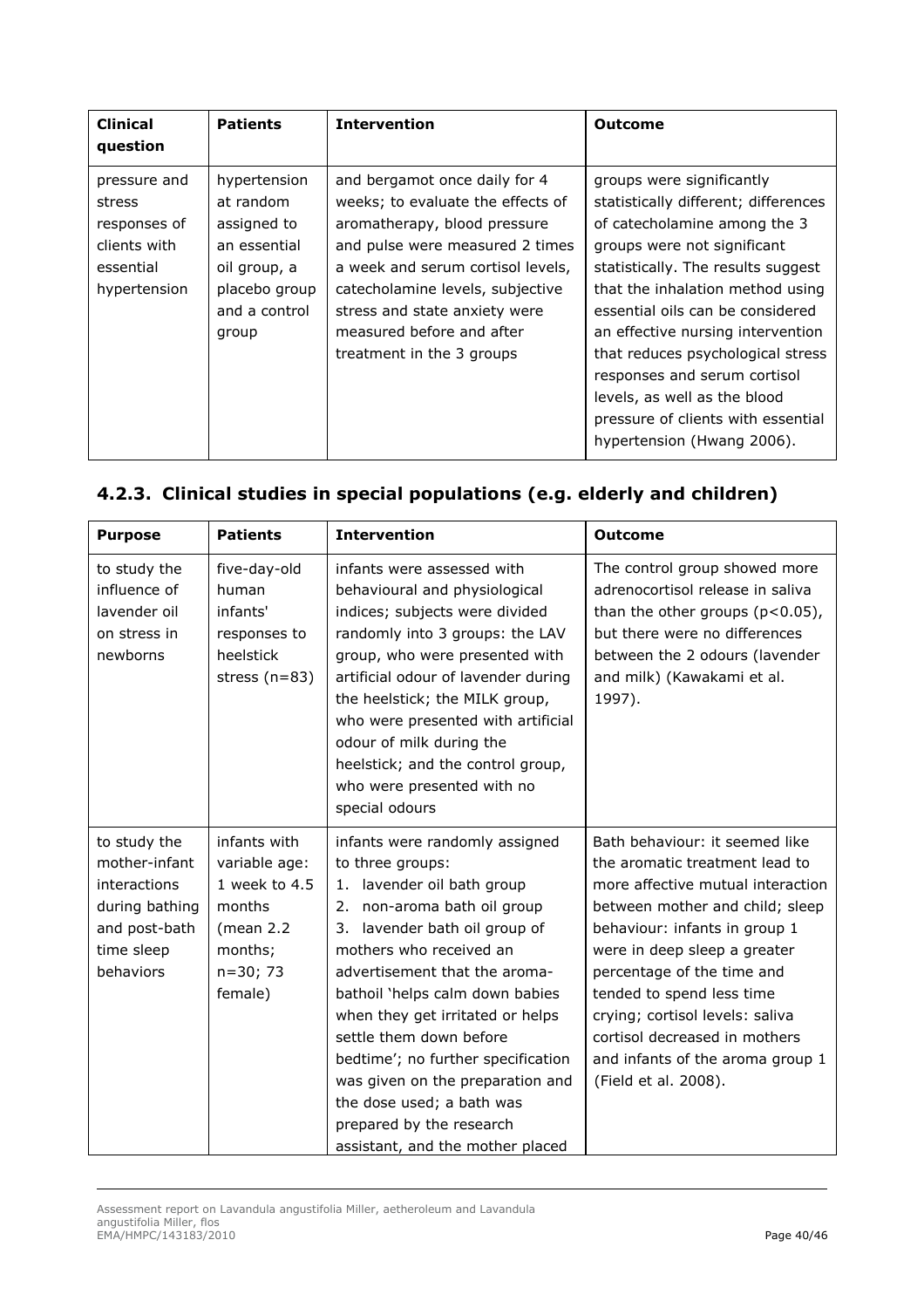| <b>Purpose</b>                                                                                                                                                    | <b>Patients</b>                                                                                                                                                                                                                                                                                                      | <b>Intervention</b>                                                                                                                                                                                                                                                                                                                                                                                                                                                                                                                                                                                                                                                                                                                                                                                                           | <b>Outcome</b>                                                                                                                                                                                                                                                                                                                                                                                                                                              |
|-------------------------------------------------------------------------------------------------------------------------------------------------------------------|----------------------------------------------------------------------------------------------------------------------------------------------------------------------------------------------------------------------------------------------------------------------------------------------------------------------|-------------------------------------------------------------------------------------------------------------------------------------------------------------------------------------------------------------------------------------------------------------------------------------------------------------------------------------------------------------------------------------------------------------------------------------------------------------------------------------------------------------------------------------------------------------------------------------------------------------------------------------------------------------------------------------------------------------------------------------------------------------------------------------------------------------------------------|-------------------------------------------------------------------------------------------------------------------------------------------------------------------------------------------------------------------------------------------------------------------------------------------------------------------------------------------------------------------------------------------------------------------------------------------------------------|
|                                                                                                                                                                   |                                                                                                                                                                                                                                                                                                                      | the infant in the bathtub with<br>scented or unscented oil;<br>interaction of the mother and the<br>infant during bathing were<br>videotaped as well as the 20 first<br>minutes of sleep of the infant<br>thereafter<br>no details on the preparation<br>used were given                                                                                                                                                                                                                                                                                                                                                                                                                                                                                                                                                      |                                                                                                                                                                                                                                                                                                                                                                                                                                                             |
| to study the<br>influence of<br>lavender oil<br>on autistic<br>behaviour in<br>children                                                                           | twelve<br>children with<br>autism and<br>learning<br>difficulties (2<br>girls and 10<br>boys aged<br>between 12<br>years 2<br>months to 15<br>years 7<br>months) in a<br>residential<br>school                                                                                                                       | within subjects repeated<br>measures design: 3 nights when<br>the children were given<br>aromatherapy massage with<br>lavender oil were compared with<br>14 nights when it was not given;<br>the children were checked every<br>30 minutes throughout the night<br>to determine the time taken for<br>the children to settle to sleep, the<br>number of awakenings and the<br>sleep duration. One boy's data<br>was not analysed owing to<br>lengthy absence                                                                                                                                                                                                                                                                                                                                                                  | Repeated measures analysis<br>revealed no differences in any of<br>the sleep measures between the<br>nights when the children were<br>given aromatherapy massage<br>and nights when the children<br>were not given aromatherapy<br>massage. Results suggest that<br>the use of aromatherapy<br>massage with lavender oil has<br>no beneficial effect on the sleep<br>patterns of children with autism<br>attending a residential school<br>(Williams 2006). |
| to examine<br>the<br>effectiveness<br>of an<br>aromatherapy<br>intervention<br>on the<br>reduction of<br>children's<br>distress in a<br>perianesthesia<br>setting | sample<br>included<br>children with<br>and without<br>develop-<br>mental<br>disabilities<br>who<br>underwent<br>(mostly<br>orthopaedic)<br>surgery<br>$(n=94:age:$<br>$7-17$ years);<br>other surgery<br>included<br>phenol or<br>Botox<br>injections,<br>skin surgery,<br>neurosurgery<br>or cranofacial<br>surgery | randomised, controlled, blinded<br>design; subjects in the<br>intervention group received an<br>aromatherapy intervention of<br>lavender and ginger essential oils<br>as a comfort measure; a drop of<br>essential oil was placed on a<br>cotton ball and then taped to the<br>subject's hospital gown<br>approximately 12 inches from the<br>face; a drop of essential oil was<br>also placed over a pulse point and<br>then covered with a small non-<br>occlusive adhesive dressing; the<br>essential oils were reapplied<br>postoperatively if the subject was<br>in the operating room for longer<br>than 3 h; the control group<br>received a placebo intervention of<br>jojoba oil; distress was measured<br>at 2 times: before induction and<br>in the post anaesthesia care unit<br>(stay of 15 to 75 minutes) using | The mean distress level was<br>lower for the children in the<br>essential oil group, but the effect<br>was not statistically significant<br>(p=.055); parents' responses to<br>survey questions about<br>satisfaction with aromatherapy<br>did not differ between groups,<br>although open-ended comments<br>indicated a more positive opinion<br>of the benefits of the<br>intervention in the<br>aromatherapy group (Nord &<br>Belew 2009).               |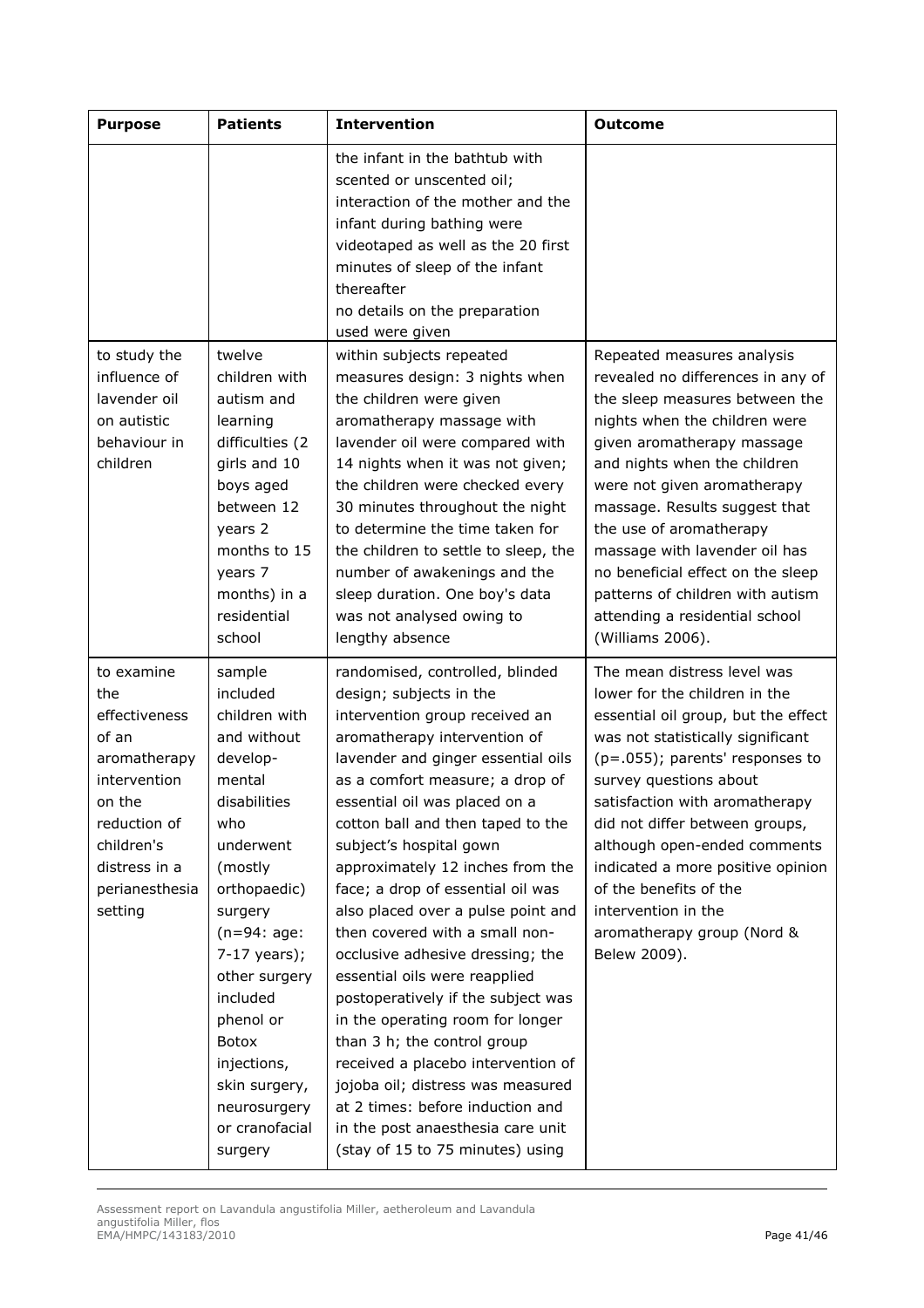| <b>Purpose</b>                                                                                                                                | <b>Patients</b>                                                                                     | <b>Intervention</b>                                                                                                                                                                                                                                                                                                                                                                                                                                                                                                                                                                                                                                                                                                                                                                                                  | <b>Outcome</b>                                                                                                                                                                                                                                                                                                                                                                                                                                                                                                                                                                                                                                                                                       |
|-----------------------------------------------------------------------------------------------------------------------------------------------|-----------------------------------------------------------------------------------------------------|----------------------------------------------------------------------------------------------------------------------------------------------------------------------------------------------------------------------------------------------------------------------------------------------------------------------------------------------------------------------------------------------------------------------------------------------------------------------------------------------------------------------------------------------------------------------------------------------------------------------------------------------------------------------------------------------------------------------------------------------------------------------------------------------------------------------|------------------------------------------------------------------------------------------------------------------------------------------------------------------------------------------------------------------------------------------------------------------------------------------------------------------------------------------------------------------------------------------------------------------------------------------------------------------------------------------------------------------------------------------------------------------------------------------------------------------------------------------------------------------------------------------------------|
|                                                                                                                                               |                                                                                                     | the Faces, Legs, Arms, Cry and<br>Consolability (FLACC) scale; all<br>subjects received standard care,<br>which included pharmacologic<br>treatment for postoperative pain,<br>anxiety, nausea and vomiting                                                                                                                                                                                                                                                                                                                                                                                                                                                                                                                                                                                                          |                                                                                                                                                                                                                                                                                                                                                                                                                                                                                                                                                                                                                                                                                                      |
| to investigate<br>the effects of<br>lavender oil<br>for insomnia,<br>on the<br>duration of<br>sleep of<br>psycho-<br>geriatric<br>patients    | 4 psycho-<br>geriatric<br>patients, 3 of<br>whom were<br>receiving<br>hypnotics or<br>tranquilizers | hours of sleep of the patients<br>were measured for 2 weeks, then<br>measured for another 2 weeks<br>period after medication<br>withdrawal, and then measured<br>for a final 2 weeks, during which<br>lavender oil was diffused into the<br>ward                                                                                                                                                                                                                                                                                                                                                                                                                                                                                                                                                                     | The amount of time spent asleep<br>was significantly reduced after<br>withdrawal of medication, but<br>that amount of time asleep<br>returned to the same level with<br>lavender oil as that under<br>medication (Hardy et al. 1995).                                                                                                                                                                                                                                                                                                                                                                                                                                                                |
| to determine<br>whether<br>smelling<br>lavender oil<br>decreases the<br>frequency of<br>agitated<br>behaviour in<br>patients with<br>dementia | 7 agitated<br>nursing home<br>residents with<br>advanced<br>dementia                                | study design within-subjects<br>ABCBA ( $A =$ lavender oil, $B =$<br>thyme oil, $C =$ unscented grape<br>seed oil): 4 weeks of baseline<br>measurement, 2 weeks for each<br>of the 5 treatment conditions (10-<br>week total intervention time), and<br>2 weeks of postintervention<br>measurement; oil was placed<br>every 3 h on an absorbent fabric<br>sachet pinned near the collarbone<br>of each participant's shirt; study<br>was performed in a long-term<br>care facility specifically for<br>persons with dementia; agitation<br>was assessed every 2 days using<br>a modified Cohen-Mansfield<br>Agitation Inventory; olfactory<br>functioning was assessed with<br>structured olfactory identification<br>and discrimination tasks and with<br>qualitative behavioural<br>observation during those tasks | Split-middle analyses conducted<br>separately for each patient<br>revealed no treatment effects<br>specific to lavender, no<br>treatment effects nonspecific to<br>pleasant smelling substances,<br>and no treatment effects<br>dependent on order of treatment<br>administration; there were no<br>differences between participants<br>with more and less intact<br>olfactory abilities. This study<br>found no support for the use of a<br>purely olfactory form of<br>aromatherapy to decrease<br>agitation in severely demented<br>patients; cutaneous application<br>of the essential oil may be<br>necessary to achieve the effects<br>reported in previous controlled<br>studies (Snow 2004). |

| <b>Clinical</b><br>question | <b>Patients</b> | <b>Intervention</b>              | Outcome                         |
|-----------------------------|-----------------|----------------------------------|---------------------------------|
| influence of                | patients        | placebo-controlled study; during | Compared to placebo, 9 patients |
| lavender oil                | (mean age 79    | a total of 10 daily treatment    | (60%) showed improvement        |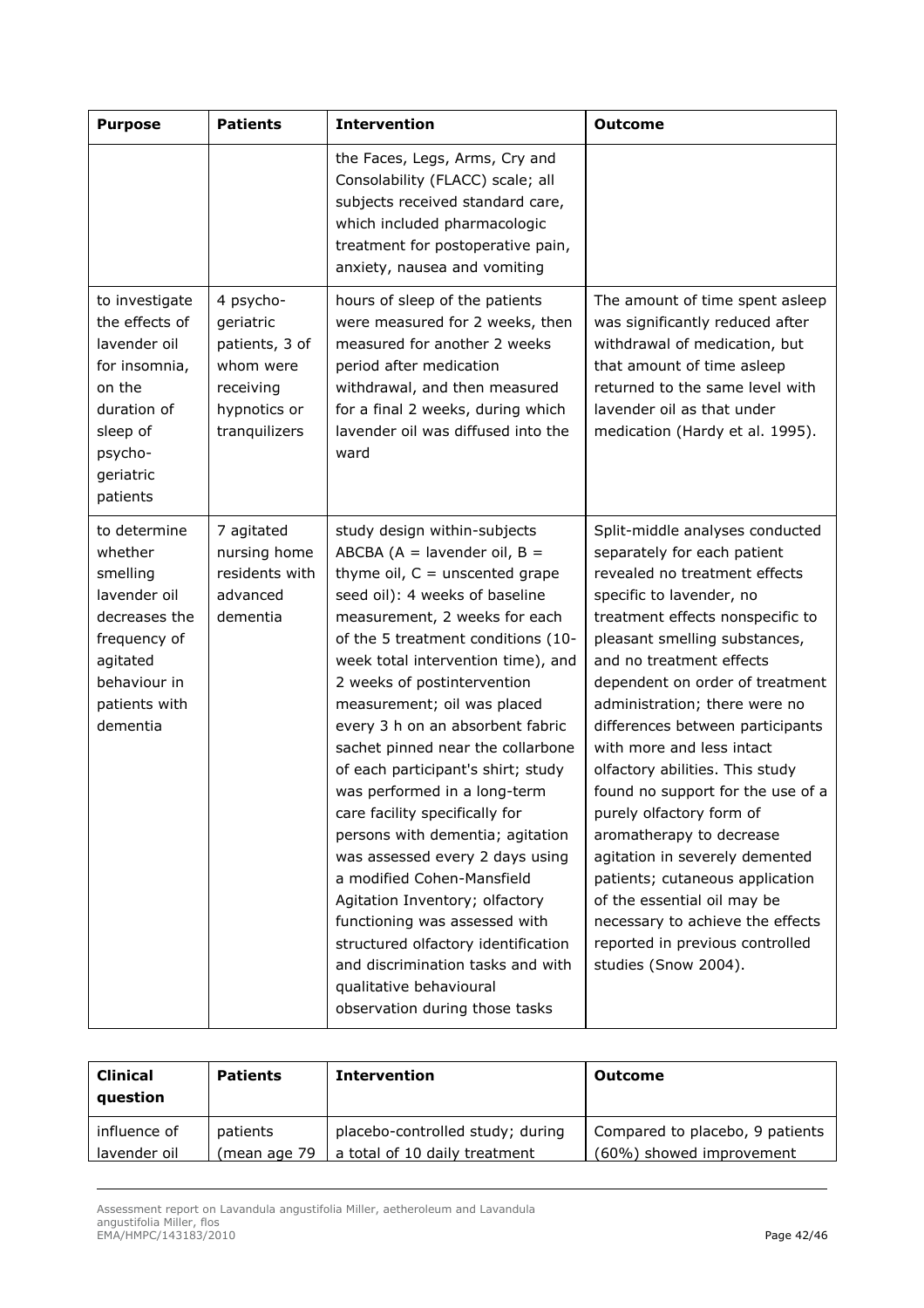| <b>Clinical</b><br>question                                                              | <b>Patients</b>                                                                                                                                                                                                                         | <b>Intervention</b>                                                                                                                                                                                                                                                                                                                                                           | <b>Outcome</b>                                                                                                                                                                                                                                                                                                                                                                                                                                     |
|------------------------------------------------------------------------------------------|-----------------------------------------------------------------------------------------------------------------------------------------------------------------------------------------------------------------------------------------|-------------------------------------------------------------------------------------------------------------------------------------------------------------------------------------------------------------------------------------------------------------------------------------------------------------------------------------------------------------------------------|----------------------------------------------------------------------------------------------------------------------------------------------------------------------------------------------------------------------------------------------------------------------------------------------------------------------------------------------------------------------------------------------------------------------------------------------------|
| on agitation in<br>psycho-<br>geriatric<br>patients                                      | $\pm$ 6.3 years)<br>meeting ICD-<br>10 diagnostic<br>criteria for<br>severe<br>dementia and<br>suffering from<br>agitated<br>behaviour<br>(minimum<br>score of 3<br>points on the<br>Pittsburgh<br>Agitation<br>Scale, PAS)<br>$(n=15)$ | sessions a stream of 2% lavender<br>oil vapour, alternated every other<br>day with placebo (water) was<br>diffused into the community area<br>of a long-stay psychogeriatric<br>ward for a 2-hour period; for each<br>subject 10 PAS scores were<br>obtained: 5 during treatment and<br>5 during placebo periods                                                              | during exposure to lavender oil,<br>5 (33%) showed no change and<br>agitated behaviour worsened in<br>1 patient (7%); group median<br>PAS scores showed that<br>lavender oil therapy produced a<br>modest improvement in agitated<br>behaviour compared to placebo<br>(p=0.016) (Holmes et al. 2002).                                                                                                                                              |
| influence of<br>lavender oil<br>on postnatal<br>discomfort in<br>childbearing<br>mothers | mothers (total<br>$n=635$ ) after<br>normal child<br>birth                                                                                                                                                                              | mothers (total n=635) used 6<br>drops of pure lavender oil<br>(n=217) or a synthetic lavender<br>oil (n=213) or an inert substance<br>(205) as an additive to their daily<br>bath for 10 days in a randomised<br>single-blind study; analysis of<br>daily VAS scores for perineal<br>discomfort was recorded; a power<br>calculation was made on the level<br>of significance | VAS scores revealed no<br>significant differences between<br>groups; there was a trend<br>between the 3rd and 5th day,<br>those women using lavender oil<br>reporting lower mean scores for<br>perineal discomfort (Dale &<br>Cornwell 1994).                                                                                                                                                                                                      |
| influence of<br>lavender oil<br>on the mood<br>and anxiety in<br>hospital stress         | patients<br>admitted to<br>an intensive<br>care unit<br>$(n=122)$ ; the<br>youngest<br>patient was 2<br>years old and<br>the oldest 92<br>years old                                                                                     | patients were randomly allocated<br>to receive either massage,<br>massage with lavender oil (1%)<br>or a period of rest                                                                                                                                                                                                                                                       | Patients who received lavender<br>oil massage reported<br>significantly greater<br>improvement in their mood and<br>perceived levels of anxiety<br>$(p=0.05)$ ; the patients used a 4-<br>point scale to score their level of<br>anxiety, their mood and their<br>ability to cope with the present<br>situation; a pilot study was<br>conducted to test the reliability<br>and the validity of the final<br>assessment tool (Dunn et al.<br>1995). |
| influence of<br>lavender<br>aroma                                                        | 28 patients<br>with moderate<br>to severe                                                                                                                                                                                               | patients with BPSD were divided<br>into 2 groups; one was treated<br>with lavender aromatherapy (3x 1                                                                                                                                                                                                                                                                         | The neuropsychiatric inventory<br>(NPI) significantly improved with<br>lavender as compared to                                                                                                                                                                                                                                                                                                                                                     |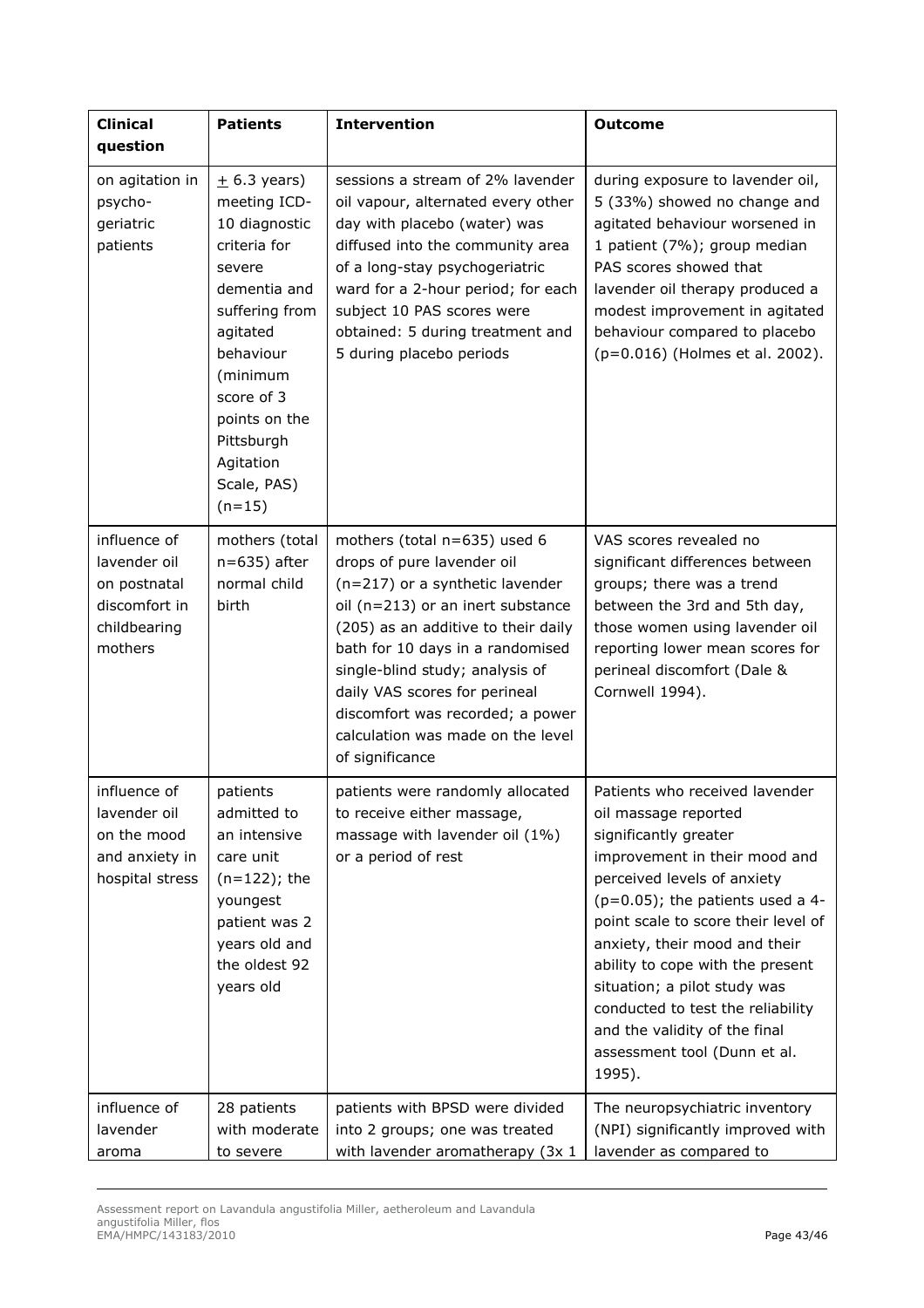| <b>Clinical</b><br>question                                                                                | <b>Patients</b>                                                                                                          | <b>Intervention</b>                                                                                                                                                                                                                               | <b>Outcome</b>                                                                                                                                       |
|------------------------------------------------------------------------------------------------------------|--------------------------------------------------------------------------------------------------------------------------|---------------------------------------------------------------------------------------------------------------------------------------------------------------------------------------------------------------------------------------------------|------------------------------------------------------------------------------------------------------------------------------------------------------|
| therapy in the<br>treatment of<br>behavioural<br>and<br>psychological<br>symptoms of<br>dementia<br>(BPSD) | dementia (9<br>men and 19<br>women; mean<br>1 standard<br>deviation<br>$[SD], 78 +/-$<br>10 years;<br>MMSE $9 +/-$<br>8) | h daily) and another group was<br>not. Lavender treatment<br>consisted of 2 drops of lavender<br>oil on the collar of the hospital<br>underwear of the patients.<br>Duration of treatment: 4 weeks<br>Tiapride HCl (25 mg) was used as<br>needed. | baseline $(P < 0.01)$ .<br>The Barthel index and the Mini<br>Mental State Evaluation (MMSE)<br>did not change in both groups<br>(Fujii et al. 2008). |

# *4.3. Overall conclusions on clinical pharmacology and efficacy*

The anxiolytic activity of lavender oil has been studied in different conditions. Patients can be considered as representative for ambulatory practice. The number of patients per study is low, only in some trials a critical mass is obtained. Lavender oil is administered in dosage forms or nebulised as aromatherapy. The former is more reliable as compared to the latter. It will always remain difficult to assess clinical activity when no exact ingested dose can be calculated. Moreover, a significant change towards baseline does not automatically mean that the difference between control and lavender groups differs significantly. When combined treatments are used or co-medication was allowed, the clinical relevance of the results is more safety related.

Abstraction made from these limitations and weaknesses, independently from the form administered, lavender oil seems to positively influence anxiety and stress-related restlessness. However, the peroral use of lavender oil cannot be accepted as well-established use, as the essential factors to be taken into account in order to establish a well-established medicinal use (according to Annex I of Directive 2001/83/EC) are not fulfilled. So only for completeness, this assessment report presents also one of the most recent studies (Woelk & Schläfke, 2010), where patients with general anxiety disorder are included. The study is organised according to good clinical practice. Patients are well characterised, capsules with lavender oil are directly compared with lorazepam, and primary and secondary outcomes are clearly distinguished. Before entering, there was a one-week screening phase. Results were calculated using the full analysis set (Intention to treat or ITT) as well as per protocol (PP). However, the number of patients is low and no power calculation is made. Furthermore, no placebo arm was included. Therefore it is not possible to grant a well-established use for lavender. More studies with the same preparation and positive outcome will be necessary to ponder a well-established use.

Lavender oil has been studied in special populations like newborn children, children with autistic behaviour, psychogeriatric patients and hospitalised patients with positive outcomes. However the study populations are small and might be too diverse.

# **5. Clinical Safety/Pharmacovigilance**

# *5.1. Overview of toxicological/safety data from clinical trials in humans*

In clinical studies involving patients treated orally with a lavender flower tincture (Buchbauer *et al*. 1993b), and patients or healthy volunteers treated with lavender oil either topically (Dale & Cornwell 1994; Yip & Tse 2004; Dunn *et al*. 1995) or by inhalation of the odour (Diego *et al*. 1998; Louis & Kowalski 2002; Kane *et al*. 2004), only a few mild adverse events have been reported.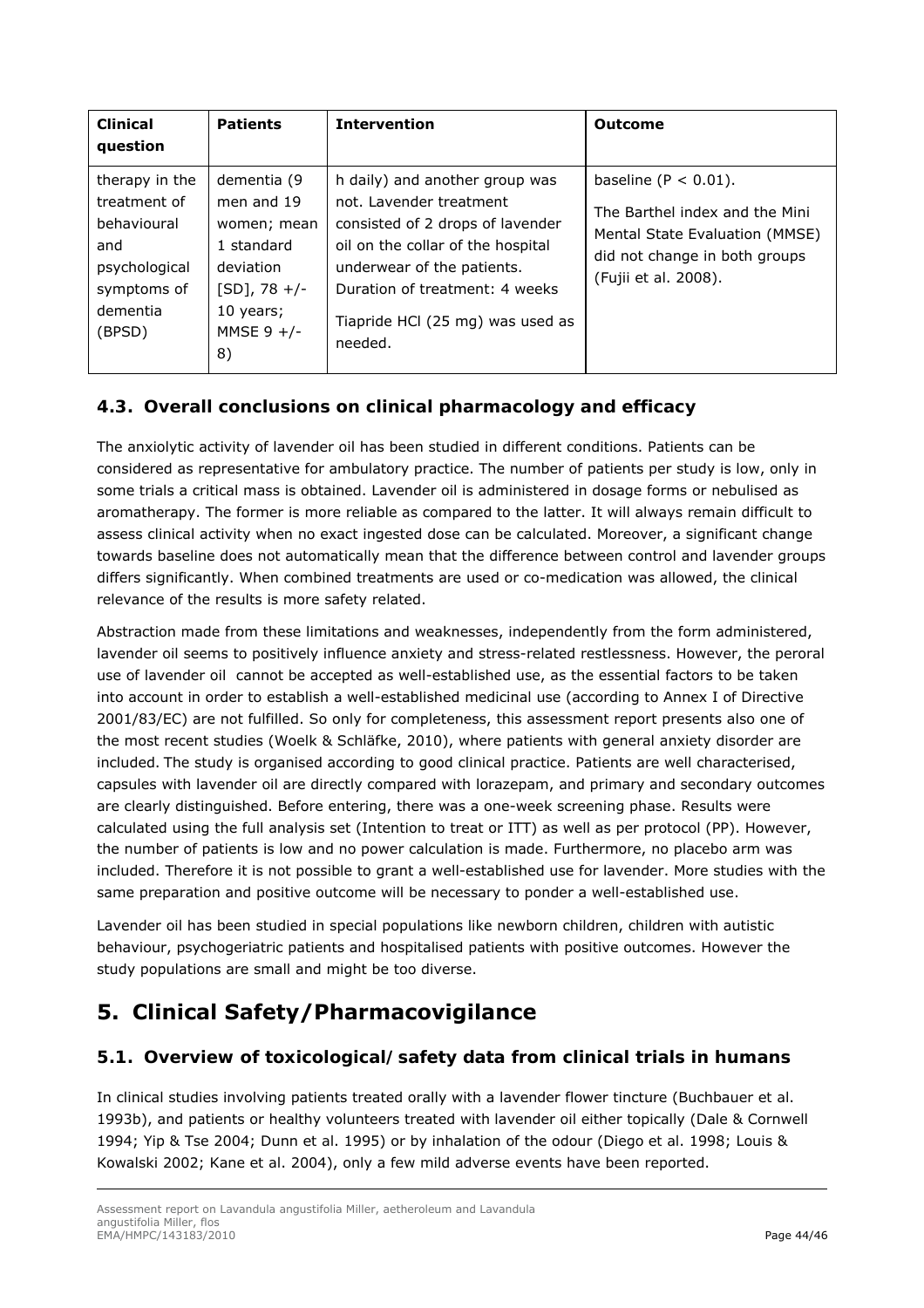At a concentration of 16% in petrolatum, lavender oil did not produce any irritation after 48 h in the closed-patch test and produced no sensitization reactions in the maximisation test (Opdyke 1976).

From evaluation of linalool and linalyl acetate for skin irritation in male volunteers, no irritation was observed with 20% linalool or up to 32% linalyl acetate, while mild irritation was observed with 32% linalool. No sensitization reactions were observed in the human maximisation test with linalool at concentrations of 8% or 20% in 50 volunteers, nor with 10% linalyl acetate in 131 volunteers. With linalyl acetate at 12% and 20% no reactions were observed in 25 subjects (Bickers *et al*. 2003).

In very rare cases allergic reactions have been reported due to contact with lavender oil. Coulson & Khan (1999) described two case reports of mild facial 'pillow' dermatitis due to lavender oil allergy. Lavender oil does not seem to be a major sensitizing substance (Hausen & Vieluf 1997). A case of allergic reactions have been reported in young students (20 years). When an aromatherapy student started massaging the feet of a client with a mixture of *Lavandula*, *Origanum* and *Juniperus* oil, her hands started to tingle and became swollen with redness to her arms and throat area. Shortness of breath occurred within 3 minutes of exposure. The symptoms were reversible upon cleaning the skin of lavender oil (Maddocks-Jennings 2004).

Another case of contact dermatitis was reported after rubbing the face with hands that were not cleaned from a massage gel, containing 5% benzylamine and lavender fragrance. Erythema, followed by acute vesicular dermatitis developed (Rademaker 1994).

Three cases of gynecomastia in prepubertal boys were seen after topical application of products that contained lavender and tea tree oils. The boys were between 4 and 10 years old. Exposure was as a 'healing balm' with lavender on the skin, styling gel containing lavender on hair and scalp and the use of lavender-scented soap. Gynecomastia resolved after discontinuing of the therapy. No re-application is mentioned. Nevertheless, causality was accepted between the topical use of the plant species mentioned and the gynecomastia (Henley *et al*. 2007).

## *5.2. Patient exposure*

Lavender flowers and essential oil have been used for centuries. Exact exposure data related to the use of registered preparations have not been retrieved.

## *5.3. Adverse events and serious adverse events and deaths*

There have been reports of contact dermatitis associated with lavender oil in shampoo, and facial dermatitis after application of the oil to pillows for its sedative properties (Sweetman 2009).

## *5.4. Laboratory findings*

No data available.

# *5.5. Safety in special populations and situations*

No data available.

## *5.6. Overall conclusions on clinical safety*

There is no major concern about human toxicity due to lavender essential oil or lavender flowers. Contact dermatitis may be possible in rare cases.